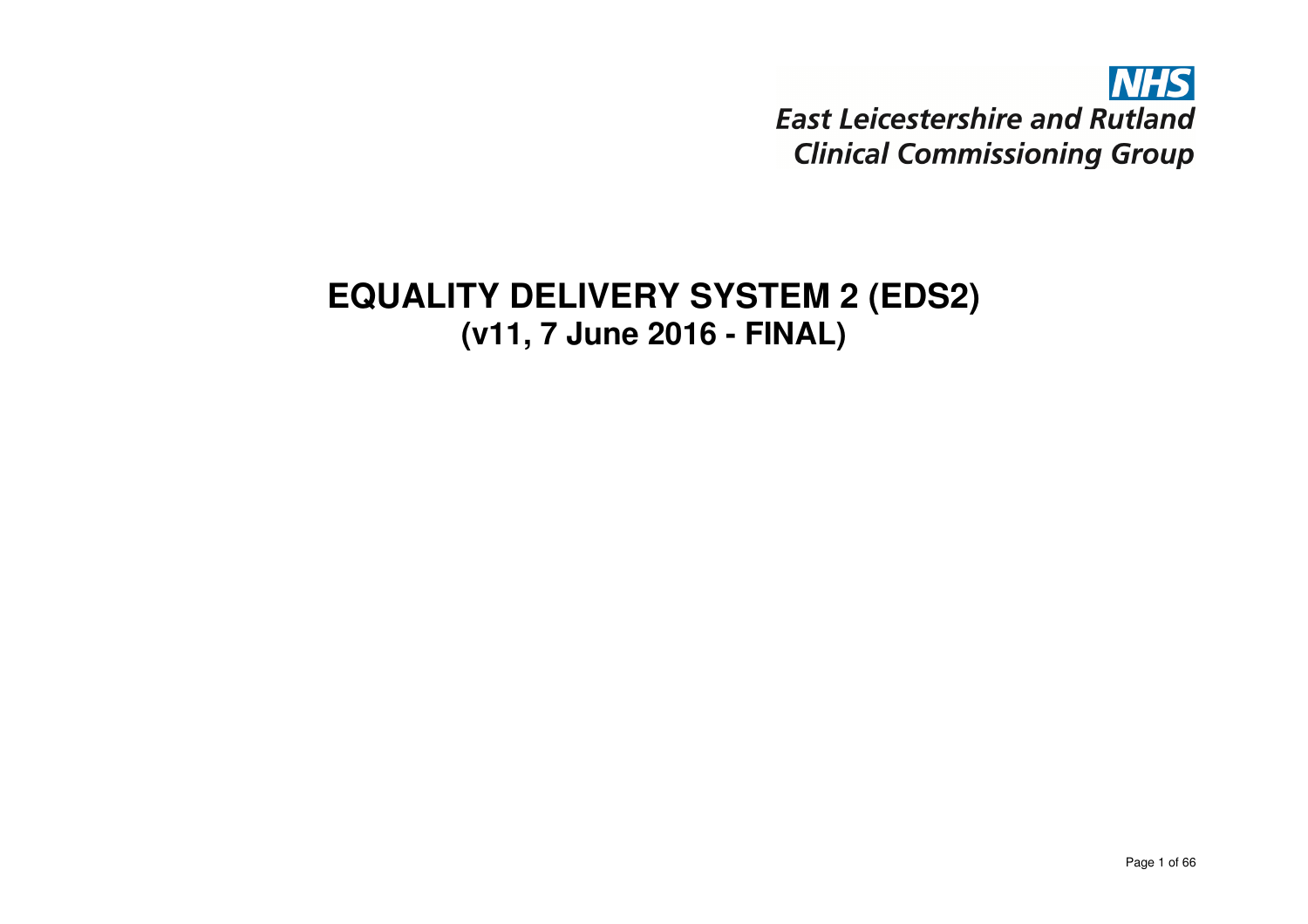### **CONTENTS**

| 1. | <b>Introduction to Equality Delivery System (EDS2)</b>         | 3  |
|----|----------------------------------------------------------------|----|
| 2. | Who are we and what do we do?                                  | 5  |
| 3. | <b>Equality Delivery System 2 (EDS2) - Evidence Portfolio:</b> |    |
|    | • Goal 1: Better Health Outcomes                               | 11 |
|    | • Goal 2: Improved patient access and experience               | 38 |
|    | • Goal 3: A representative and supported workforce             | 51 |
|    | • Goal 4: Inclusive leadership                                 | 62 |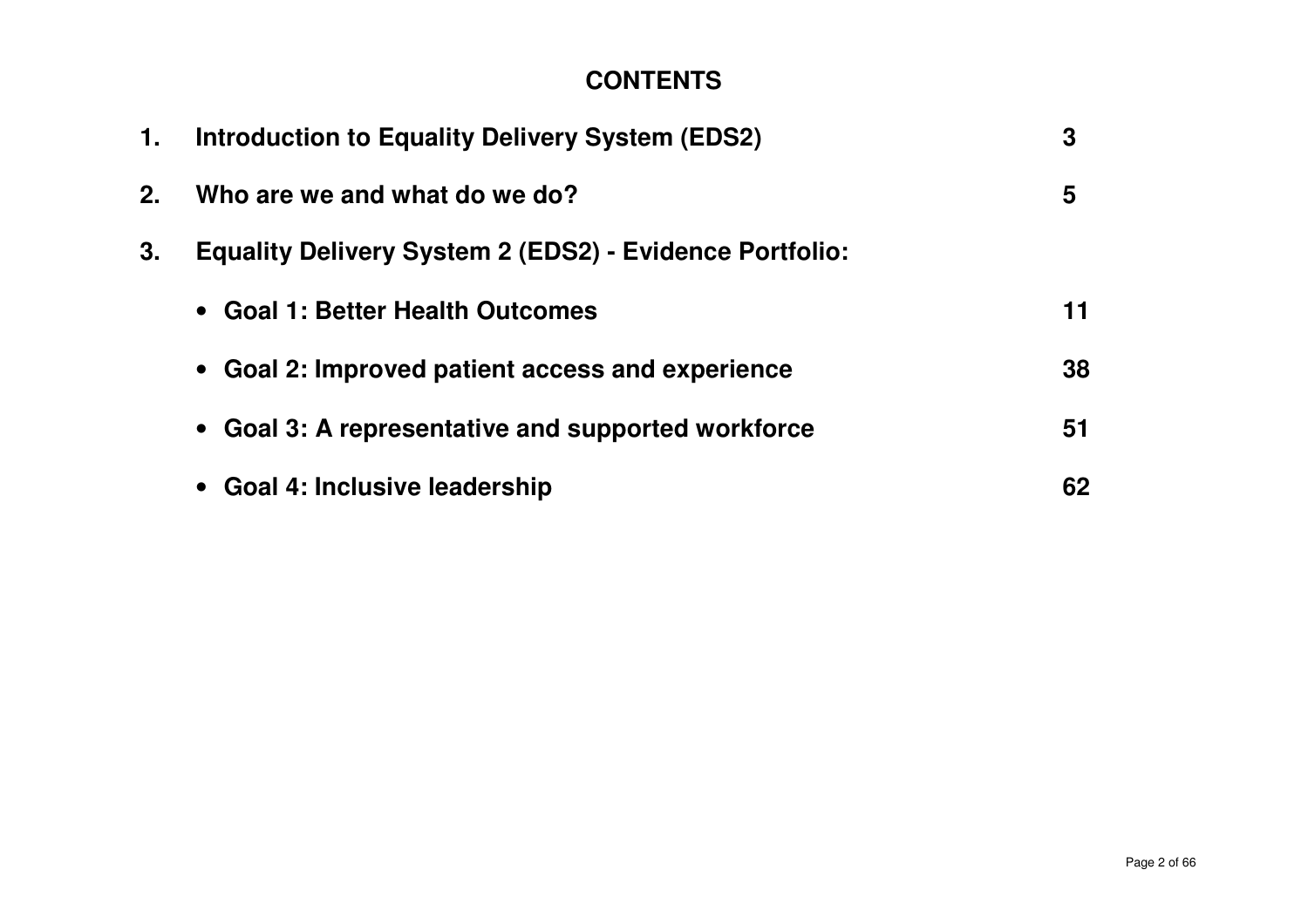## **1. Introduction to Equality Delivery System (EDS2)**

The Equality Delivery System (EDS) framework has been designed by the NHS to support NHS commissioners and providers to meet their duties under the Equality Act 2010. The EDS has four goals that are supported by 18 outcomes, the four goals are as follows:

- Better health outcomes;
- Improved patient access and experience;
- A representative and supported workforce; and
- Inclusive leadership.

From April 2015, the implementation of EDS2 by NHS organisations was made mandatory in the NHS standard provider contract; is explicitly cited within the CCG Assurance Framework, and will continue to be a key requirement for CCGs.

NHS East Leicestershire and Rutland Clinical Commissioning Group (CCG) has used the EDS2 as a toolkit to meet and document evidence to demonstrate compliance with the requirements of the Public Sector Equality Duty (under the Equality Act 2010); and in discussion with local partners (including local populations) to review and improve performance for people with characteristics protected by the Equality Act 2010. Furthermore, the CCG has also linked the EDS2 to the Articles of the Human Rights (see below).

### **Articles of the European Convention on Human Rights:**

Article 2 | Right to life Article 1 of the First Protocol: Protection of property Article 3 | Anti-torture and inhumane treatment Article 2 of the First Protocol: Right to education Article 4 | Anti-slavery Article 3 of the First Protocol: Right to free elections Article 5 | Right to liberty and security of the person Article 6 | Right to a fair trial Article 7 | Anti-retrospective conviction Article 8 | Right to private and family life Article 9 | Right to freedom of thought, conscience and religion Article 10 | Right to freedom of expression Article 11 | Right to freedom of assembly and association Article 12 | Right to marriage Article 13 | Right to an effective remedy Article 14 | Anti-discrimination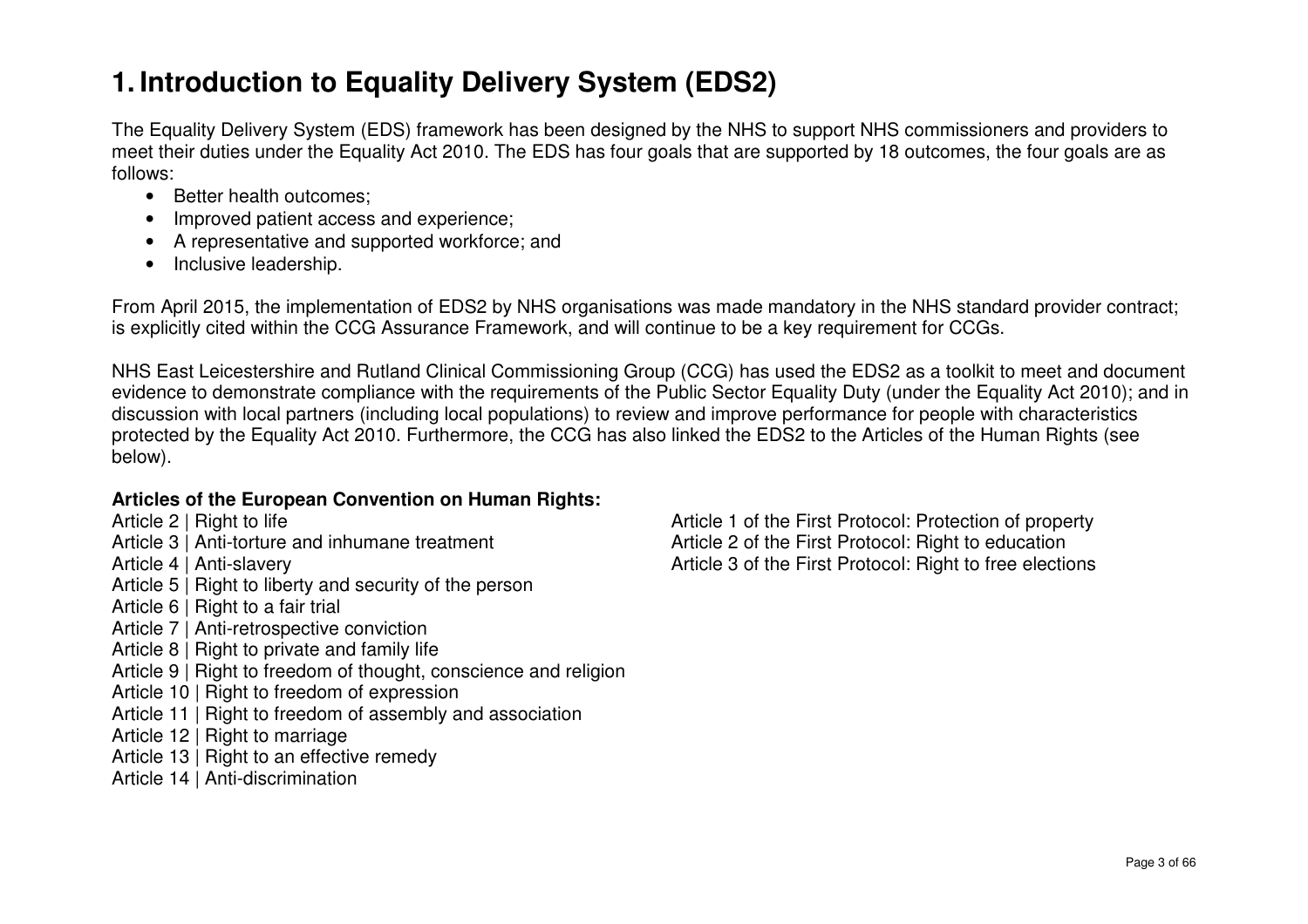NHS East Leicestershire and Rutland CCG supports the NHS Accessible Information Standards and, therefore if you require a copy of this document in an alternative format, please contact the Corporate Affairs Team on **(0116) 295 7576**. We will do our best to support and develop equitable access to all policies and procedures.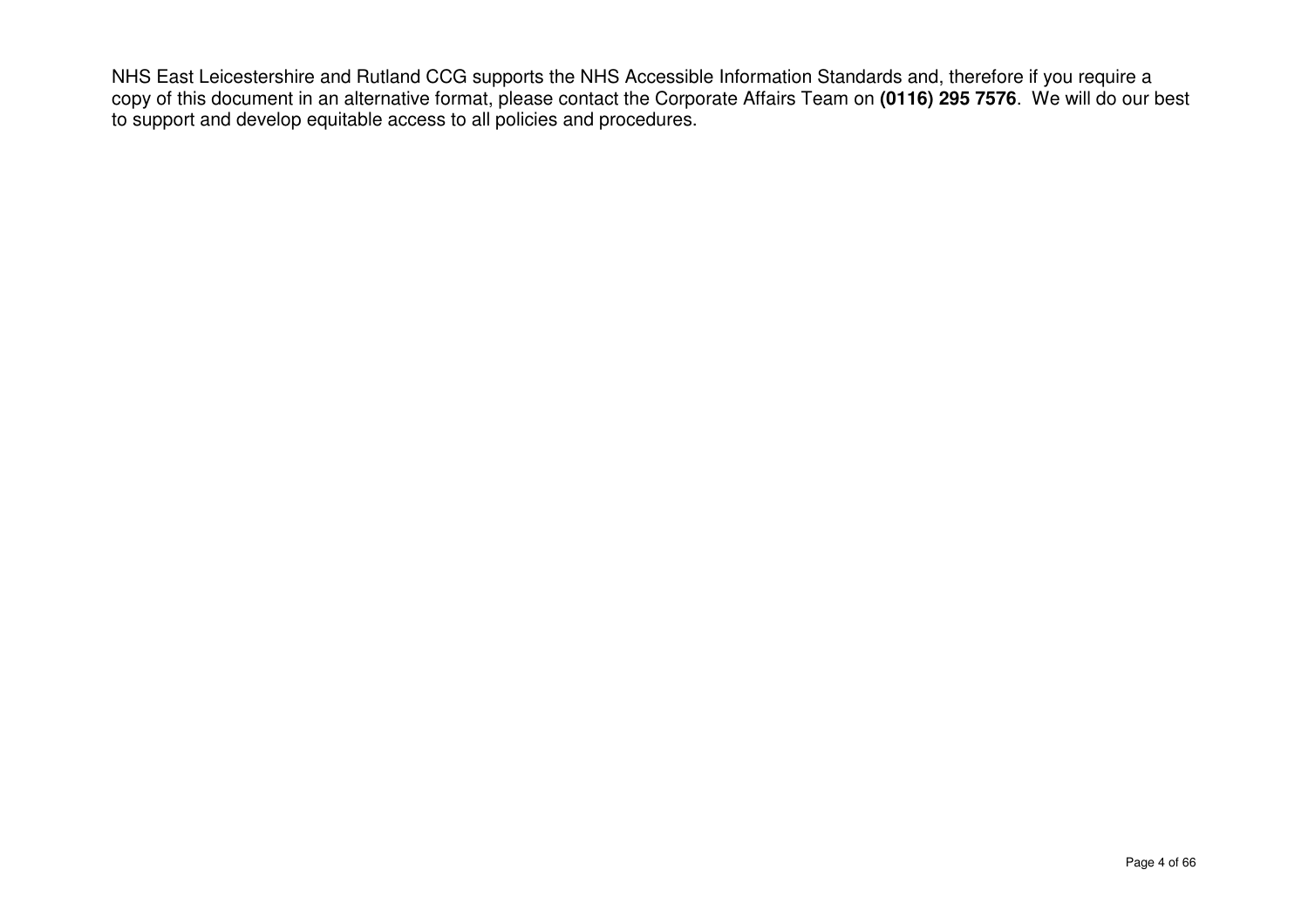## **2. Who are we and what do we do?**

In 2015/16, ELR CCG was entrusted with an allocation (our budget) of £401,370,000 with which to plan and buy the health services needed by people living in East Leicestershire and Rutland. The services we are responsible for planning and buying include:

- hospital treatment
- rehabilitation services
- urgent and emergency care
- community health services
- continuing healthcare
- primary medical services
- mental health
- learning disability services

We do not provide these services ourselves; we pay organisations to deliver them for patients on our behalf. We ensure services are delivered to the standards that we expect for our patients. We work very closely with all of these provider organisations to thoroughly scrutinise the care patients are receiving, identify any concerns at an early stage and help providers to improve the situation where standards may have fallen.

We were proud to receive full delegation of primary medical care commissioning (hereafter referred to as primary care commissioning) from NHS England from 1 April 2015. This means we commission the day to day services that our patients receive from their GP practice. Primary care commissioning has meant exciting opportunities to develop community-based healthcare that delivers better outcomes for patients.

The aim of primary care commissioning is to focus on general practice to act as an enabler to facilitate the changes needed both for improved patient outcomes and new ways of working. This means there is a need to reconsider traditional ways of delivering health care and redevelop how the following services/people interact:

- Individual GPs or groups of GPs
- Specialists
- District Nursing / Intermediate Care Team
- Health and Social care coordinators / Social Care / Crisis Response teams
- Community / virtual beds
- Mental Health Services
- Voluntary sector.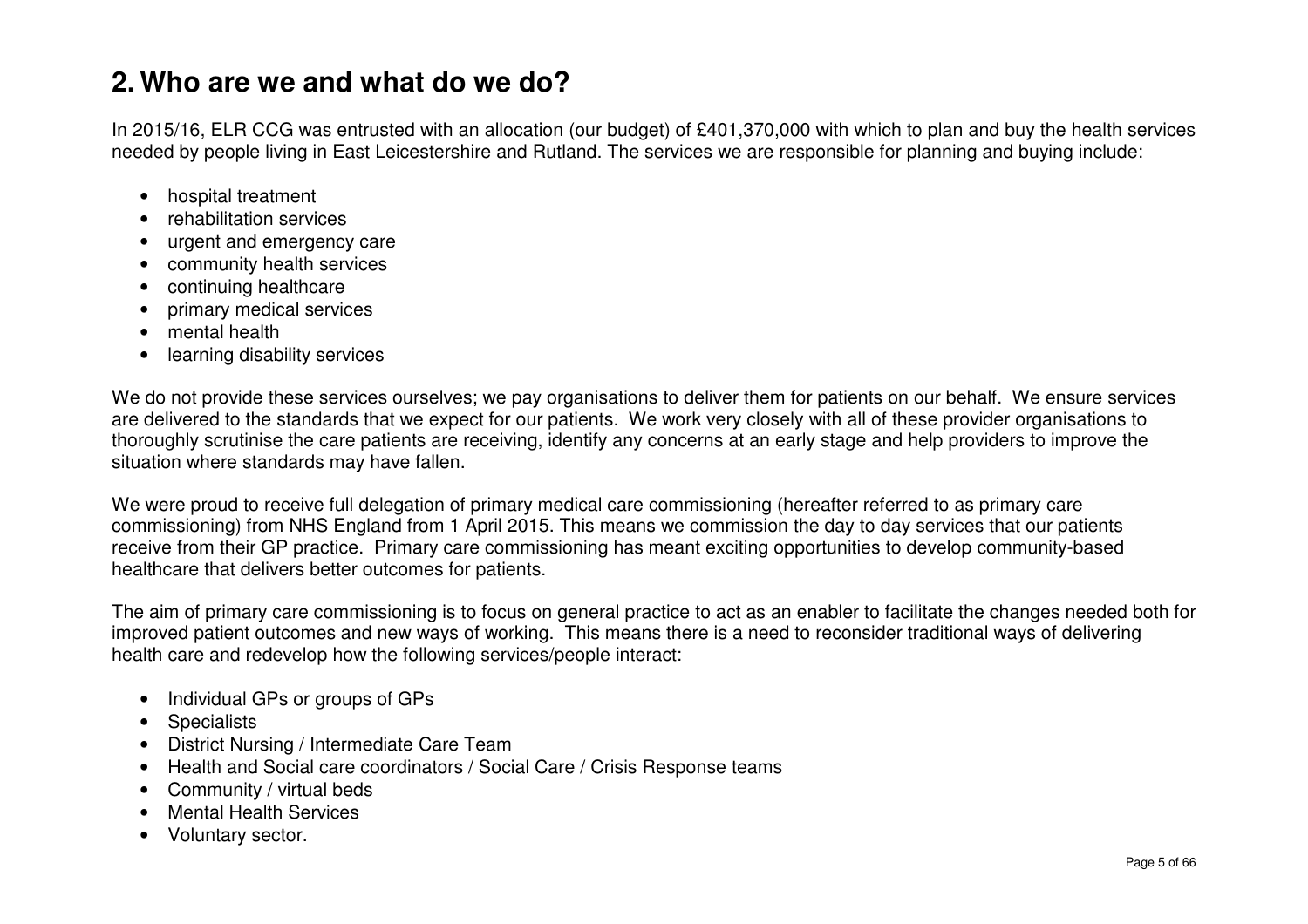The desired outcome is an integrated service for our patients, with shared planning and management by professionals who work together not just within their organisations, but with our patients ensuring care is organised and developed in partnership with our patients.

**Our vision** is to improve health by meeting our patients' needs with high quality and efficient services, led by clinicians and delivered closer to home.

#### **Our strategic aims** are:

- **Transform Services and enhance quality of life for people with long term conditions**  with a particular focus on COPD, diabetes, dementia, mental health and learning disabilities
- **Improve the quality of care**  focusing on clinical effectiveness, safety and patient experience, with specific goals to deliver excellent community health services, acute care, mental health care and improve the quality of primary care
- **Reduce inequalities in access to healthcare**  targeting areas and population groups with the greatest need
- •**Improve integration of local services** - between health and social care and between acute and primary/community care
- **Listening to our patients and public**  our commitment is to listen, and to act on, what our patients and public tell us
- **Living within our means**  the effective use of public money**.**

Our aim and strategic priorities feed into the joint strategic plan for 2014-19 (the Leicester, Leicestershire and Rutland Five Year Strategy), which is implemented through the Better Care Together Programme. The Strategy sets out a shared vision to reform health and care services, providing suitable, affordable and sustainable solutions that will improve outcomes for the local people. For details on the Strategy, please see http://www.bettercareleicester.nhs.uk/the-bct-plan/

It is aligned to the three Joint Health and Wellbeing Strategies and Better Care Fund (BCF) plans across Leicester, Leicestershire and Rutland with an emphasis across the system on reducing health inequalities, reducing avoidable admission to hospital, redesign of alternative pathways and prevention of illness.

#### **Our population:**

- During 2015-16, ELR CCG served 317,922 patients across 32 GP Practices in Blaby, Lutterworth, Market Harborough, Rutland, Melton Mowbray, Oadby and Wigston;
- According to the National Census 2011, the CCG's population was predominantly made up of 30-59 years olds (40.4%); 21% of 0-17 year olds; 12.9% of 18-29 year olds and 25.6% of people aged between 60-90+. In addition,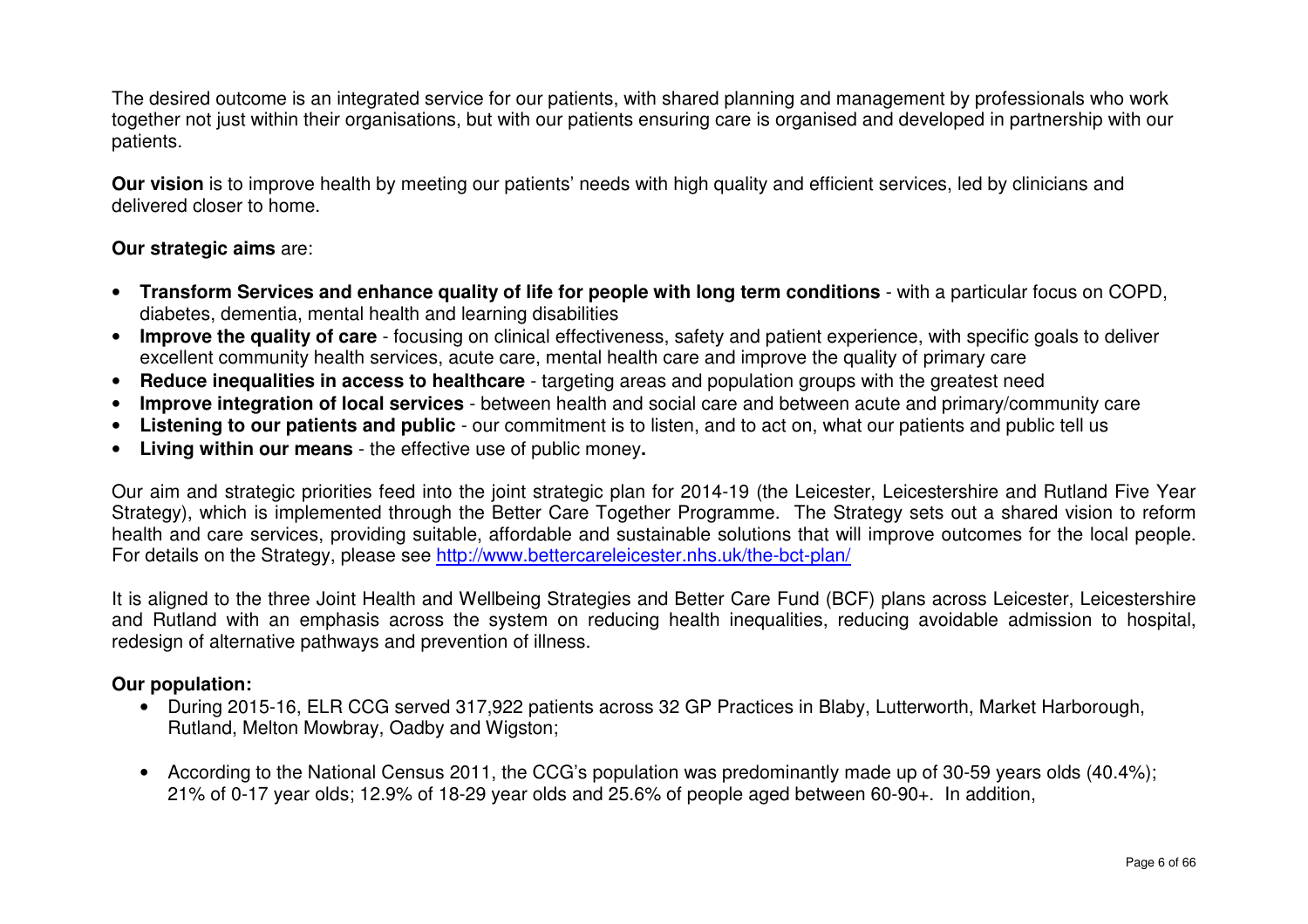- 49% of the CCG's population were male and 51% is female, which includes people who are gay, bisexual and of other sexual orientation;
- 53% were married and 0.2% in a same sex / civil partnership; 15.9% were divorced / widowed from a same sex relationship;
- People had varying long-term health problems / disabilities that predominantly affected those aged 35-84 and limited their daily activities;
- the majority of the population for East Leicestershire and Rutland was White (English/Welsh/Scottish/Irish/Northern Irish/British/Traveller) – 90.2%; followed by 7.2% Asian (Asian/Asian British), 0.7% Black (Black/African/Caribbean/Black British), 1.4% Mixed/multiple ethnic groups and 0.5% Other ethnic group;
- 60.7% of the CCG's population was Christian, followed by 32% who have no religion or preferred not to declare this. The remainder of the population is Hindu, Sikh, Muslim, Buddhist, Jewish or another religion.
- the average life expectancy in East Leicestershire and Rutland is 80.2 years for men, and 84.1 years for women, both of which are higher than the England average;
- the proportion of people aged 60 and over is higher than the England average (22.6%), and our older population is predicted to increase over the next 10 years, with an estimated 19,000 additional people aged 60 years and over. 3,715 of this population will be aged over 85 years;
- the health of our local population is generally better than the overall population of England. However, there is a significant number of people affected by ill health, including GP-diagnosed coronary heart disease (10,545 people), hypertension (48,454 people), and diabetes (16,926 people).

In ELR CCG, only a small proportion of people live in deprivation when compared to other parts of England. Within the CCG, there are areas that have poorer health outcomes. The main areas affected are in Oadby and Wigston. In one area of Wigston for example, residents have a significantly higher rate of mortality from all causes and mortality from respiratory diseases than the England average. Although not significantly higher, rates of mortality from stroke are higher than the England average.

Evidence suggests that the most effective way to reduce the gap in life expectancy in the short term is to improve the management of diseases (including cardiovascular disease (CVD) and chronic obstructive pulmonary disease (COPD)) and their risk factors, including smoking, alcohol, hypertension and diabetes that predominately affect the socially excluded.

There were 2,967 deaths per year, on average, of patients registered with one of our member practices; cancer, CVD and respiratory disease accounted for 69% of these deaths. Many of these deaths could have been avoided through earlier diagnosis and better treatment. This has directly influenced our clinical work in relation to diabetes, cardiovascular disease, COPD, dementia, access to primary care services and mental health.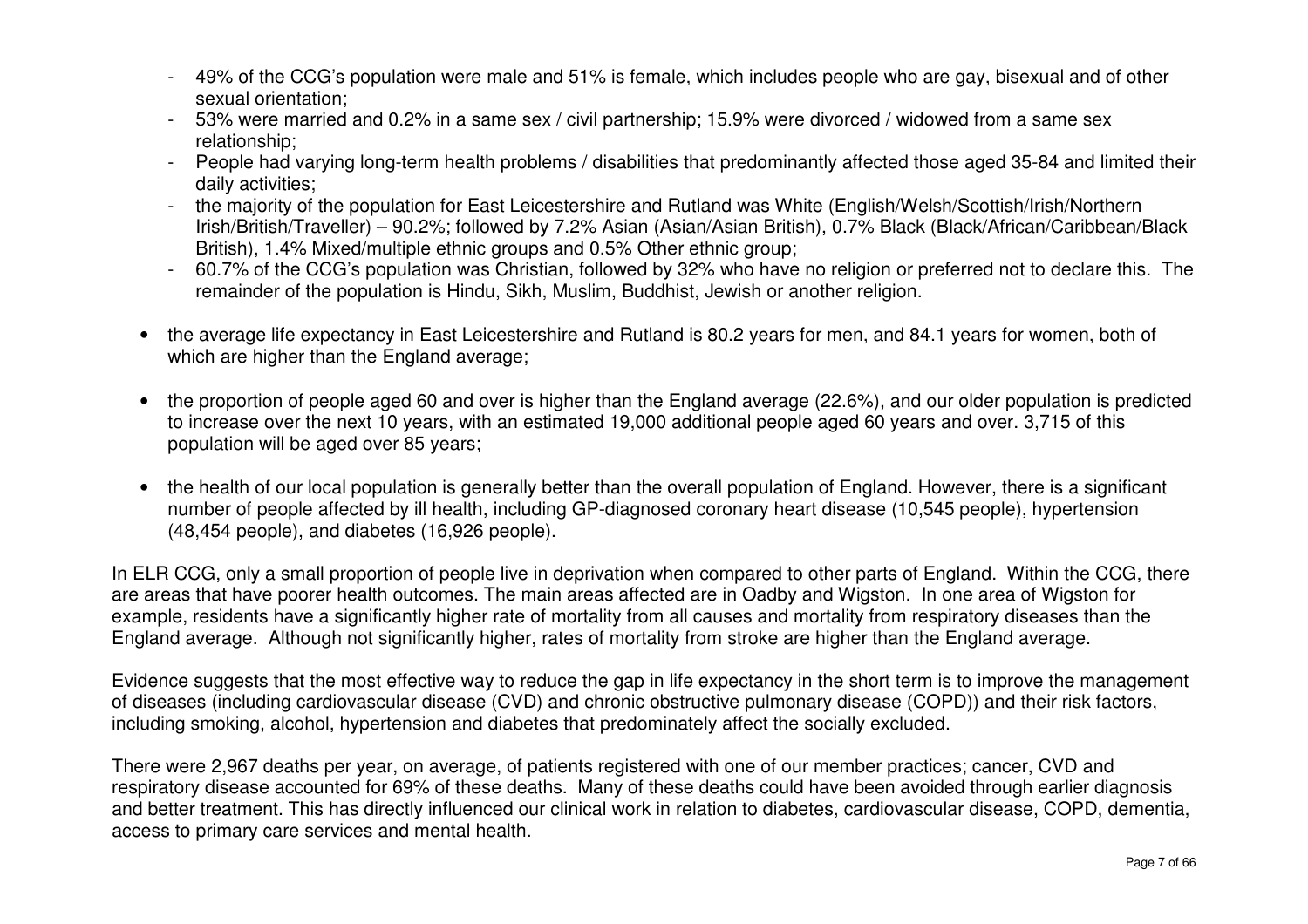The CCG is working with Public Health, particularly within Better Care Together and the Better Care Fund, to improve the levels of premature mortality in key areas including cancer, CVD, lung disease and liver disease; and prioritising improving the earlier detection of disease and management of these conditions.

Significant health inequalities exist for our patients from minority and seldom heard groups, including patients from our Black and Minority Ethic (BME); Lesbian Gay Bi and Trans (LGBT) community; travelling families; and young people suffering with mental health. During 2015/16 we reviewed our achievements against our equality objectives and refreshed the objectives to focus on specific groups of patients. More information about this can be found in the update on equalities section of our Annual Report and Accounts 2015/16 on our website www.eastleicestershireandrutlandccg.nhs.uk **.** 

Positive action has been taken to support the implementation of our equalities objectives for 2013-15:

- **i) Objective 1: Addressing needs of older people and access to services** focusing on supporting the elderly to live independently at home, for example through the implementation of personal health budgets; review of reablement services to support living at home and access to services closer to home.
- **i) Objective 2: Targeting provision and access to seldom heard groups travelling families, BME, LGBT, rural deprivation** – for example in respect of travelling families maintained engagement and access to health visitor services; introduced pilot for 7day services in Oadby and Wigston (Wigston being our most deprived area across East Leicestershire and Rutland).
- **ii) Objective 3: Access to early intervention and prevention of Mental Health issues** the Improved Access to Psychological Therapies service met the national standards for access to patients; we improved diagnosis of dementia which means that patients who need access to appropriate treatment and services are able to access them.

In our area there are an increasing number of children living longer with life-limiting and complex health conditions. There are also a significant number of children attending hospital services that could be cared for more appropriately in a community or home setting.

The consolidation of children's hospital services in Leicester provides an ideal opportunity to review all models of care and check appropriate integration is in place with community and primary care services.

Children, young people and carers have also told us they are worried about a range of issues that affect their mental health and wellbeing. These include academic pressure, peer pressure, family breakdown, sexual exploitation and cyber-bullying. They would like more support in school or through confidential help-lines and websites. In 2016/17, additional funding will be provided to CCGs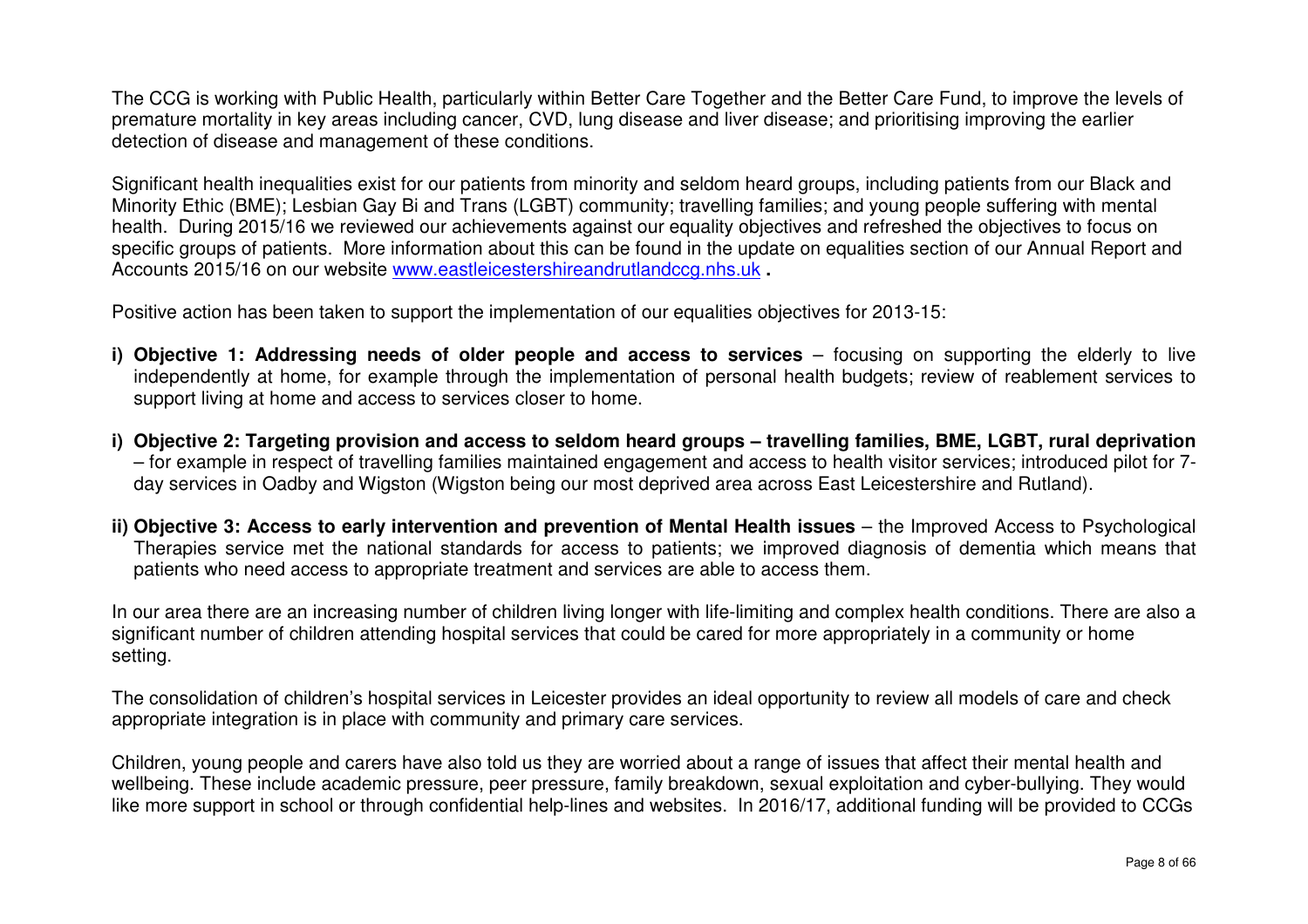to implement a Transformational Plan designed to address these issues. In total, the three CCGs in our region will receive approximately £2million. This will be used alongside existing funds from local commissioners to implement the plan.

Across the country, it is predicted the number of births will increase each year which will put significant pressure on our maternity and neonatal services. Our aim is to continue to provide high quality, safe maternity and neonatal services based on best practice and which are easily accessible. These services will be supported by the appropriate infrastructure across both primary and secondary care. The proposals for the future of maternity services will form part of a public consultation under the Better Care Together programme.

As a CCG we strive to improve services to deliver better quality patient care and experience, whilst reducing clinical variation, eliminating waste and delivering better value for money. The feedback that patients provide is extremely valuable to us in being able to carry out this aspect of our role.

#### **Partnership working**

 Partnership working is vital to East Leicestershire and Rutland Clinical Commissioning Group and it is the best way to bring about many of the changes we wish to see implemented.

In 2015/16 we actively engaged with partner organisations to build on existing relationships, and develop new and improved relations with clinicians, patients and carers, public members, staff, partner organisations, including local authorities, and other commissioning agencies.

We are an active partner in the Better Care Together (BCT) programme, working to transform the health and social care system in Leicester, Leicestershire and Rutland (LLR) by 2019. In addition to the key role we play in planning and delivering change under Better Care Together partnership, we work in collaboration with Leicestershire County Council and West Leicestershire CCG and with Rutland County Council to implement shared priorities for health and social care integration through two Better Care Funds.

This work is strengthening our joint commissioning and working arrangements to deliver integrated care for older people and supporting people with long-term conditions (LTCs). This is particularly crucial if our CCG is to meet its financial challenges through the transformation of care systems, and improve the quality of healthcare across all our providers.

The Better Care Fund has been a critical enabler to forward the integration agenda during 2015/16. In 2015/16 through our contribution to the Leicestershire Better Care Fund and Rutland Better Care Fund enabled £17.2m worth of care to be jointly commissioned locally on health and care to drive better integration of health services and improve outcomes for patients, service users and carers. The CCG, in conjunction with Leicestershire County Council and Rutland County Council, has used this as a catalyst towards our vision for a modern model of integrated care.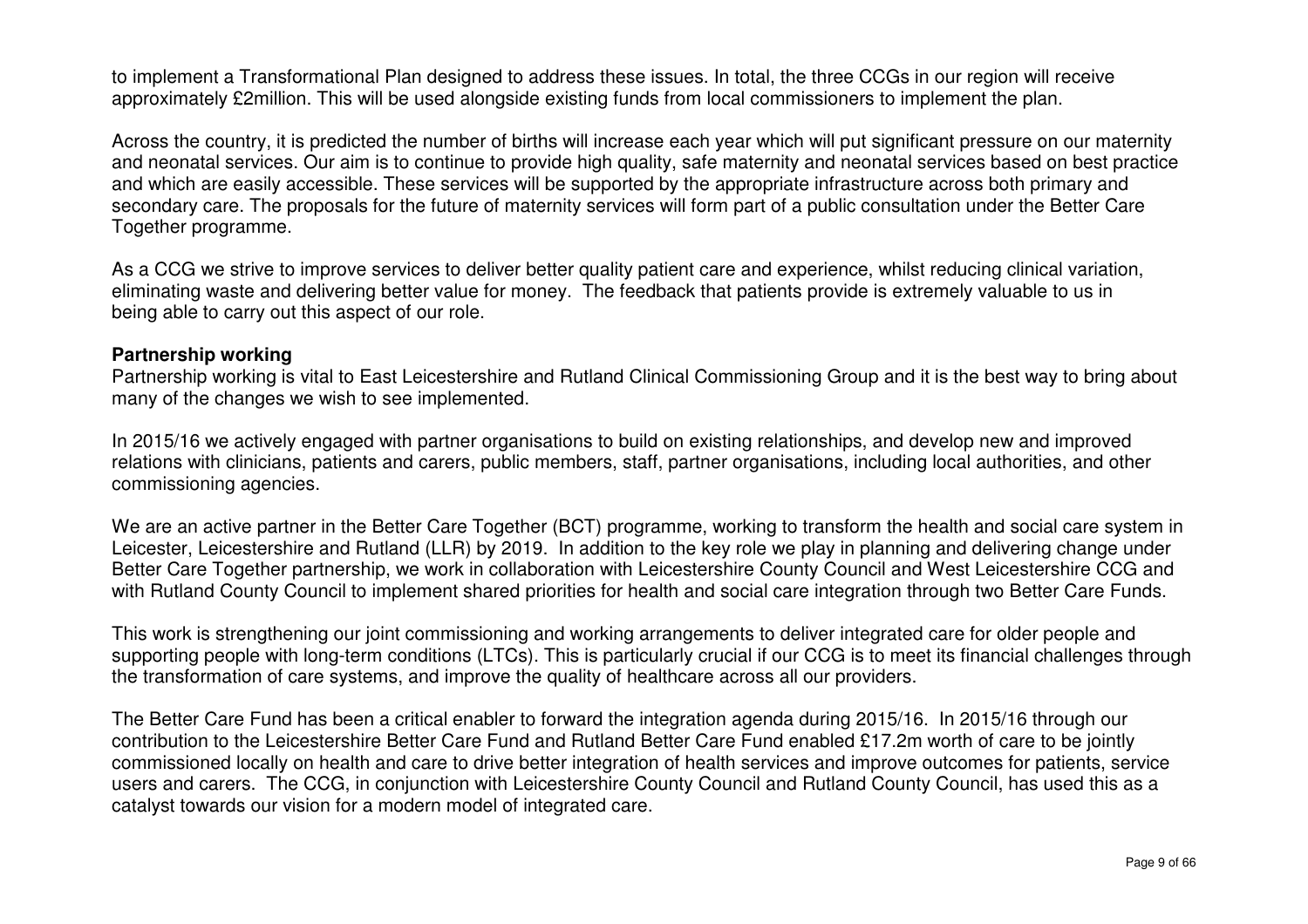From the outset of Health and Wellbeing Boards across Leicestershire and Rutland we have been closely involved in designing and delivering the joint strategies to support the people of East Leicestershire and Rutland. The close working relationships between health, local authority and the third sector has meant that real progress has been made to enable sustainable integration that supports quality, cost effective services.

We recognise that the alignment between the CCG's one-year plan, the local health and social care economy (LLR) five-year plan and the Better Care Funds strengthens our capacity to deliver transformative change and will result in a sustainable high quality system for the population of East Leicestershire and Rutland.

Some examples of our achievement are detailed in the tables under each goal.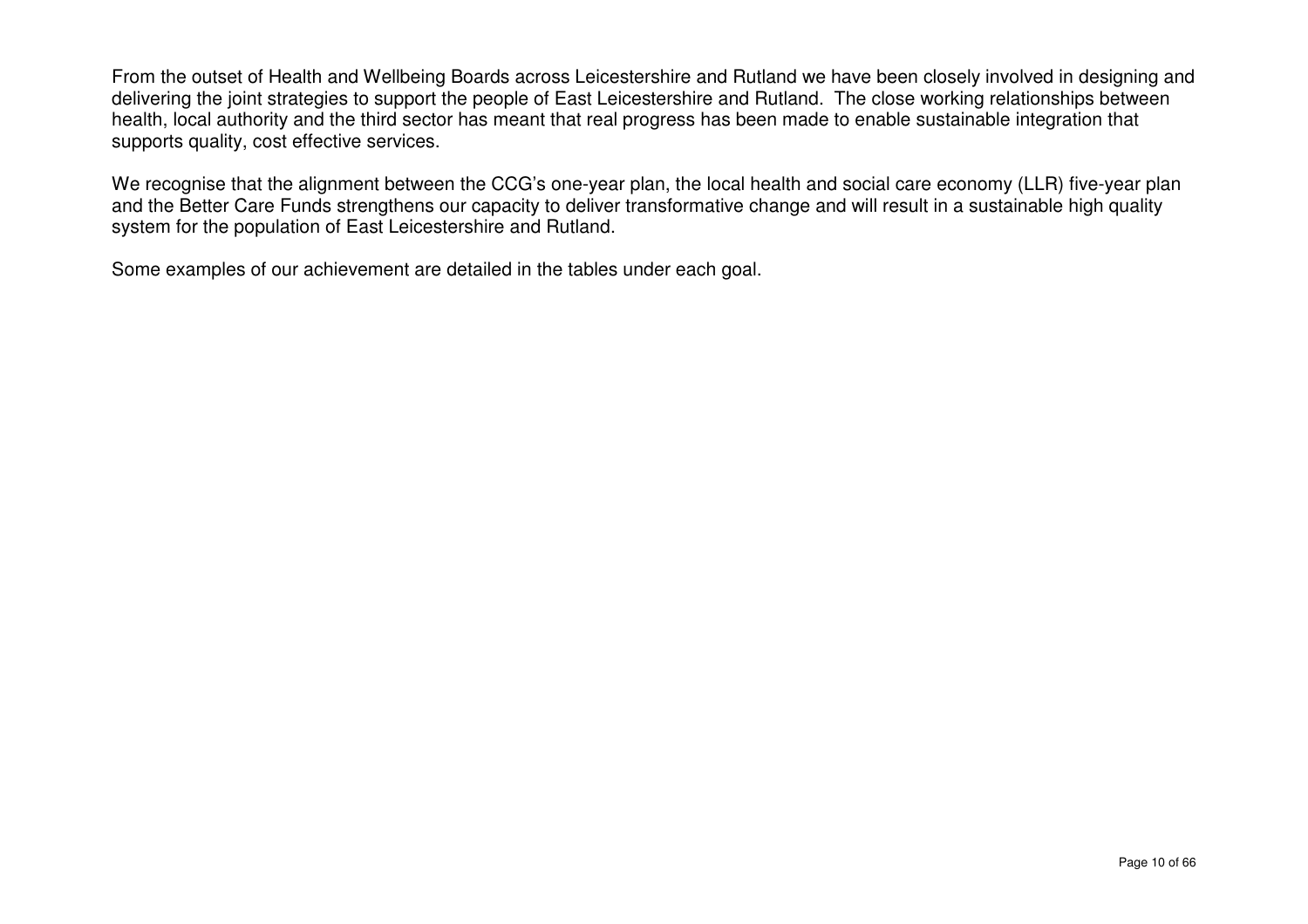# **Goal 1: Better Health Outcomes**

**The NHS should achieve improvements in patient health, patient safety and public health for all, based on comprehensive evidence of needs and results**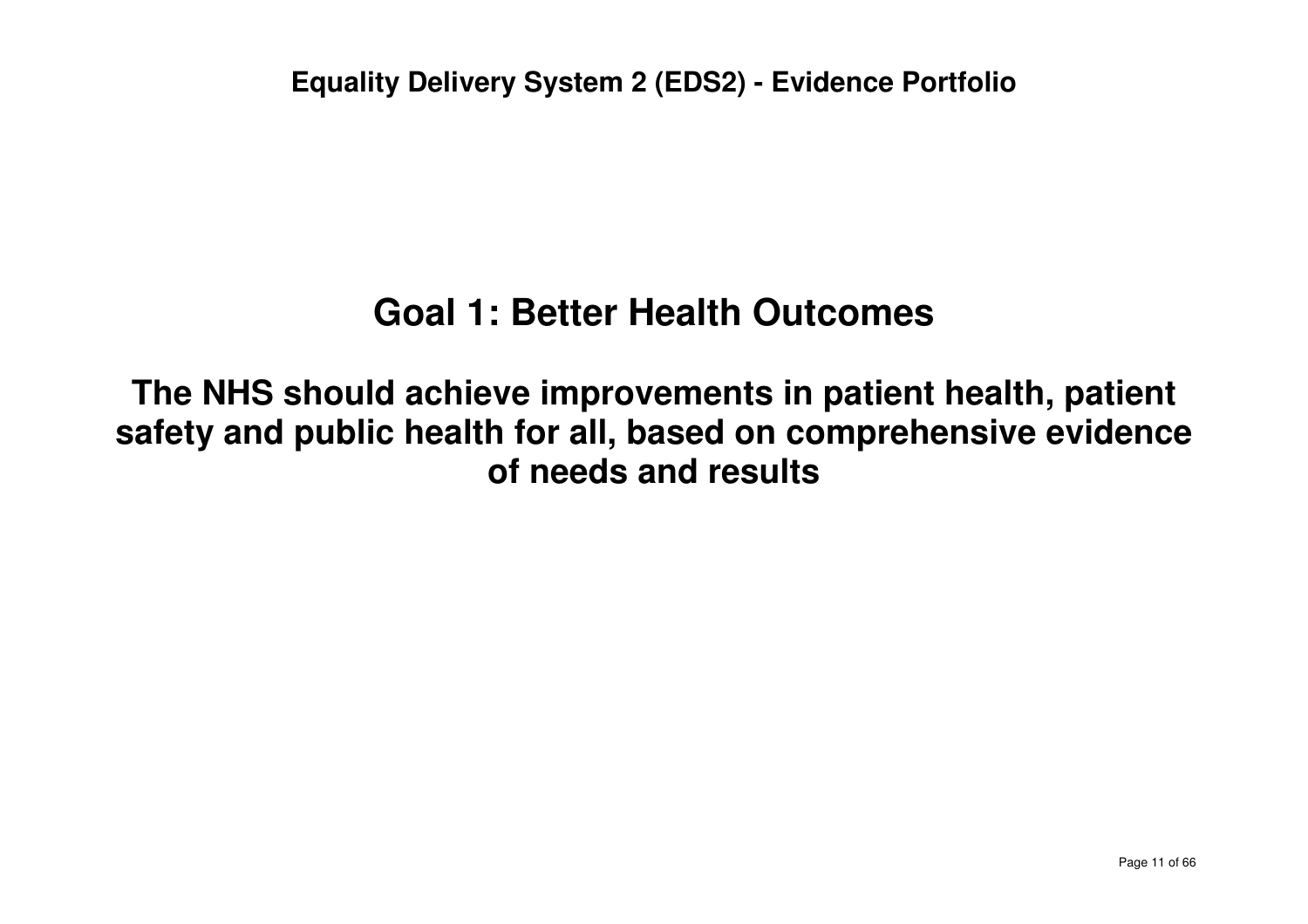### **1.1 Services are commissioned, procured, designed and delivered to meet the health needs of local communities**

### **Evidence(What has actually been done / achieved?**

 NHS East Leicestershire and Rutland Clinical Commissioning Group (ELR CCG or the CCG) has a diverse population made up of many different groups and communities. People have differing health needs which need tailored commissioning, communication and engagement. We believe that patients are at the centre of the way we design and commission our services. Our commissioning strategy is designed to respect and reflect the needs of all communities and groups in order to deliver first class health services to all. This is most apparent in our commitment to delivering equitable health services in line with equality legislation and policy. This is supported by our approach to tailoring our communication, engagement and consultation to meet the needs of our different communities.

The demographics of the population, along with existing health equalities, are a key consideration when developing our annual commissioning intentions and strategic and operating commissioning plans. The commissioning of local NHS services involves the CCG working with public health, providers, partners and local communities, to identify and understand patients' needs and design services to meet those needs. This is done by working within a structured and planned process called the 'commissioning cycle'. This process is continuous to ensure that services are developed and improved based on provider performance, patient experience and current local need. The commissioners of services lead the process for deciding how best to provide services and for making this happen.

Some examples to show how we commission, procure, design and deliver our services to meet the health needs of our local communities are detailed below.

### **Leicester, Leicestershire and Rutland 5 Year Strategy – Better Care Together Programme**

 The Better Care Together (BCT) Programme is a key determinant of contracted service changes aimed at improving clinical care, patient experience and increasing efficiency.

The CCG's Commissioning Intentions and Operational Plan align with the Better Care Together 9 settings of care priorities at both an ELR CCG and Leicester, Leicestershire and Rutland level:

- Maternity, neonates, children and young people
- Planned Care with Cancer
- Urgent Care
- Mental Health
- Learning Disabilities
- Long Term Conditions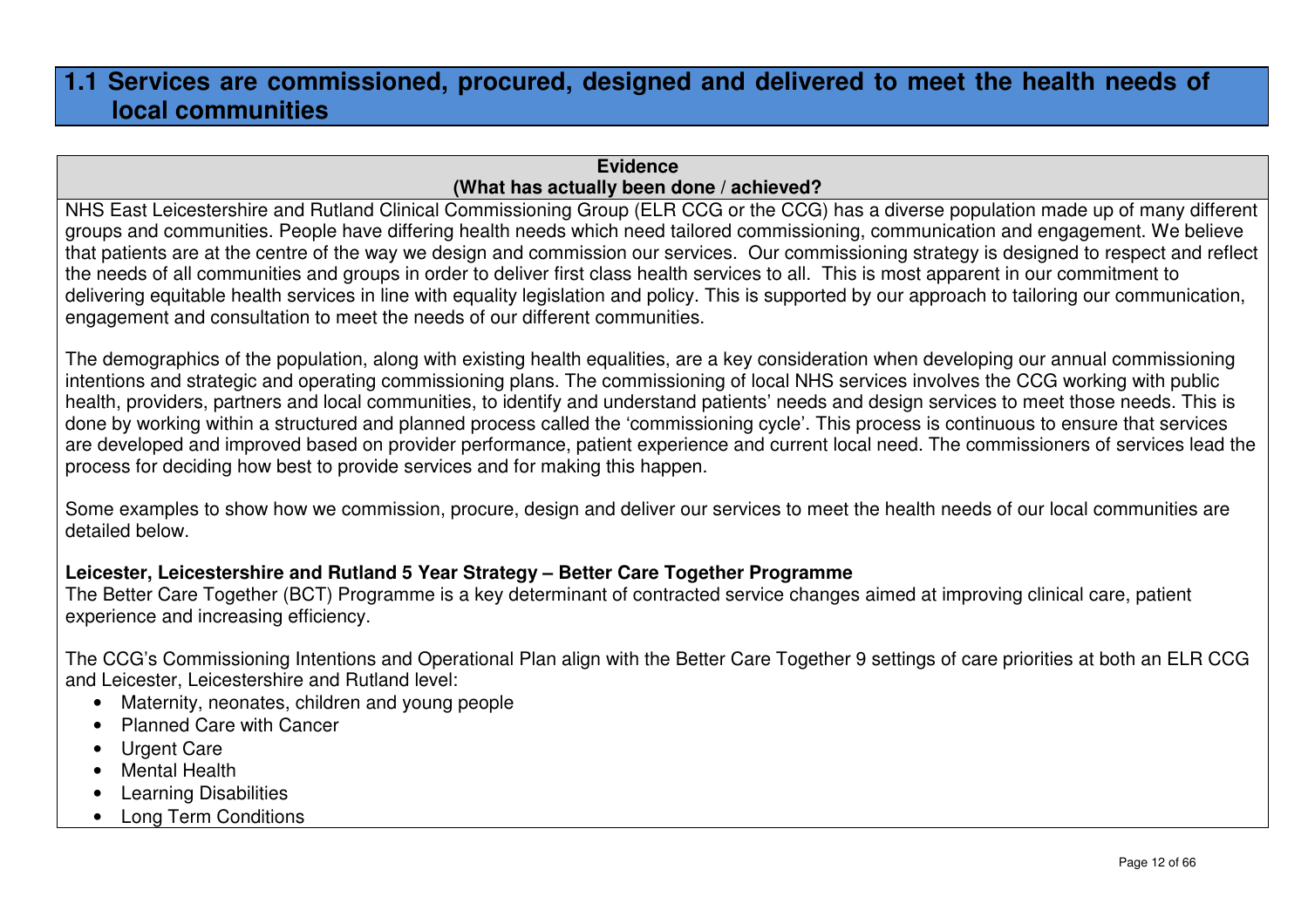| <b>Evidence</b>                           |  |
|-------------------------------------------|--|
| (What has actually been done / achieved?) |  |
| Fuell and Olden Desirle                   |  |

- Frail and Older People
- End of Life Care
- CHC and Personalisation

The Commissioning Intentions direct how services are commissioned from providers and contracts agreed. Local health priorities were reflected in the 2015/16 contracts at both CCG specific (and LLR) levels; and will also be reflected in contracts for 2016/17.

The Operational Plan is supported by public health to support the needs of the ELR CCG population. In addition, the plan has been developed using the Right Care Atlas of Variation data for each of the BCT Clinical priority areas, to ensure that focus is given to areas of health need for which ELR CCG are an outlier to support a focus for improving health outcomes.

Going forward in 2016/17, the Operational Plan will support the delivery of the 5 year system Sustainability and Transformation Plan (STP) at Unit of Planning level, defined as Leicester, Leicestershire & Rutland. The Plan is built to ensure delivery of the 9 'Must Do's':

- Develop a high quality and agreed STP, and subsequently achieve what you determine are your most locally critical milestones for accelerating progress in 2016/17 towards achieving the triple aim as set out in the Forward View.
- Return the system to aggregate financial balance. This includes secondary care providers delivering efficiency savings through actively engaging with the Lord Carter provider productivity work programme and complying with the maximum total agency spend and hourly rates set out by NHS Improvement. CCGs will additionally be expected to deliver savings by tackling unwarranted variation in demand through implementing the Right Care programme in every locality.
- Develop and implement a local plan to address the sustainability and quality of general practice, including workforce and workload issues.
- Get back on track with access standards for A&E and ambulance waits, ensuring more than 95 percent of patients wait no more than four hours in A&E, and that all ambulance trusts respond to 75 percent of Category A calls within eight minutes; including through making progress in implementing the urgent and emergency care review and associated ambulance standard pilots.
- Improvement against and maintenance of the NHS Constitution standards that more than 92 percent of patients on non-emergency pathways wait no more than 18 weeks from referral to treatment, including offering patient choice.
- Deliver the NHS Constitution 62 day cancer waiting standard, including by securing adequate diagnostic capacity; continue to deliver the constitutional two week and 31 day cancer standards and make progress in improving one-year survival rates by delivering a year-on-year improvement in the proportion of cancers diagnosed at stage one and stage two; and reducing the proportion of cancers diagnosed following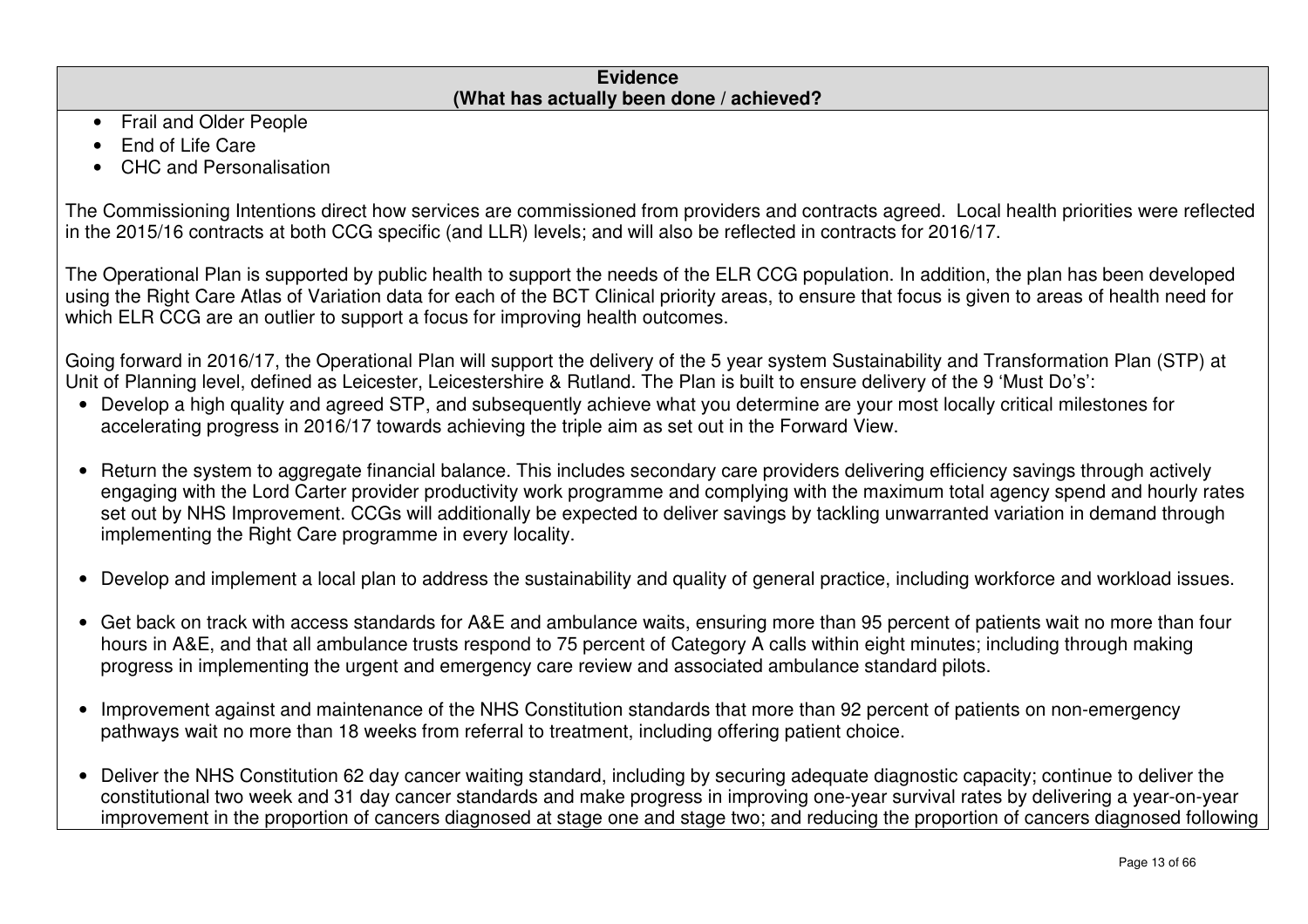an emergency admission.

- Achieve and maintain the two new mental health access standards: more than 50 percent of people experiencing a first episode of psychosis will commence treatment with a NICE approved care package within two weeks of referral; 75 percent of people with common mental health conditions referred to the Improved Access to Psychological Therapies (IAPT) programme will be treated within six weeks of referral, with 95 percent treated within 18 weeks. Continue to meet a dementia diagnosis rate of at least two-thirds of the estimated number of people with dementia.
- Deliver actions set out in local plans to transform care for people with learning disabilities, including implementing enhanced community provision, reducing inpatient capacity, and rolling out care and treatment reviews in line with published policy.
- Develop and implement an affordable plan to make improvements in quality particularly for organisations in special measures. In addition, providers are required to participate in the annual publication of avoidable mortality rates by individual trusts.

The following documents are reviewed as part of this process to review our local priorities:

- Performance Reports for Constitutional Standards
- Contractual Performance against Key Performance Indicators
- Joint Strategic Needs Assessment
- Right Care Atlas of Variation
- National Guidance and Standards
- Quality Premium Targets
- The Annual Operational Plan

The Commissioning Intentions are developed jointly across the 3 CCGs and provide the strategic LLR focus as well as specific CCG requirements; this supports the alignment of clinical pathway development, the BCT Work streams, contractual negotiations, the operational plan and supports the Five Year Forward View.

As part of the process Equality Impact Assessments are undertaken to understand any impact against the protected groups, understanding what group may be affected, what the mitigating circumstances are, agree actions to address any negative impact and any potential barriers to access of services. Although equality assessments form a key part of the planning process (including the business cases reviewed as part of the QIPP process), going forward there will be a focus on outcomes and impact as part of the evaluation process.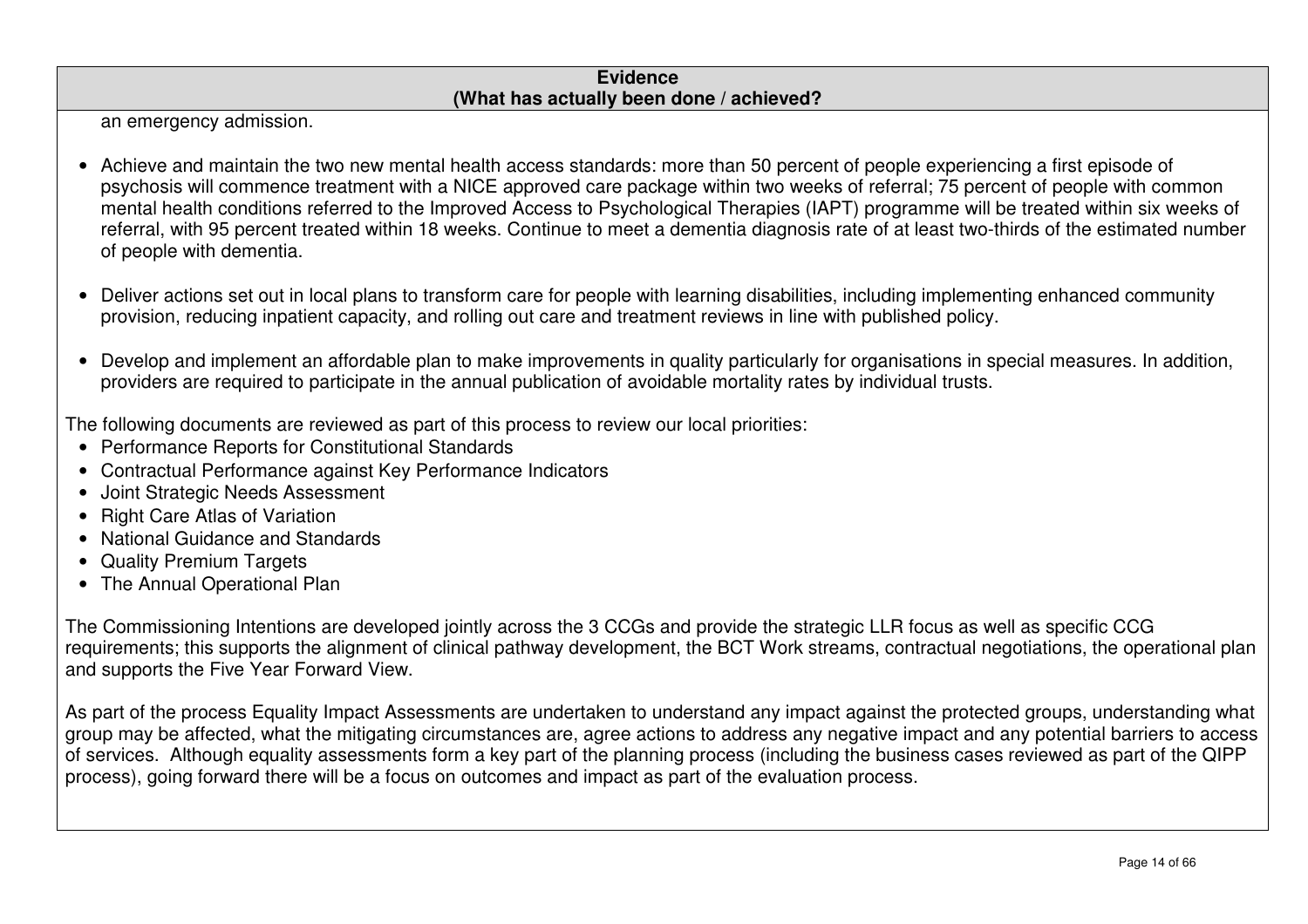**Quality, Innovation, Productivity and Prevention (QIPP) Schemes – Quality / Equality Assessments**

The 2015/16 QIPP Programme was aligned to the Better Care Together work streams and focused delivering on the following:

- Admission Avoidance
- Reductions in attendances at A&E
- Effectively and proactively addressing the Continuing Healthcare issues including ensuring that the Fast Track process it utilised appropriately and that eligibility criteria is adhered to and that reviews are undertaken
- Supporting the left shift of activity from Hospital settings into the community in line with bringing care closer to home
- Increasing access to Primary Care and supporting Long Term Conditions
- Developing a whole system approach through the Integrated Health and Social Care Pathway
- Reducing the number of Mental Health placements outside of the county

The financial target for 2015/16 was £8,367,000 and the final outturn was £7,887,814 which equates to 94% achievement of the schemes, with a strong focus on improving quality outcomes for patients.

The QIPP schemes for 2016/17 will focus on ensuring patients experience the right treatment in the right setting, including across protected characteristic groups in the following:

- increasing the level of services that are delivered in a Community Setting, rather than at an Acute Hospital
- by removing any duplications across pathways
- linking to the Better Care Together Strategy.

QIPP schemes will be developed across the following key work streams:

- long-term conditions
- planned care
- urgent care
- transformation of mental health and learning disability
- including specific QIPP from our BCF plans (e.g. prescribing; primary care transformation; running costs management).

A scrutiny group has been established in 2015/16 to review the quality and equality impact assessments providing a confirm and challenge where negative impact has been identified; and where further consideration needs to be given. The process will evolve in 2016/17 with a revised template to document the quality and equality impact assessment of each scheme.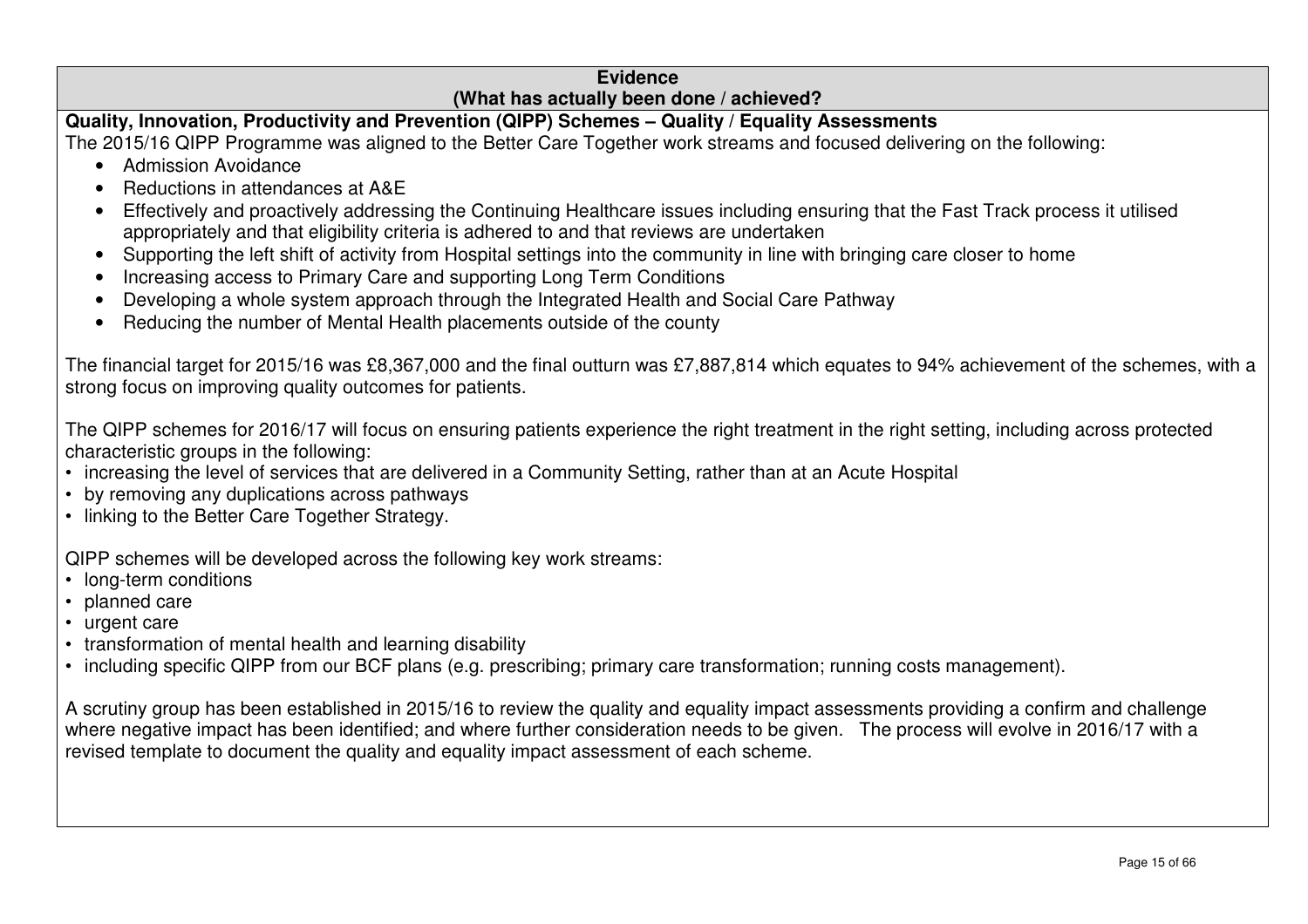### **Mental health and learning disabilities**

 In 2015/16, we continued to work closely with our mental health providers, clinicians and service users to improve our acute mental healthcare pathway, promoting independence and enabling individuals to be part of their communities. In times of crisis, and when patients require admission to inpatient care, we want to ensure they receive high quality care that promotes recovery in safe settings.

As part of commissioning a new service or service redesign, we use the Atlas of Variation equalities data to ensure we are meeting the health needs of our patients.

### **Improving Access to Psychological Therapies (IAPT)**

 IAPT services are designed based on addressing the mental health prevalence of each practice and allocating sufficient resources in meeting patients' needs, treatment, and specific therapies to aid in the recovery of the patient. The choice of treatment is part of the assessment and the patient has a voice in which treatment is used through discussion at the outset of treatment. For instance, if a patient has more than one problem, they agree which to concentrate on first and how to go about it, recording the way forward.

In order to ensure that we achieve parity of esteem across physical and mental health services, our plan outlines our ambition for how we want to work with our mental health providers, clinicians and service users to improve our acute mental health pathway taking step-up and step-down approach to system redesign. This is so that we can improve the care provided for mental health service users within the community setting; that promotes independence and enables individuals to be part of their communities.

In times of crisis (and when patients require admission to an inpatient setting), we want to ensure that patients receive high quality care that promotes recovery within safe settings of care. During 2015/16, we implemented and maintained the waiting time standard for Improving Access to Psychological Therapies (IAPT), with recovery rates being higher than the national average.

- % of people accessing the service (target 15%) achieved 14.0% (outturn 2015/16)
- % of people moving to recovery (target  $50\%$ ) achieved  $55\%$  (outturn 2015/16)
- Waiting times 6 weeks from referral to treatment (target 75%) achieved 71.7%

Initially, the IAPT service was GP-led and following a series of consultations with stakeholders, service users, GPs, voluntary organisations, PCT membership, Healthwatch etc, it was noted that patients (particularly from BME groups, the LGB&T community and the male population) were not discussing anxiety and mental health related issues with their GPs as they were contacting the IAPT service direct. As a result, a 'selfreferral' process was established; as well as the availability of telephone appointments as an alternative to face-to-face appointments.

During 2015- 16, the following progress has been made:

• **self-referral leaflets** - disseminated to a number of venues across the CCG (i.e. within community venues, libraries, GP practices, Arriva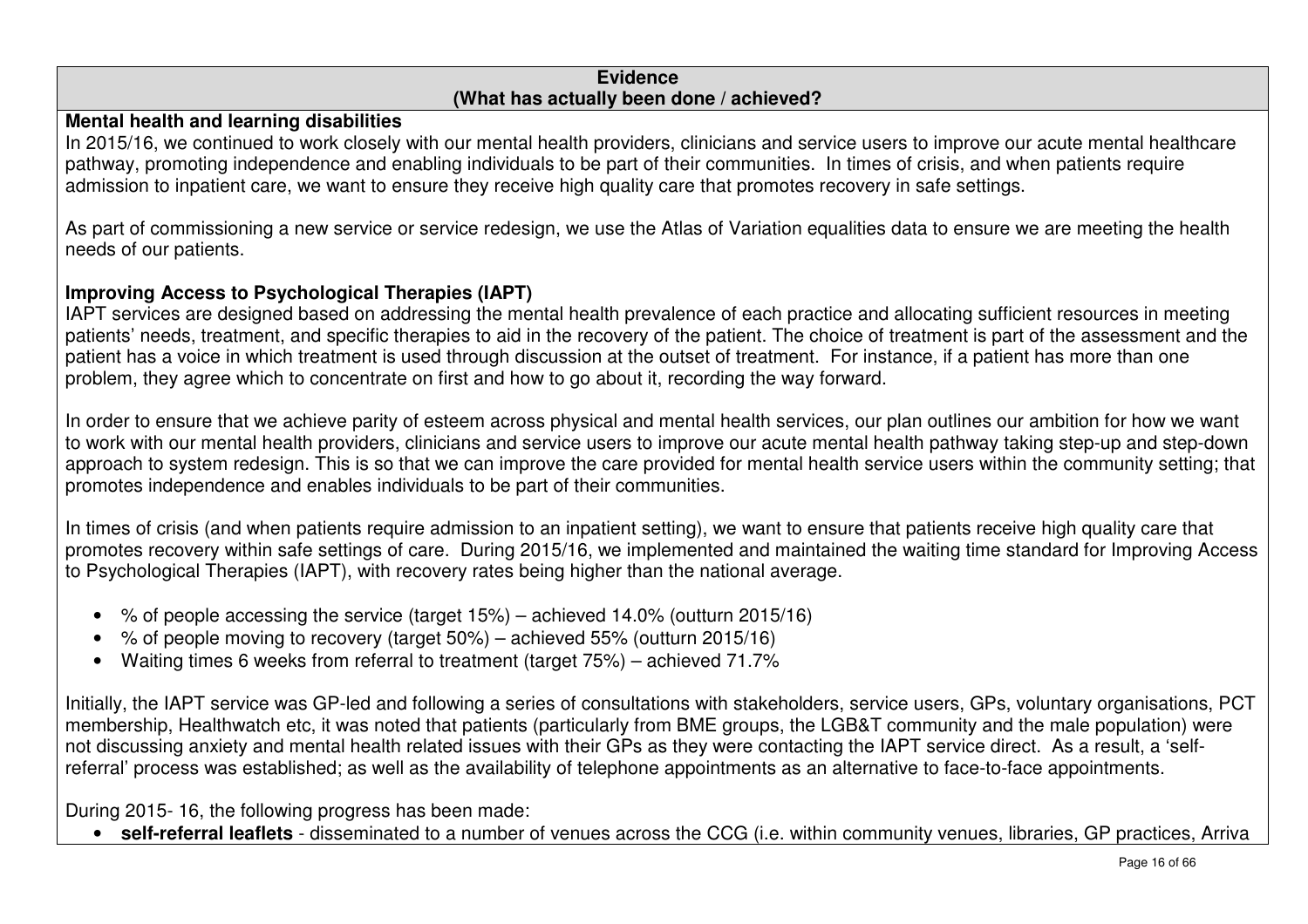patient transport; article issued via Voluntary Action Leicestershire and Rutland to all of their membership, which included voluntary organisations and community groups). This has also supported the development of self-referral capabilities to ensure the service is accessible to all (including the LGBT community), but not limited via Trade.

• **Development of Long term conditions pathways / referral routes** - worked with Age UK; and the Alzheimer's Society.

The IAPT service also collates information in relation to age, gender, disability (learning / physical / mental / sensory etc), long term conditions, ethnicity, religion and sexual orientation.

The next steps for the development of the IAPT service is to work alongside community health / social / public health teams to:

- recognize anxiety and depression in their clients (e.g. carers) and aid in the referral into the service;
- raise awareness (and increase the use of) of the service to the population through wider dissemination of the self-referral leaflets;
- Waiting times standards Increasing timely access to the service ensuring 75% of patients receive treatment within 6 weeks of referral and 95% of patients within 18 weeks. The service is acting on achieving these standards.

### **Help to Live at Home (HTLAH)**

 East Leicestershire and Rutland CCG, in conjunction with West Leicestershire CCG and Leicestershire County Council carried out a detailed piece of work which commenced in 2014 and continued into 2015/16. The main aim of which was to jointly commission a new model of personal care at home for Leicestershire residents with effect from 2016/17.

In conjunction with our Partners, we developed and assessed a range of options for commissioning the new service, and the work programme included:

- Engaging in productive dialogue with service providers about the options and future needs for this service.
- Understanding and analysing the detail of the activity currently being commissioned across Local Authority (LA) and NHS partners, and modelling future demands.
- Reviewing the overall model of care, especially how personal care at home connects to other pathways within the health and care system such as hospital discharge.
- Shedding light on operational and technical barriers and improvements that need to be addressed for this service to succeed.
- Considering how personal care at home will connect to other preventative and wellbeing services in Leicestershire's communities.
- Understanding citizen needs and expectations.

The benefits that are expected from the new service are:

• Improved outcomes for service users, in particular in delivering person-centred reablement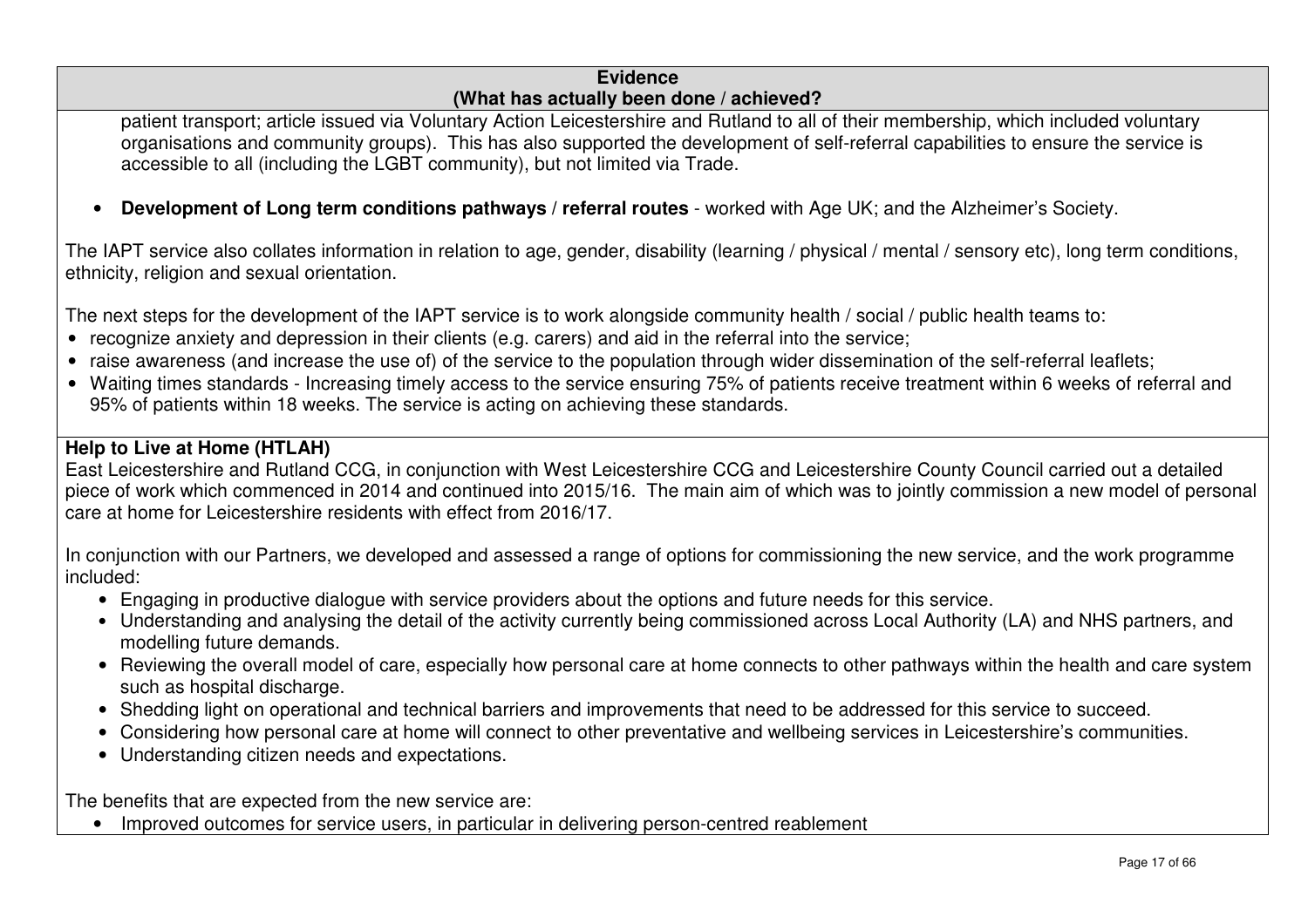• A more resilient market to meet the changing shape of health and care services/demands, given our local demography, and that more care will be delivered in the community in the future.

An equality impact assessment was undertaken in the initial stages of the work programme when considering the options.

#### **Dementia**

 During 2014-15, the CCG worked with its local authority partners to support the development of local authority services for people with dementia and their carers, which included providing advice, information and support to help people with dementia (and their carers) to maintain their independence and to continue to live at home.

In 2015/16 we implemented an enhanced service across primary care to improve timely diagnosis and treatment of people with dementia. This increased diagnosis of dementia (from 54% in April 2015 to 61% of the targeted age group at the end of March 2016 – the highest increase in our region) meant more of our patients benefitted from accessing support quickly. We also developed a bespoke dementia template that was implemented onto GP practice systems, which has brought together all the different elements of dementia reporting and care into one place meaning GPs can offer a more effective service to patients. We also implemented the dementia Shared Care Agreement in order to improve the capacity of the Memory Assessment Service. A shared care agreement outlines ways in which the responsibilities for managing the prescribing of a drug can be shared between the specialists in hospital and our GP practices.

Further initiatives included:

- commissioning services from the **Alzheimer's Society** to provide support for patients both whilst in hospital and in the community as well as for carers (e.g. attend activities, offer emotional support, information and guidance on living well with dementia both in group and one to one settings;
- **Supporting the Dementia Friends campaign** to help people develop an understanding of dementia and turn it into action to help people in their community living with the disease;
- Working in conjunction with neighbouring CCGs to support **Dementia Awareness Week (May 2015) with the theme "Life doesn't end when dementia begins";**
- GPs working with patients to promote early diagnosis, and help people to plan ahead and make decisions about their care while still able to do so; monitoring data received from the **Dementia Quality Toolkit** and incorporated to **Practice Profiles and Dashboard**;
- Launching our **Dementia Champions Award (September 2015)**
- Developing a **Dementia Action Plan** to cover increasing diagnosis in practices; Care Planning; Post-Diagnostic Support; Dementia Educations for Primary Care Clinicians and practice staff; Video, web and social media support; Resources, bulletins and information packs.
- Offered a programme of 'Memory Matters' days to local practices, based on a highly successful event designed and run by the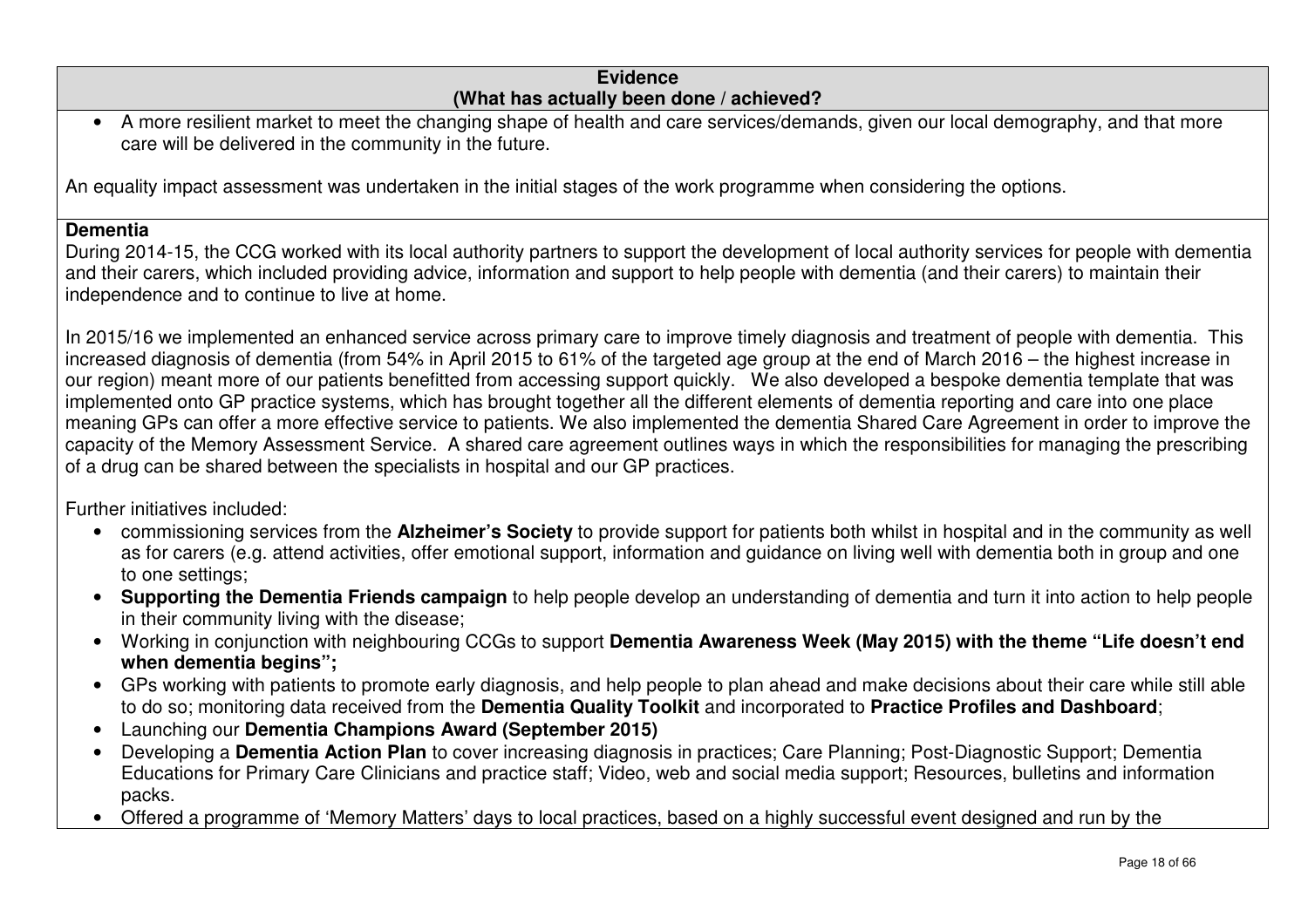Uppingham Surgery in Rutland.

In October 2015, the National Dementia Lead facilitated a **Multi-Agency Dementia Care Planning workshop** which involved the NHS England East Midlands Dementia Lead; and representatives from the Alzheimer's Society, Age UK, Secondary Care service leads, and Local Authority and District Councils. The aim of this workshop was to

- o Develop a multi-agency recognised care plan template;
- $\circ$  Map the impact on current services of increased dementia diagnosis;
- o Scope different service models;
- o Scope post diagnostic support.

As a result of the work undertaken, this has benefited patients in the following ways:

- Earlier diagnosis of dementia for patients, their carer(s) and families, offers referral to services that will enable them to plan their lives better, to provide treatment as appropriate and offers timely access to other forms of support and to enhance the quality of life (8% increase in early diagnosis for 295 patients)
- Provide improved care and support for patients and families
- Dementia care closer to home
- Help decrease waiting times and increase capacity in the Memory Assessment Service by agreeing to repatriation of appropriate dementia patients by way of the Shared Care Agreement.

In February 2016, the CCG held a **Practice Learning Time (PLT)** which provided dementia education for clinicians and practice staff. In addition, case studies were gathered through the 'Listening Booth,' and a Dementia Carer Case Study was presented to the CCG's Governing Body meeting in March 2016.

### **Winterbourne Review**

 The CCG is committed to delivering against the Winterbourne View Concordat, which is also being driven by the 5 year LLR Better Care Together strategy within which Learning Disabilities has been identified as a key work stream.

To support this work, a stakeholder reference group has been established, which includes families of children, young people and adults, commissioners and NHS providers. This group is used as a longer term stakeholder/advisory group for the Winterbourne View delivery plan (and additional members will be brought in as required). There will be a degree of overlap with other local authorities and CCGs in the LLR area, and particularly in relation to work with providers.

The decision to collect and track data for people with learning disabilities and/or autism was agreed as part of the **Winterbourne Review Concordat: Programme of Action.** All CCGs are required to hold, manage and maintain a register of people with learning disabilities and/or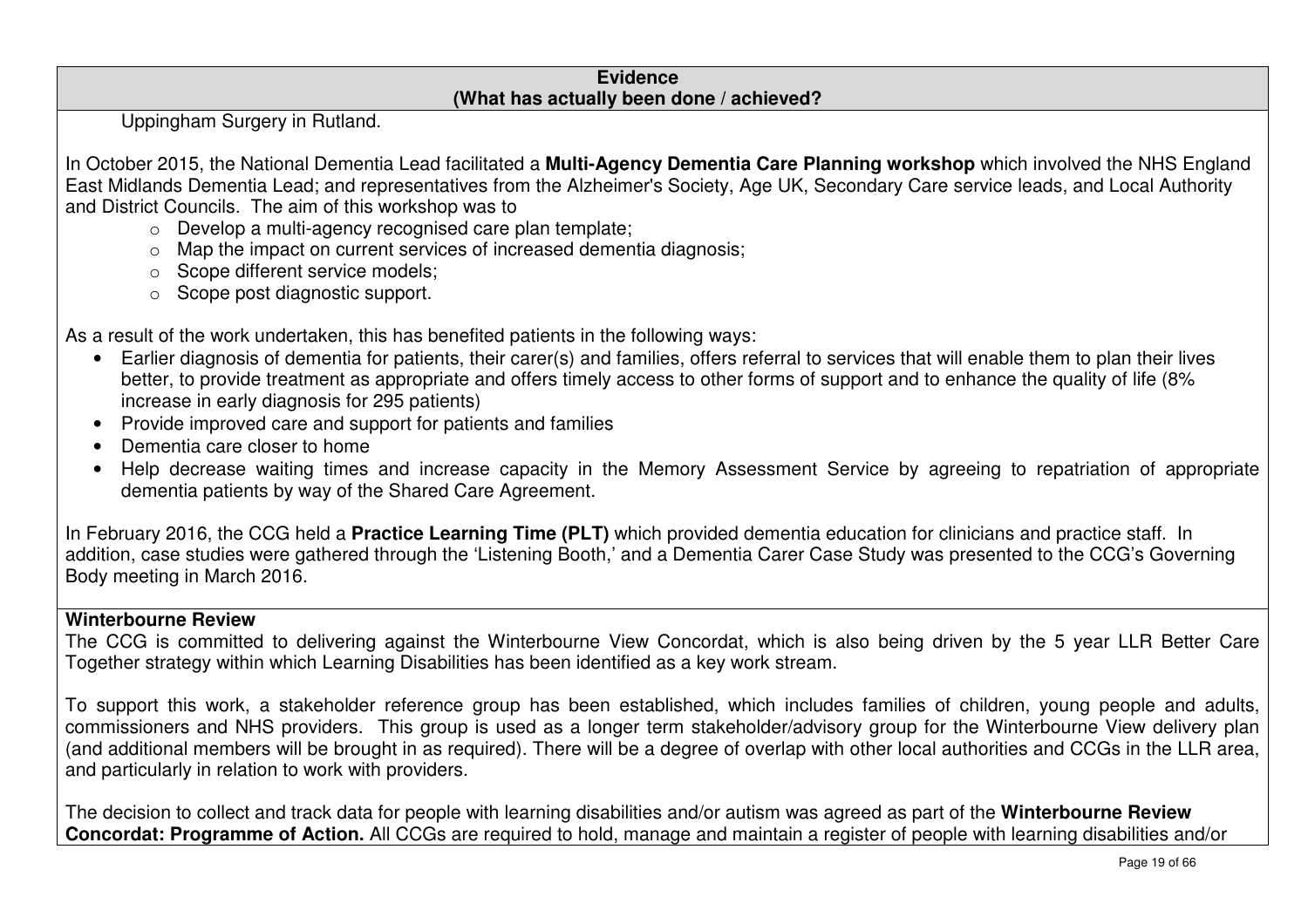autism who may have a mental health condition or behaviour that challenges and are in an in-patient setting. The CCG is mandated to input information from their local registers onto the **Assuring Transformation (AT) clinical audit platform,** which is collated by the Health and Social Care Information Centre (HSCIC) on behalf of NHS England (http://www.hscic.gov.uk/assuringtransformation). This requires the CCG to collect data on age, gender and ethnicity; and whether the person has a learning disability, autistic spectrum disorder (ASD), or both.

As a Commissioner, the CCG needed to ensure its service providers were offering information to individuals and their families/carers about the data collation and their option to 'object' to their information being included. As a result, the LLR CCGs wrote to all providers who currently have patients on the WBV register and provided **an "easy read" document (Collecting information to improve the quality of care for people with learning disabilities and/or autism, NHS England**) to be talked through with relevant patients in a way they are able to understand, if they are unable to read it themselves. A process for handling the objections fairly has also been agreed.

In October 2015, NHS England, the Local Government Association (LGA), and the Association of Directors of Adult Social Services (ADASS) published 'Building the right support' and a new Service Model, which required Local Authorities, CCGs and NHSE Specialised Commissioners to come together to form Transforming Care Partnerships (TCPs) to build up community services and close unnecessary inpatient provisions over the next 3 years and by March 2019. The Better Care Together LD Steering Board became the Transforming Care Partnership (TCP) for LLR, which included representation from patients and Healthwatch.

A comprehensive **LLR Transforming Care Plan (TCP)** has been developed, which will involve people with lived experience of inpatient services and their families/carers. This Plan includes demographic data which looks at future populations of people with learning disabilities; and outlines the development of community-based services to support people to remain safe within their home setting and prevent admissions to mental health hospitals. It also looks at how we support those people being discharged from an inpatient setting in order to prevent re-admissions.

### **Primary Care Practice Profiles**

The CCG has developed a Practice Profile for each of its GP Practices, which captures a range of data and information, which includes:

- Practice Information (including age/sex of its population);
- Quality and Outcomes framework (QOF) Prevalence and Additional Services child immunisation, flu vaccination, adult pneumococcal; Local Authority Services (i.e. health checks; learning disability checks, cervical screening, breast feeding data);
- Community Based Services (CBS) Quality Indicators infection control, patient safety alerts, number of incidents/serious incidents/complaints, patient experience;
- New Outpatients and Emergency Admissions outpatient referrals; emergency admissions; Top 30 Specialities;
- GP Support Investment and Framework Palliative Care Register; Care plans for EoL; After Death Audits; Death In Place of Choice; Care Home Care Plans; Dementia Register; COPD Register; Diabetes Register; AF Register;
- Patient Experience, Safeguarding, and Choose & Book Patient Experience Survey; Reporting Poor Quality Care; Choose and Book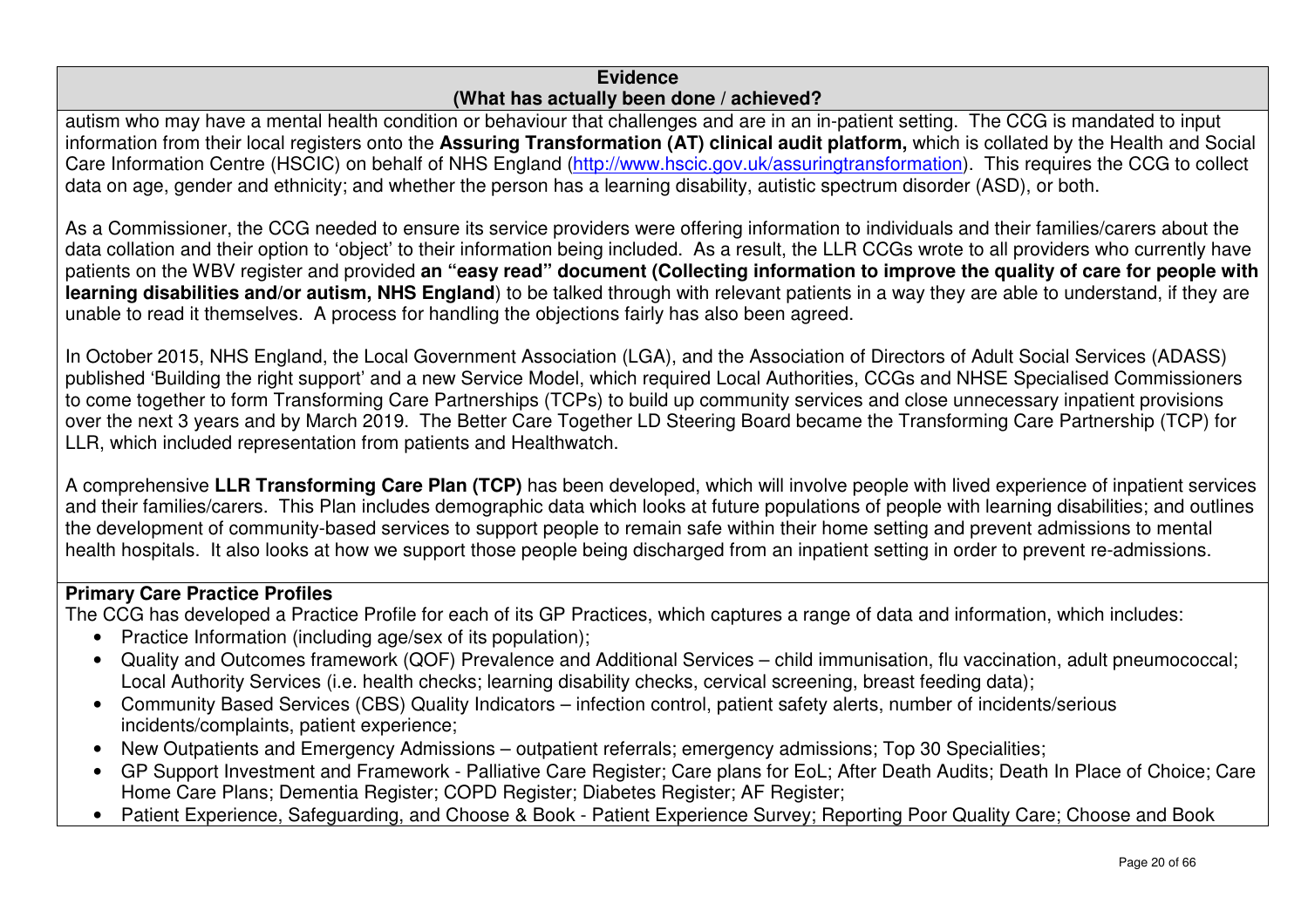data; Safeguarding training by Practice;

• Prescribing – performance against the Prescribing QIPP scheme and budget.

There are a number of QOF domains, which are currently in the GP SIP. Whilst the QOF data does not directly feed into the GP SIP, it supports the following QOF work areas, which allow GP Practice to implement appropriate care and care planning for our patients:

- increasing their Palliative Care Registers;
- Identifying Patients with Atrial Fibrillation (AF);
- Identifying patient with Chronic Obstructive Pulmonary Disease (COPD);
- Identifying patients with Dementia.

During 2015-16, the Practice Profiles were provided to the Care Quality Commission (CQC) in support of Practice visits and inspections (and to GP Practices), upon request.

**Support and Investment Plan (SIP) for General Practice 2014-16** 

 The 2-year **Support and Investment Plan for General Practice** (hereby referred to as the 'GP SIP') has been designed to build on the high quality healthcare provided by General Practice and to fund the continued improvement in quality and outcomes for our patients. The CCG believes that working in collaboration with our providers, partner organisations and members will enable us to exceed the national expectations of high quality outcome focused health care for our patients.

The GP SIP is one of the CCGs strategies for engaging and involving our member practices in the delivery of the key quality and outcomes priorities set out in our constitution and 2-Year Operational Plan to:

- Support people to live independently for longer
- Improve outcomes for people living with Long Term Conditions
- Improve quality of life
- Reduce Inequalities in access to healthcare
- Reduce utilisation of the acute sector through integrated community services
- Listen to Patients and the Public

It is recognised that 2014/15 was a transitional year to support the transformational change in primary care. With the successes from last year (i.e. Long Term Conditions, Care Homes, Care Plans, End of Life care and Medicines Quality), and the CCG holding the entire commissioning budgets for primary, community and secondary care from April 2015, it meant the CCG could focus its **Investment Strategy** on those areas that would not only have the greatest impact on patients, but also support the recruitment and retention of general practice and community staff through premises development, funding for new models of care and reducing inequality. During 2015-16, the CCG invested a further £1m in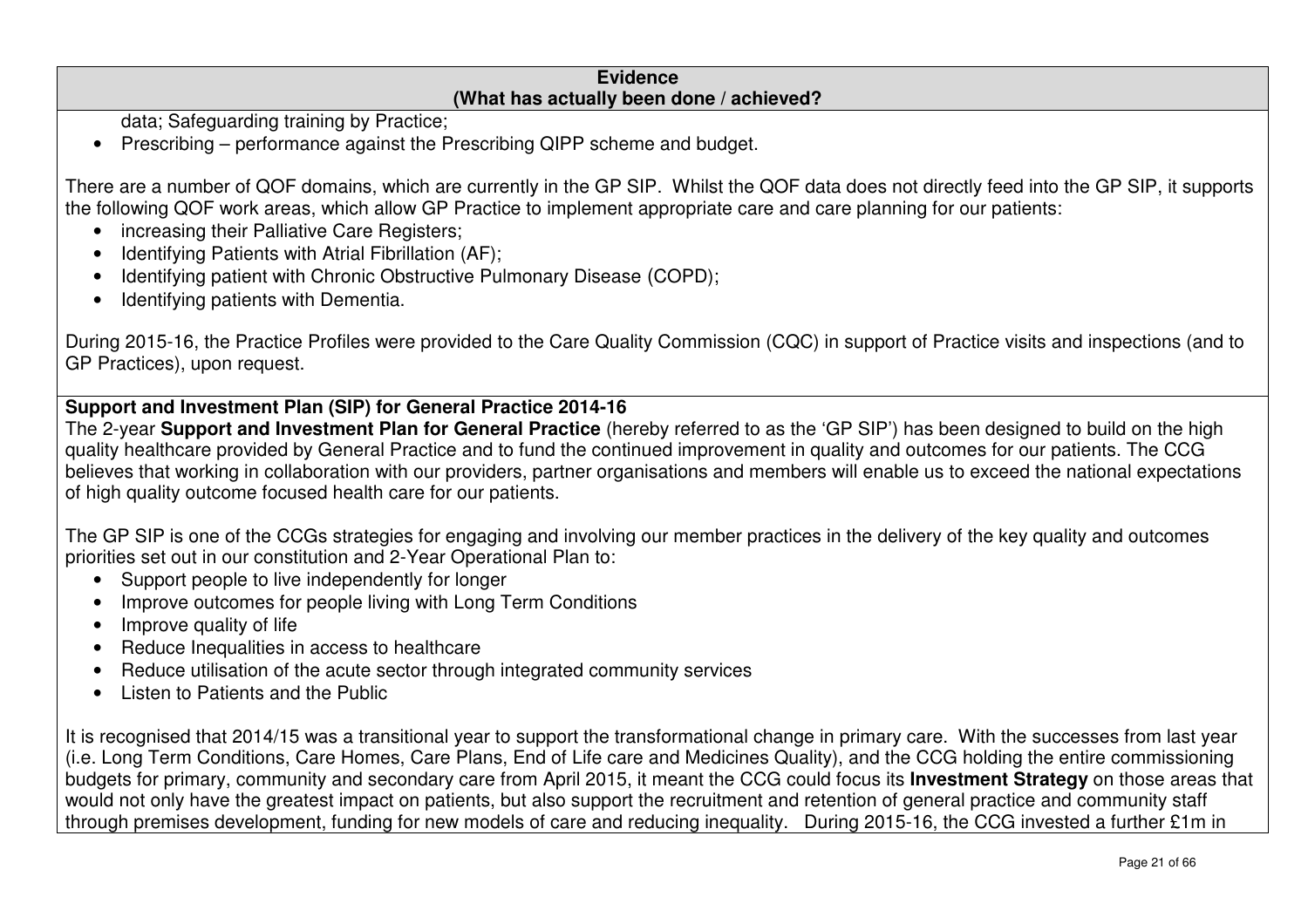| <b>Evidence</b><br>(What has actually been done / achieved?                                                                                                                                                                                                                                                                                                                                                                                                                                                                                                                                                                                                                                                                     |
|---------------------------------------------------------------------------------------------------------------------------------------------------------------------------------------------------------------------------------------------------------------------------------------------------------------------------------------------------------------------------------------------------------------------------------------------------------------------------------------------------------------------------------------------------------------------------------------------------------------------------------------------------------------------------------------------------------------------------------|
| General Practice, which was available to groups of practices working as Federations in order to develop and deliver new ways of providing<br>health care to larger population groups.                                                                                                                                                                                                                                                                                                                                                                                                                                                                                                                                           |
| The clinical priorities for the 2015/16 GP SIP continued to focus on the key elements achieved in 2014-15, however, the refreshed GP SIP<br>including the following new element: Long Term Conditions - Dementia.                                                                                                                                                                                                                                                                                                                                                                                                                                                                                                               |
| The long term plan is to redesign how services are provided by integrating health and social care with increased investment in a new community<br>service model, with General Practice at the centre. This was crucial for 2015-16 as the role of the CCG changed with the delegated<br>responsibility of co-commissioning of all GP contracts. The renewed focus was on general practice to act as an enabler to facilitate the changes<br>needed for both improved patient outcomes and new ways of working. In reality, this means that there is a need to reconsider traditional ways of<br>delivering health care and redevelop how the following services / people interact:<br>1. GPs or groups of GPs<br>2. Specialists |
| 3. District Nursing / Intermediate Care Team                                                                                                                                                                                                                                                                                                                                                                                                                                                                                                                                                                                                                                                                                    |
| 4. Health and Social care co-ordinators / Social Care / Crisis Response teams<br>5. Community / Virtual beds                                                                                                                                                                                                                                                                                                                                                                                                                                                                                                                                                                                                                    |
| 6. Mental Health Services<br>7. Voluntary Sector                                                                                                                                                                                                                                                                                                                                                                                                                                                                                                                                                                                                                                                                                |
| During 2015-16, the CCG succeeded in the following elements of the GP SIP:                                                                                                                                                                                                                                                                                                                                                                                                                                                                                                                                                                                                                                                      |
| Care Planning / End of Life Care – palliative care registers have increased by 7.5% across the CCG; patient's death in their place of<br>$\bullet$<br>choice reported a 12.6% increase across the CCG;                                                                                                                                                                                                                                                                                                                                                                                                                                                                                                                          |
| Care Homes – care plans for care home patients have increased throughout the year by 14.7%;                                                                                                                                                                                                                                                                                                                                                                                                                                                                                                                                                                                                                                     |
| Long Term Conditions: Dementia – dementia registers have increased by 8.7%; overall CCG dementia prevalence at March 2016 is 61%<br>$\bullet$<br>of the target age group.                                                                                                                                                                                                                                                                                                                                                                                                                                                                                                                                                       |
| <b>COPD</b> - COPD registers of those diagnosed have increased overall by 5.7%; Care plans for patients with stage 3 severe COPD have<br>$\bullet$<br>shown an increase of 22.8%; Patients referred to pulmonary rehab has increased throughout the year by 94%;                                                                                                                                                                                                                                                                                                                                                                                                                                                                |
| Diabetes - Diabetes registers of those diagnosed have increased overall by 5.3% supporting better patient management; Diabetic type 2<br>$\bullet$<br>patient referrals to Desmond education programmed have increased throughout the year by 79%.                                                                                                                                                                                                                                                                                                                                                                                                                                                                              |
| <b>Community Services</b>                                                                                                                                                                                                                                                                                                                                                                                                                                                                                                                                                                                                                                                                                                       |
| ELR CCG embarked upon significant change to commission future community and primary care services, which are clearly articulated in the                                                                                                                                                                                                                                                                                                                                                                                                                                                                                                                                                                                         |

following CCG's strategic documents: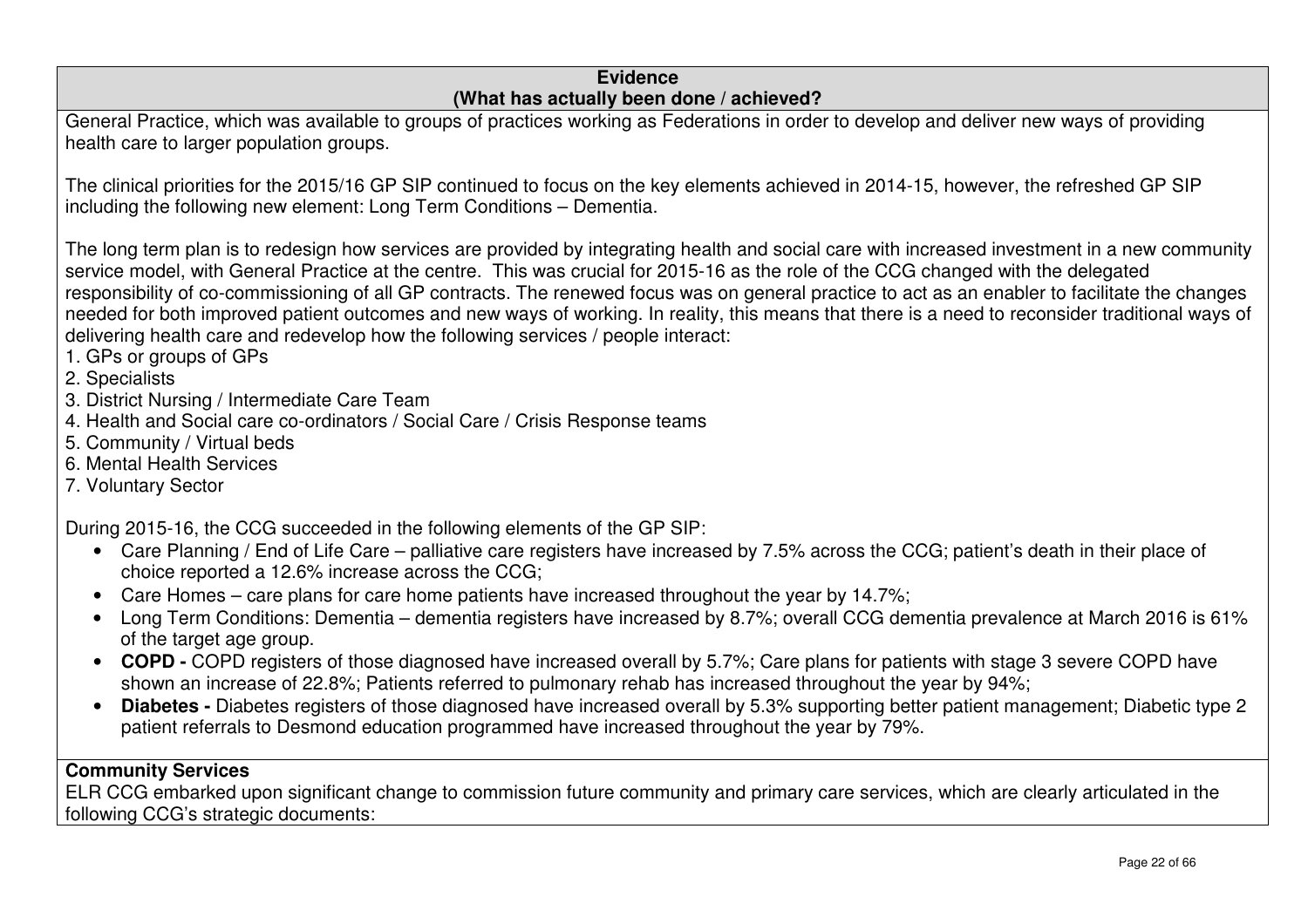- Integrated Community Services Strategy
- Primary Care Operating Framework: A GP Guide, November 2014
- Better Care Together Programme

National policy, evidence and best practice states that innovation and creativity are required to progress beyond the structural changes that were made as part of the transforming community services programme, and towards the transformation element of the **Community Services Strategy**. Both locally and nationally, there is an ageing, frail population and an increasing prevalence of chronic disease. As demand for community services is rising, it is estimated that more people in ELR will be over 70 years of age by the year 2030; with a range of complex health issues which will require rehabilitation and reablement.

In order to develop and scope a proposed draft model for the future of community services, the CCG engaged with local stakeholders including providers, Local Authority, voluntary sector and GP locality groups. The results of the engagement process enabled the CCG to understand the current issues and the potential to bring together community and primary care services; home based care, clinic and GP care plus rehabilitation and reablement services. It was the CCG's aim to set out potential ways in which each locality could have the right level (and range) of services to meet the needs of local patients.

The purpose of the Community Services Strategy is to:

- Agree and confirm what this transformation means locally, with our patients and stakeholders;
- Ensure alignment of strategies and initiatives across partner organisations;
- Ensure the CCG has a shared understanding of the direction of travel and how we will know when we have got there;
- Make a contribution to achieving financial balance and toward delivery of the draft Better Care Together: five-year strategic plan
- Provide a tool for engagement and communication.

In September 2015, the CCG launched its engagement process for a proposed **Community Services Model** that had been developed as a potential model for making a difference to how care is commissioned and provided based on local need and a 'Home First ' approach. Engagement took place with a range of local stakeholders as part of developing this potential model, which was subject to further detailed clinically-led engagement at Governing Body level with stakeholders, patients and their families:

- **Wider Stakeholder Meetings from January to March 2015** with Local Authority (Leicestershire County Council, Rutland County Council); ELR CCG / GP Representatives; Health Watch; Locality meetings in Blaby and Lutterworth; Oadby and Wigston; Melton Rutland and Harborough;
- **Additional meetings also held with** Health Watch; Better Care Together Programme Leads and Information Lead; UHL; LPT; Individual GP Leads; GEMCSU information lead; and Nominated ELR CCG staff.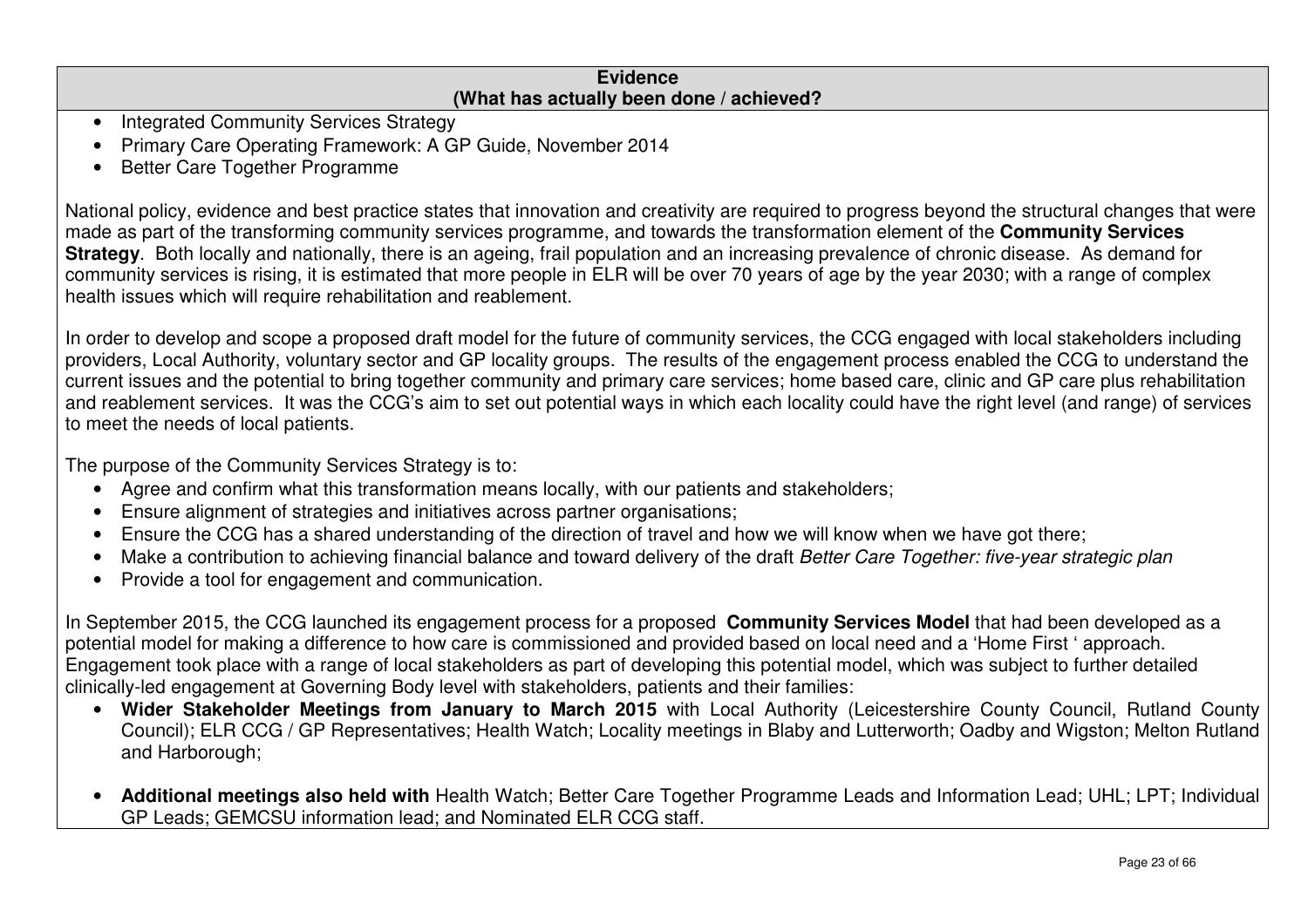The LLR BCT work programme aims to achieve a position of financial balance and improve clinical outcomes for patients. Key to this, is the Leicester, Leicestershire and Rutland Alliance (a strategic Group) that currently comprises of:

- University Hospitals of Leicester NHS Trust;
- Leicestershire Partnership NHS Trust;
- Leicester, Leicestershire and Rutland Provider Company Ltd;
- East Leicestershire and Rutland Clinical Commissioning Group;
- West Leicestershire Clinical Commissioning Group.

In light of the above, the following number of areas were identified that needed to be addressed through the proposed model to ensure a solid foundation for community services:

- Change the current model of community services commissioning to give the CCG and its GPs more accountability to influence how services are delivered;
- Creation of joint GP/Provider posts to enhance accountability;
- Delivery of a rehabilitation and reablement model that moves services from a hospital to a home environment;
- Improving access to community services that are currently considered sub-optimal including physiotherapy;
- Expanding the times when care is available both at home and in health facilities;
- Establishing clinical support networks and services in acute and primary care to identify, enable and manage both complex care, frail elderly and sub-acute care locally;
- Making the most of the land and estate available to deliver local services avoiding unnecessary travel to acute hospitals;
- Minimising service barriers through simplified specifications and joint commissioning of primary, social and community services; and
- Changing the model of community services commissioning to focus on outcomes rather than inputs.

During October - December 2015, the CCG invited people to give their views on the proposed new system of care by launching an online, written; and an 'easy to read' questionnaire in order to obtain widespread engagement into the proposed model of care.

### **Urgent Care / MIU**

 Following review, public consultation and authorisation in 2014-15, ELR CCG's Urgent Care Service commenced in April 2015, which provides walk-in urgent care services for Oadby and Wigston seven days a week, including evenings and a weekend service at Oakham, Melton and Market Harborough (provided by ELR Urgent Care Ltd (ELRUC)). The service provider supports the delivery of a full range of urgent care for the NHS; with patient-centred care at the core of its activities; using appropriate skill mix and modern systems. This service complements the minor injury service delivered within general practice.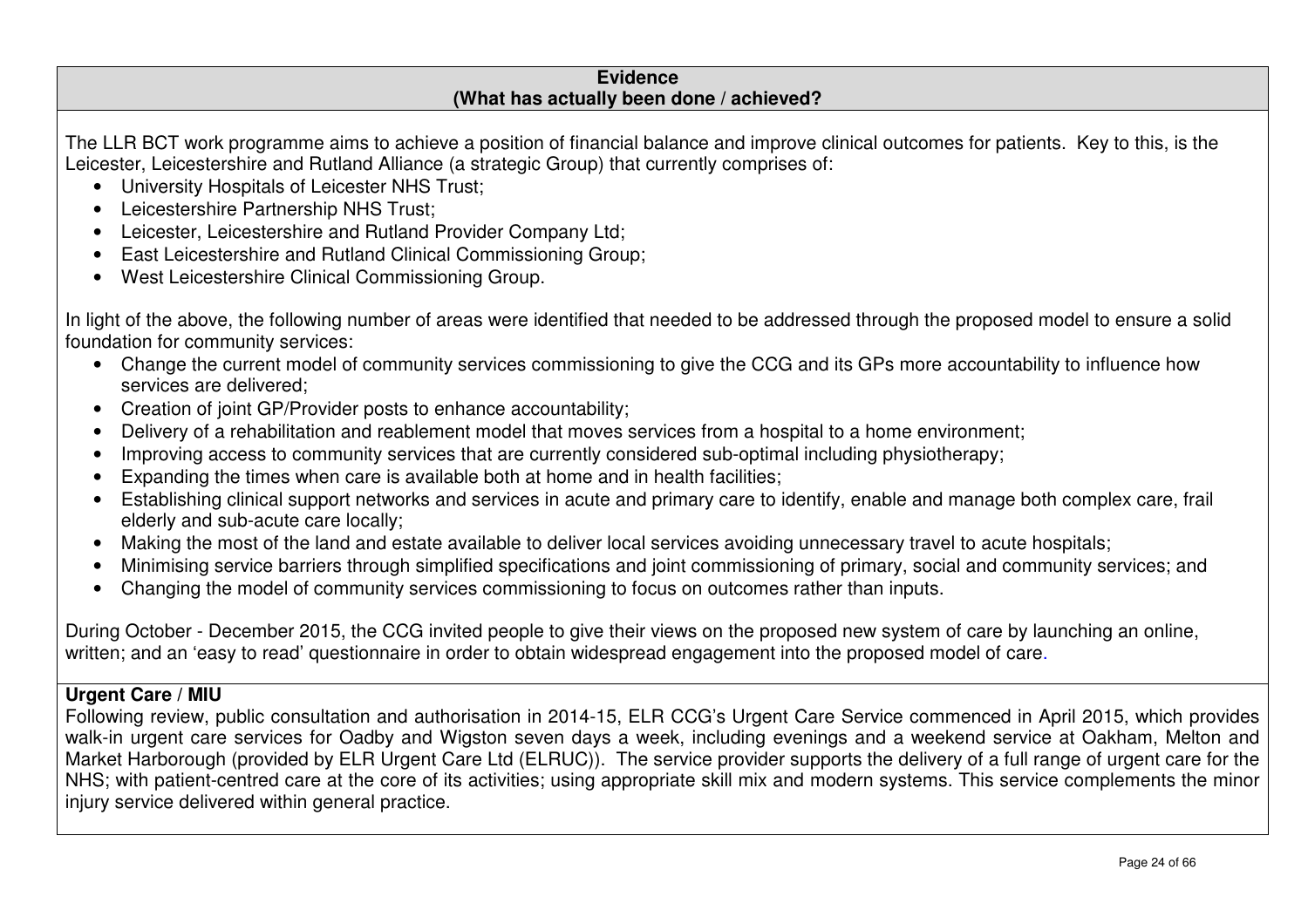Recognising the move from mobilisation to service delivery of the ELR UC service, full contract management arrangements have been in place since, with comprehensive quality and performance indicators under formal review. Revised community based services contracts have also been issued to all primary care services providers.

Recognising the need and commitment to deliver a significant, resourced marketing and communications strategy to communicate the new arrangements; a comprehensive approach has been taken to communicate with all stakeholders and the ELR population. Key activities have included:

- Development of key messages and creative, provided through every residence in ELR, allowing people to understand the choices and services on offer;
- Active media and social media campaign, going beyond the standard channels to exploit visual, audio and video formats;
- Poster campaign: within all practices, and other public locations supported by public and clinical volunteers from across ELR;
- Outreach with further seldom heard groups using the listening booth. **See 'We are listening' below.**

This promotional campaign has been recognised both locally and nationally and will be presented at a national NHS communications event in September 2015. To compliment this, an interactive GPS mobile APP has been developed to help all of our patients know what services are available from urgent care, GPs Pharmacies etc. It will also track where they are and direct them to the nearest appropriate open service. This APP also has the facility to verbally disseminate the information presented, which supports individuals with visual impairments. **See 'Design, Procurement and Delivery of New Website.'** 

We used a variety of engagement methods, including surveys / engagement events to ask stakeholders, patients and members of the public what they thought of our plans and if they were clear.

### **Listening and Engagement Strategy**

 The updated clinically-led **Listening and Engagement Strategy – "Listening, Responding, Delivering'** continues the trajectory and builds on the foundations laid by our 2013-15 "Informing and Involving" strategy. It also responds to the clear and consistent message delivered through our 2015 NHS Ipsos Mori 360° stakeholder survey as well as views and opinions gleaned from our **2015 Summer of Listening** exercise and at our **2015 Annual General Meeting**. These showed:

- the fundamentals of our existing listening and engagement activity are sound and fit for purpose;
- there are areas of particular strength that are valued by our stakeholders and partners;
- we could improve some aspects of our activities to deliver real excellence; and
- a greater emphasis on demonstrating and communicating specific feedback and responses to what we had heard would be particularly welcome and valued.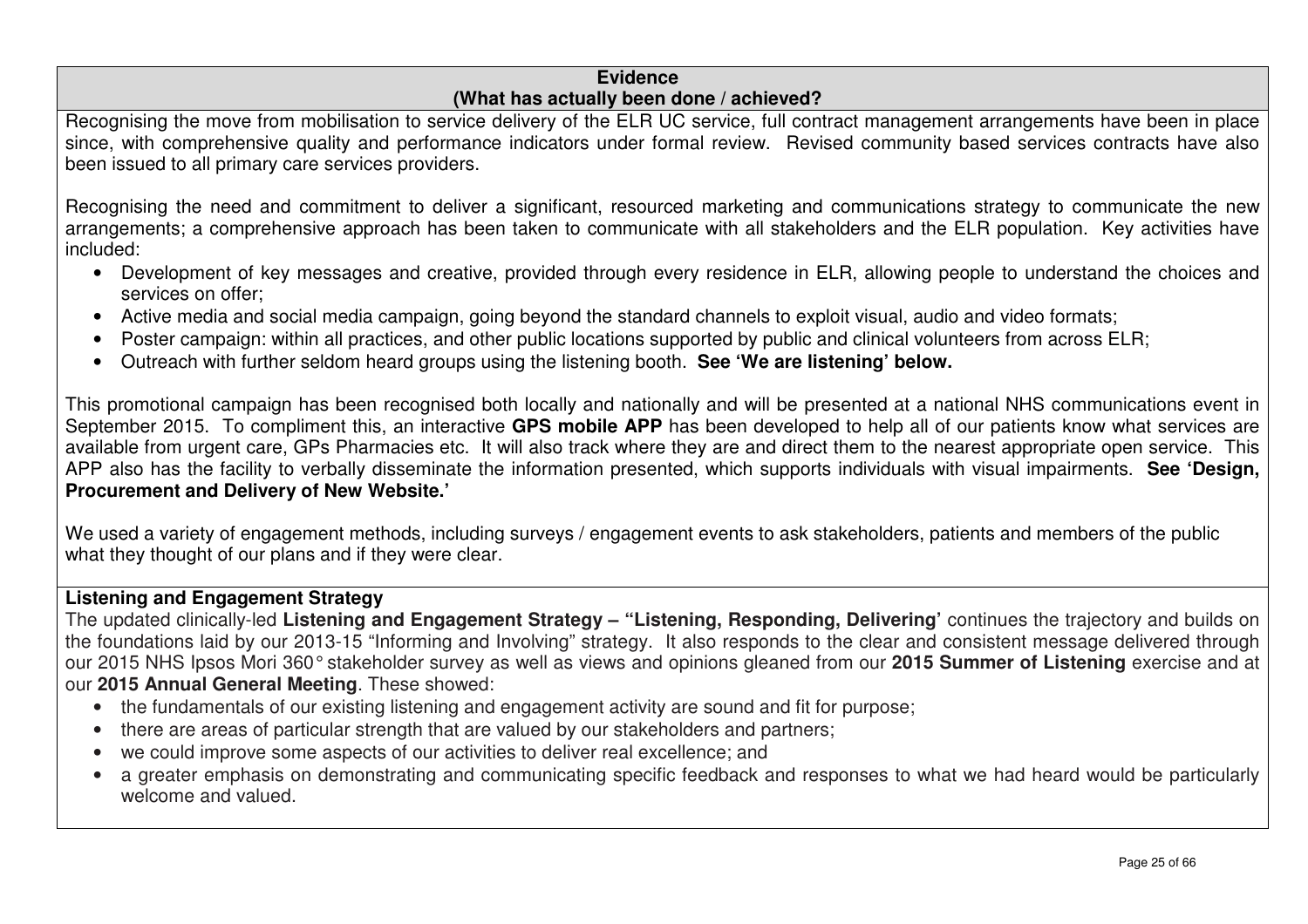|                                                       | <b>Evidence</b>                           |
|-------------------------------------------------------|-------------------------------------------|
|                                                       | (What has actually been done / achieved?) |
| <sup>1</sup> See Outcome 2.3 for further information. |                                           |

| <b>Protected Characteristics that apply to</b><br>above                               | <b>Equality Objectives that apply to above</b> | <b>Articles of Human Rights that apply</b><br>to above       |
|---------------------------------------------------------------------------------------|------------------------------------------------|--------------------------------------------------------------|
| Age                                                                                   | • Objective 1                                  | Article 2   Right to life<br>$\bullet$                       |
| <b>Disability</b>                                                                     |                                                |                                                              |
| <b>Pregnancy and Maternity</b><br>Race (including nationality and ethnic<br>$\bullet$ | Objective 2                                    | Article 3   Anti-torture and inhumane<br>treatment           |
| origin)                                                                               | Objective 3                                    |                                                              |
| Religion or Belief                                                                    |                                                | Article 8   Right to private and family life                 |
| Sex                                                                                   |                                                |                                                              |
| <b>Sexual Orientation</b>                                                             |                                                | Article 10   Right to freedom of expression                  |
|                                                                                       |                                                | Article 11   Right to freedom of assembly<br>and association |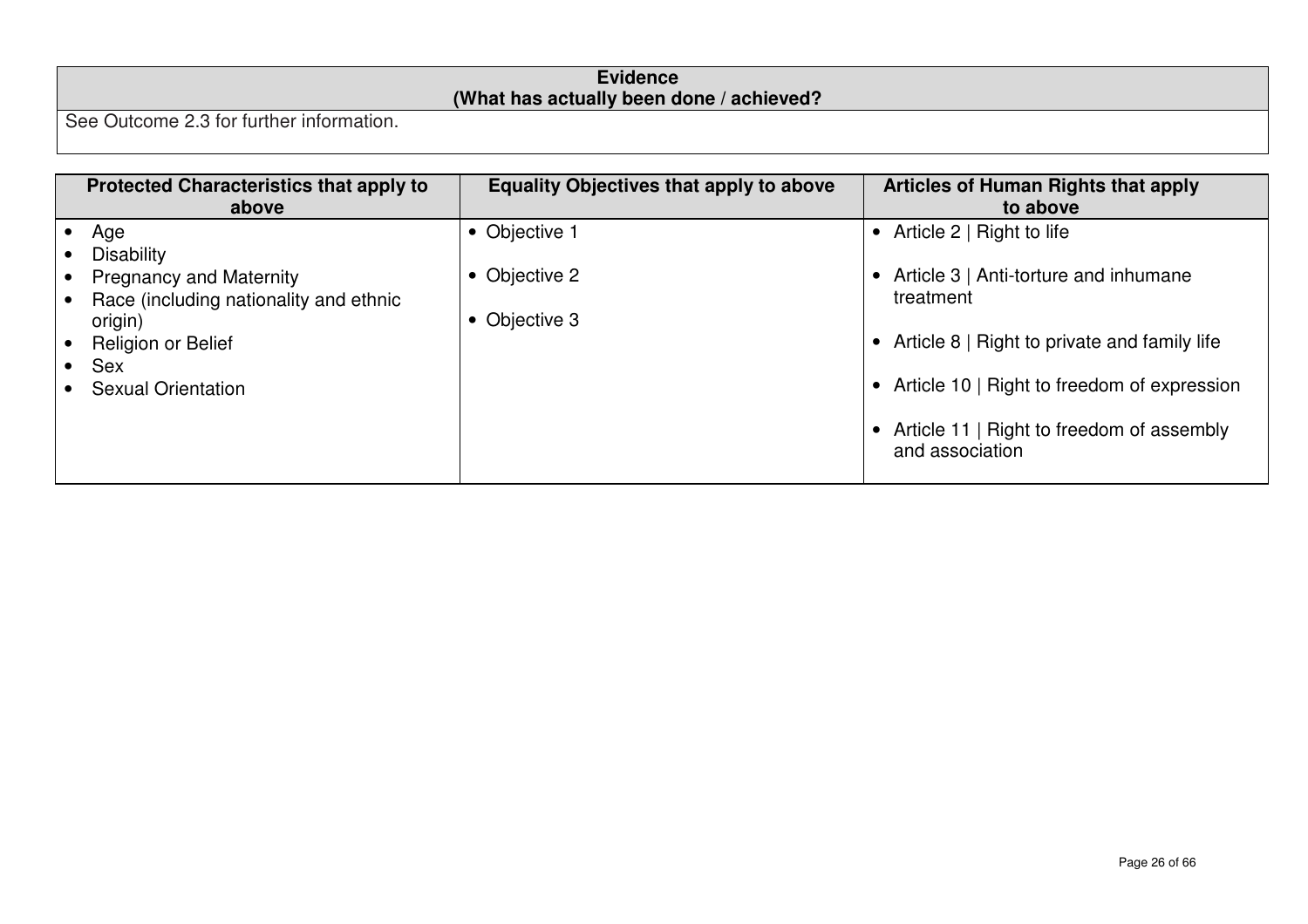### **1.2 Individual people's health needs are assessed and met in appropriate and effective ways**

### **Evidence(What has actually been done / achieved?**

#### **Provider Performance / Quality Contract Management**

 All provider **quality schedules,** as included within their contracts**,** are designed around the type of care the provider has been commissioned to provide. National and local indicators are built into the schedules to allow the CCG to monitor the service being provided and the provider organisation's ability to assess and meet all patients' needs. This is currently monitored through a variety of formats including patient experience/feedback, incident reporting, national and local benchmarking performance data and patient outcomes.

See Outcome 1.4 for further details on the Quality Monitoring and Quality Schedule process.

### **Continuing Healthcare**

 As part of the **CHC process**, the CHC team receive and review individual applications for CHC funding; and make recommendations to the CCG, in collaboration with specialist services and evidence based clinical input, to ensure a fit for purpose care package is in place to meet the needs of individual patients who are eligible for CHC on a case by case basis. This applies to both children and adults; males and females; identifying suitable placements (e.g. Domiciliary and/or Nursing Care services); and standard / bespoke equipment in support of their needs.

The provision of CHC / PHB funding aims to increase the quality of life for all patients with long-term healthcare needs, their sense of wellbeing (and independence) as well as supporting them to stay out of hospital.

For patients under the age of 18 (i.e. children), the CHC team will determine **Continuing Care (CC)** eligibility in accordance with the National Framework for Children and Young People's Continuing Care (25 March 2010). The majority of these cases are tri-funded, which also follow a robust multi-disciplinary team assessment; including Health, Social and Education services.

For patients over the age of 18 (i.e. adults) who are eligible for CHC and require focused **domiciliary and/or nursing care services**, the CHC team will ensure the service providers deliver care in accordance with respect for the individual's capacity / capability and individuality / independence, and taking into consideration;

- equality of opportunity;
- rights and choice:
- fulfilment;
- privacy and dignity;
- confidentiality and data protection;
- service user engagement; person centred care;
- cultural awareness; including individuals from Black and Minority Ethnic (BME) communities, where English is not the first language and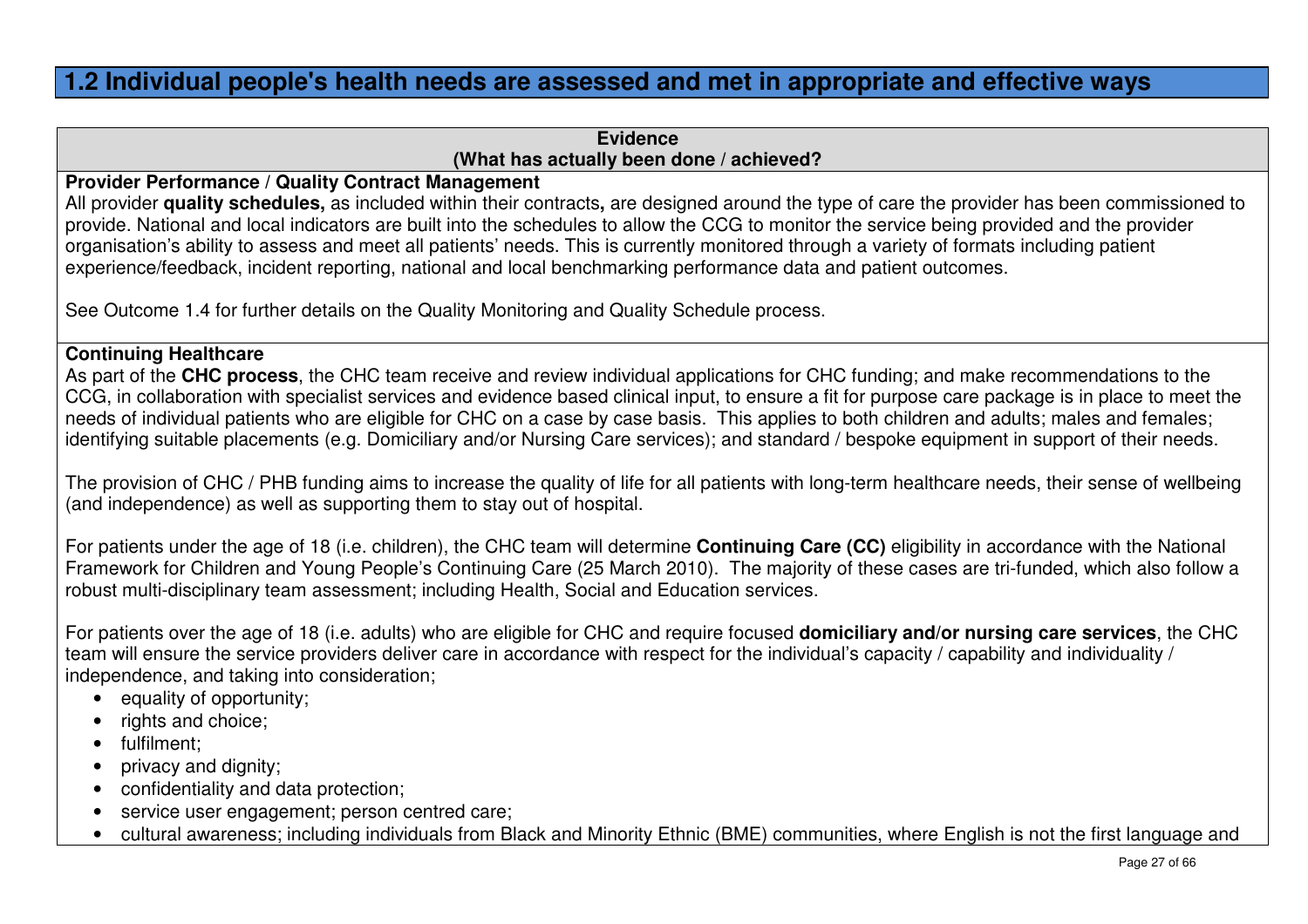not widely spoken.

CHC / CC also include referrals for patients with complex care needs (e.g. specialist rehabilitation, individual funding requests, acquired and traumatic brain injury). All services are arranged and provided in ways that do not negatively discriminate against patients in terms of race, gender, disability, sexuality, culture, language, religion or age; and will ensure religious, cultural and spiritual needs of all patients are identified, respected and met, wherever possible.

From October 2015, patients with long-term healthcare needs (due to a serious illness or injury) who were eligible for 100% CHC funding were given the option to own a **Personal Health Budget (PHB)**. The purpose of a PHB is to give people greater choice, flexibility, control and ownership over their health and the support received by selecting services that are more convenient; closer to home; and chosen by themselves. For example, PHBs could be used to provide intensive help at home, equipment to improve quality of life or approved therapies. A healthcare professional works with the patient to prioritise the care needs that are important and appropriate for the patient; and create a care plan that reflects their personal health and social outcomes in line with the

The allocation of a PHB is agreed between the individual and their PHB team; and based on a detailed care and support plan, which identifies their health, wellbeing, and outcomes; and follows a **'7 steps for PHBs' process** (i.e. Getting started; Providing Information; Planning your care; Getting your plan agreed; Setting up your finances; Payments start; Clinical and Financial Reviews. In addition, a PHB can be managed in one of the following 3 ways:

- 1. Direct payment given to the patient or an individual with responsibility for the patient;
- 2. Third party given to organisations which help to agree and arrange the care that is needed for the patient; and hold the budget;
- 3. Notional sum held by the patient's NHS team to spend in line with the patient's agreed wishes.

PHB's are an alternative mechanism of utilising NHS money for patients who want (and are clinically able) to take control of their care. For those who do not wish to take up a PHB, they can continue with their healthcare needs in line with routine NHS arrangements.

Supporting information:

• Outcome 1.1 for IAPT services.

| <b>Protected Characteristics that apply to</b><br>above | <b>Equality Objectives that apply to above</b> | <b>Articles of Human Rights that apply</b><br>to above |
|---------------------------------------------------------|------------------------------------------------|--------------------------------------------------------|
| Age<br><b>Disability</b>                                | • Objective 1                                  | Article $2 \mid$ Right to life                         |
| Race (including nationality and ethnic<br>origin)       |                                                | Article 3   Anti-torture and inhumane<br>treatment     |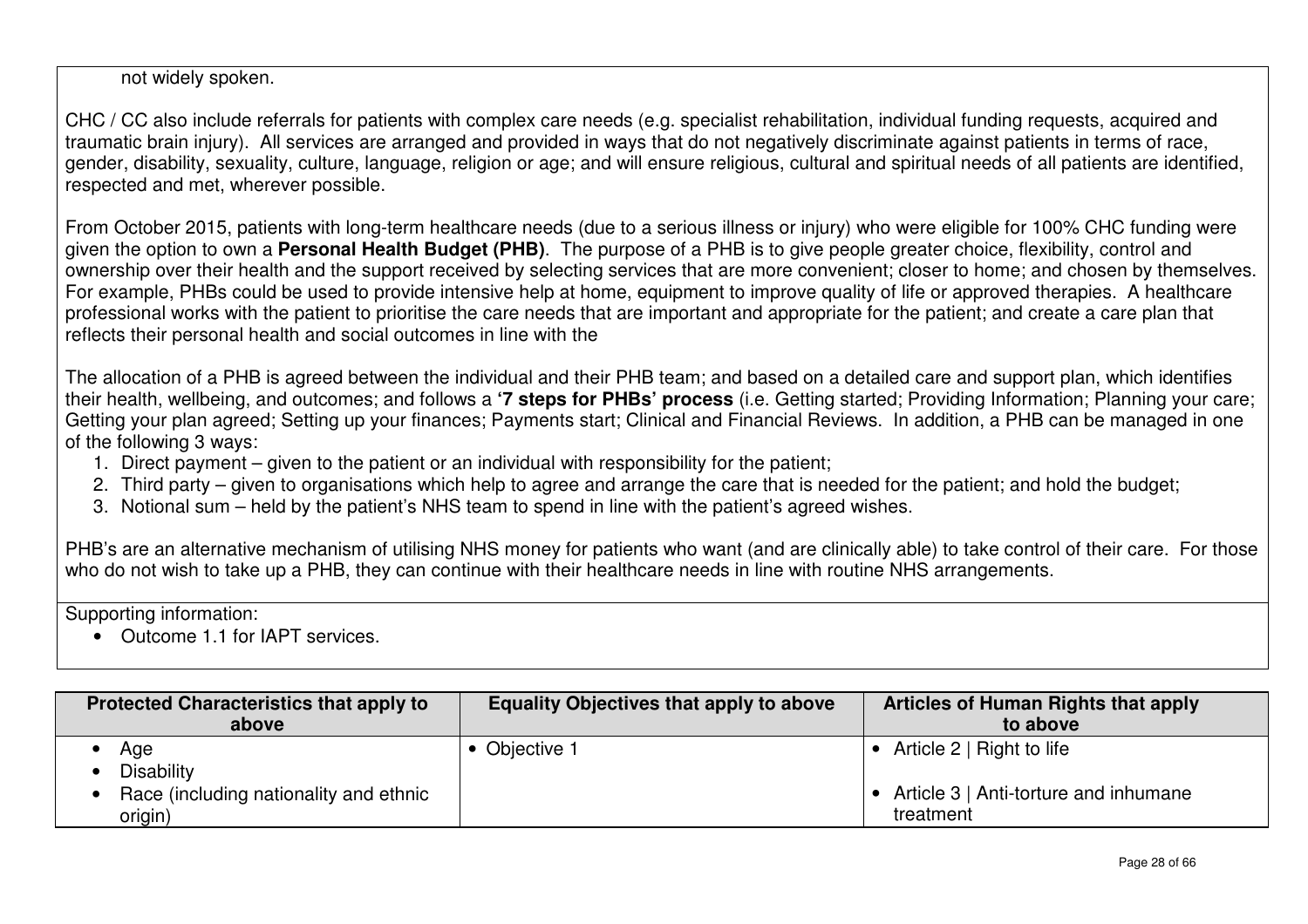| <b>Sex</b> | • Article 8   Right to private and family life                                   |
|------------|----------------------------------------------------------------------------------|
|            | Article 9   Right to freedom of thought,<br>$\bullet$<br>conscience and religion |
|            | • Article 10   Right to freedom of expression                                    |
|            | • Article 13   Right to an effective remedy                                      |
|            | Article 14   Anti-discrimination<br>$\bullet$                                    |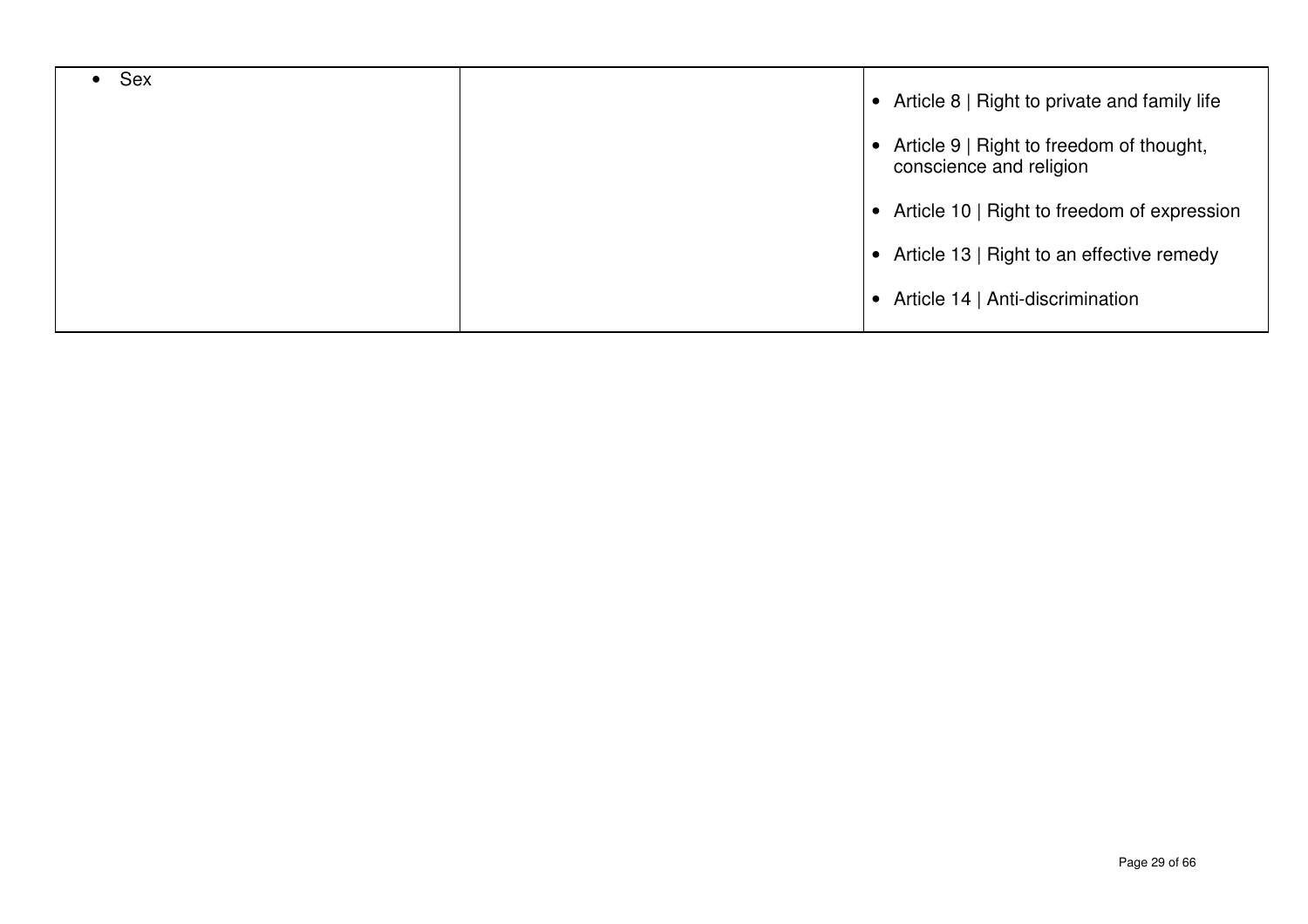### **1.3 Transitions from one service to another, for people on care pathways, are made smoothly with everyone well-informed**

| <b>Evidence</b><br>(What has actually been done / achieved?                                                                                                                                                                                                                                  |
|----------------------------------------------------------------------------------------------------------------------------------------------------------------------------------------------------------------------------------------------------------------------------------------------|
| <b>Help to Live at Home</b>                                                                                                                                                                                                                                                                  |
| See section 1.1 above.                                                                                                                                                                                                                                                                       |
| <b>Mental Health / Learning Disabilities</b>                                                                                                                                                                                                                                                 |
| People can access mental health and learning disabilities via their GPs or Secondary Care. Carers are offered support if they care for someone<br>with mental health or a learning disability.                                                                                               |
| See Outcome 1.1 for further information.                                                                                                                                                                                                                                                     |
| GP Support and Investment Plan (SIP) 2015-16                                                                                                                                                                                                                                                 |
| Through the care planning process of the GP SIP (e.g. End of Life; Care Homes), discussions are held with patients, families and carers to                                                                                                                                                   |
| decide the care plans, the needs and requirements of the patient. These are subsequently shared with Out of Hours, East Midlands Ambulance<br>Service and NHS 111 services through 'special notes' and hard copies given to the patients to inform professionals involved in their care, the |
| decisions they have made with their GP.                                                                                                                                                                                                                                                      |
| <b>Community Services Model</b>                                                                                                                                                                                                                                                              |
| See Outcome 1.1 for further information.                                                                                                                                                                                                                                                     |
| <b>Urgent Care / MIU</b>                                                                                                                                                                                                                                                                     |
| See Outcome 1.1 for further information.                                                                                                                                                                                                                                                     |
| We are Listening (Listening Booth) (Fiona)                                                                                                                                                                                                                                                   |
| 'We are listening' was a new initiative in launched February 2014 to pay due regard to the views of the wider community and designed to                                                                                                                                                      |
| complement the data already available through patient surveys and other large scale feedback mechanisms and collate both positive and<br>negative feedback from patients. The idea was to focus on how people feel and their attitudes and opinions by asking individuals:                   |
| If they have had a recent experience of the NHS or social care and to tell us about this;                                                                                                                                                                                                    |
|                                                                                                                                                                                                                                                                                              |

- what was positive; and
- what could have been done differently.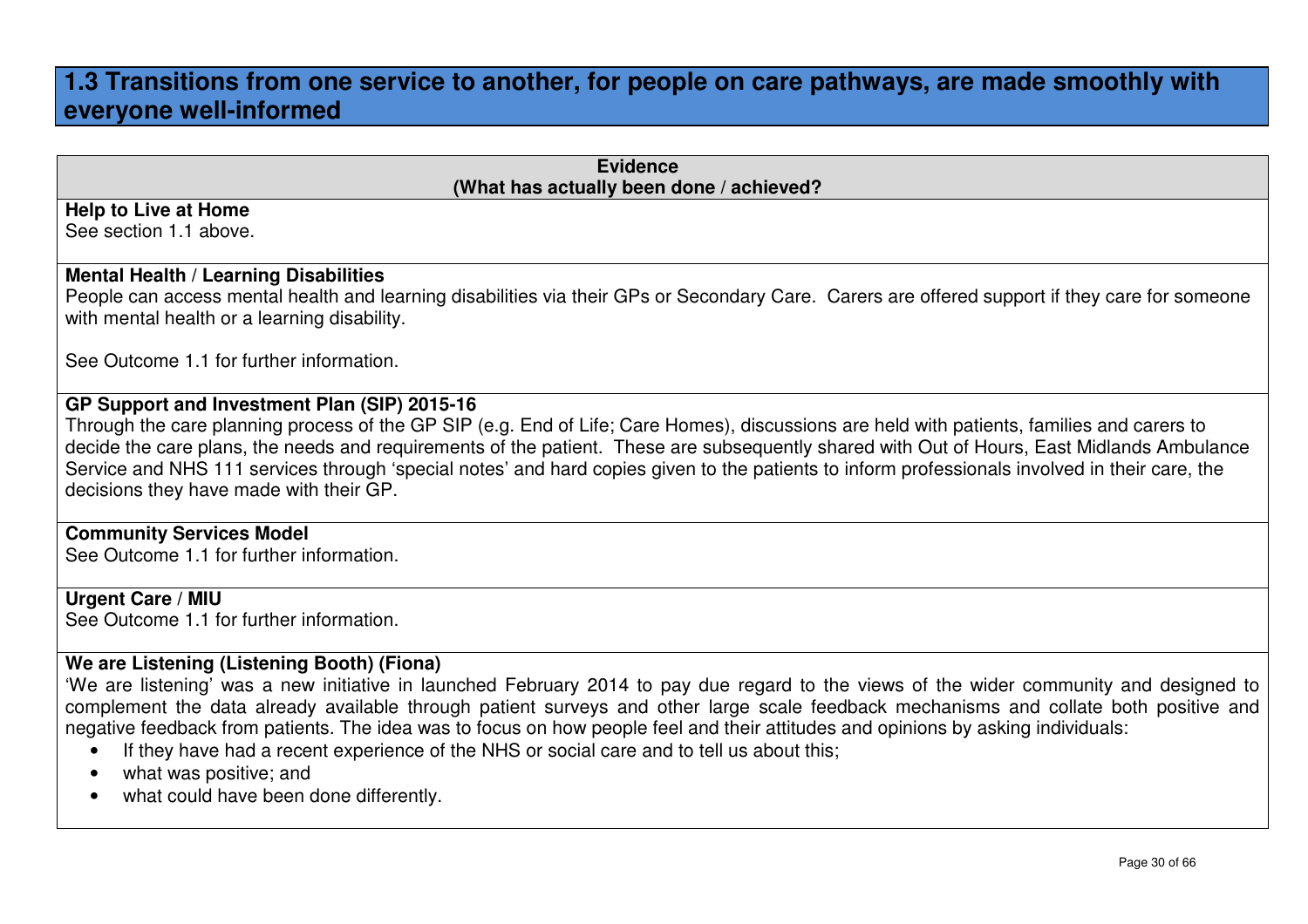The information gathered anonymously from this exercise was used to ensure that patient views remain at the heart of ELR CCG's quality monitoring and decision making; to develop patient stories, spot themes and trends about local services, and inform service improvements or to make changes to the services we provide. The patient stories have included people of varying ages, people with recognized mental health and learning disabilities, married couples and single people, parents of young children, representatives of both genders.

The listening booth has been used to promote service and pathway changes, such as Urgent Care and Community Health Services consultations.

During 2015-16, a total of 651 items of feedback have been recorded:

- 36 events (GP practices, local businesses, seldom heard groups, Libraries in Oadby, Wigston and Blaby, Melton Mencap, Lutterworth Parkinson Support Group, South Wigston Tesco, Harborough Leisure Centre, Supersonic Boom, ELR CCG AGM, Dementia Event, Leicester LGB&t Centre meeting, Oakham market, Wycliffe & Masharani Practices, Mother and Toddler Groups, Children's Centres Family Centre Drop-in);
- Age range: Under 16's (3); 16-24 (19); 25-34 (83); 35-39 (32); 40-49 (75); 50-59 (109); 60-75 years (184); 76+ (121);
- Sex: Males (181) and females (407); Transgender (1);
- Disability declared: Physical disability (10); Diabetes (4); Loss of sight / hearing (2); mental health and their carer's (19); dementia and their carer's (41). Easy-to-read versions of Community Health Services disseminated to Mental Health Group, Market Harborough and the Forget-me-Knot Memory Café, Countesthrope (October 2015);

Events have been held in areas of social deprivation, such as South Wigston, and also areas suffering from geographical isolation, i.e. in the county of Rutland. The Listening Booth has also visited community groups where people attend who may have limited social networks. It is noted that data in relation to race, religion and belief and sexual orientation has not been captured, including other disadvantaged groups, which is under review for 2016-17.

Out of the 651 items of feedback received, 23 items related to continuity of care, which included comments from patients and family members in relation to support and advice received; examples of which are stated below:

- "My husband had triple heart bypass surgery; the support from both the practice and hospital was marvellous."
- "Patient had NHS funded hip replacement at Fitzwilliam Hospital in Peterborough. The service was great, but felt that there was not enough follow up physiotherapy appointments."

All feedback received has been fed back to service providers to inform improvements and share best practice.

#### **Evidence:**

- Scanned copies of feedback forms saved centrally and recorded on a database or reporting purposes;
- Dementia Healthcheck leaflets in Hindi held within the Team;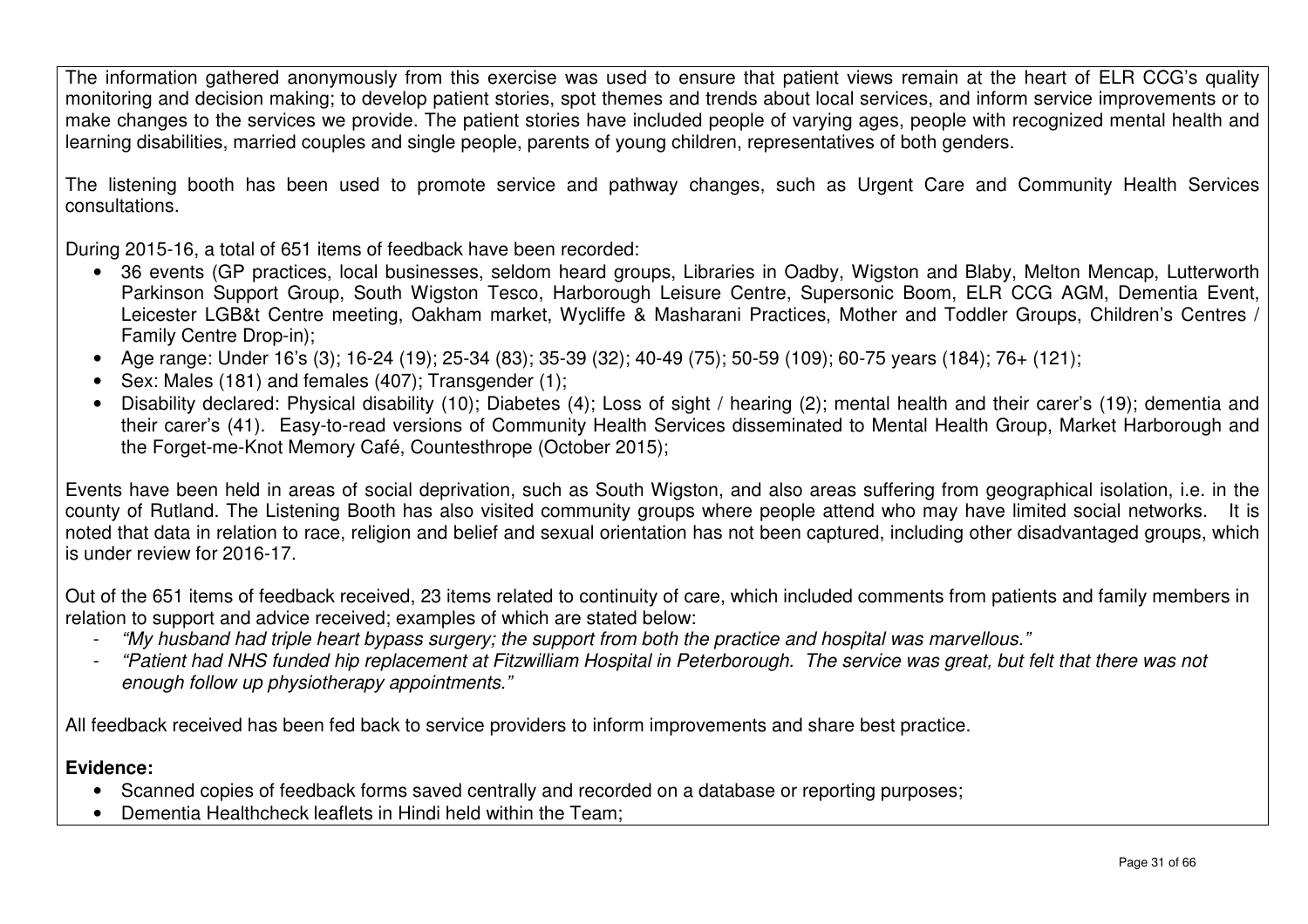• Quarterly patient experience reports to ELR CCG Quality and Performance Committee (Apr and July 2015); F2SU report (Sept 15); patient stories to Governing Body (May, July, and Nov 15; Jan 2016).

See outcome 2.1 for:

- Design, Procurement and Delivery of new website
- Listening and Engagement Strategy

### **Medicines Optimisation Strategy**

 The Mandate for 2013-15 and the NHS Outcomes Framework 2012/13 identified 5 key areas that the NHS's strategic direction is required to pursue for one of its objectives. The Strategy highlighted four areas where medicines optimisation had an influence in ensure the key areas were met. One of these areas (Enhancing quality of life for people with long term conditions) required:

- smooth transitions between care settings, including primary and secondary care and health and social care;
- people feel supported to manage their condition;
- best treatments available for dementia;
- Unplanned admissions for asthma, diabetes and epilepsy under 19s, by optimising medicines use.

The CCG developed and implemented a **Medicines Optimisation Strategy for 2013-15,** which aimed to address the issues of improving safety, quality and medicines optimisation for patients, including those in hospitals, residential and nursing homes; and others receiving carer support in their own homes. The Strategy set the vision and the way forward for prescribing and managing medicines within the CCG during this time; and was extended for use in 2015-16, as it was being reviewed and updated in line with local and national priorities for 2016-17.

Supporting information:

• Outcome 2.1 for Design, Procurement and Delivery of new website; Listening and Engagement Strategy.

| <b>Protected Characteristics that apply to</b><br>above       | <b>Equality Objectives that apply to above</b> | Articles of Human Rights that apply<br>to above    |
|---------------------------------------------------------------|------------------------------------------------|----------------------------------------------------|
| Age<br>• Disability                                           | Objective 1                                    | Article 2   Right to life                          |
| • Marriage and Civil Partnership<br>• Pregnancy and Maternity | Objective 2                                    | Article 3   Anti-torture and inhumane<br>treatment |
| • Sex<br>• Sexual Orientation                                 | Objective 3                                    | Article 8   Right to private and family life       |
|                                                               |                                                | Article 10   Right to freedom of expression        |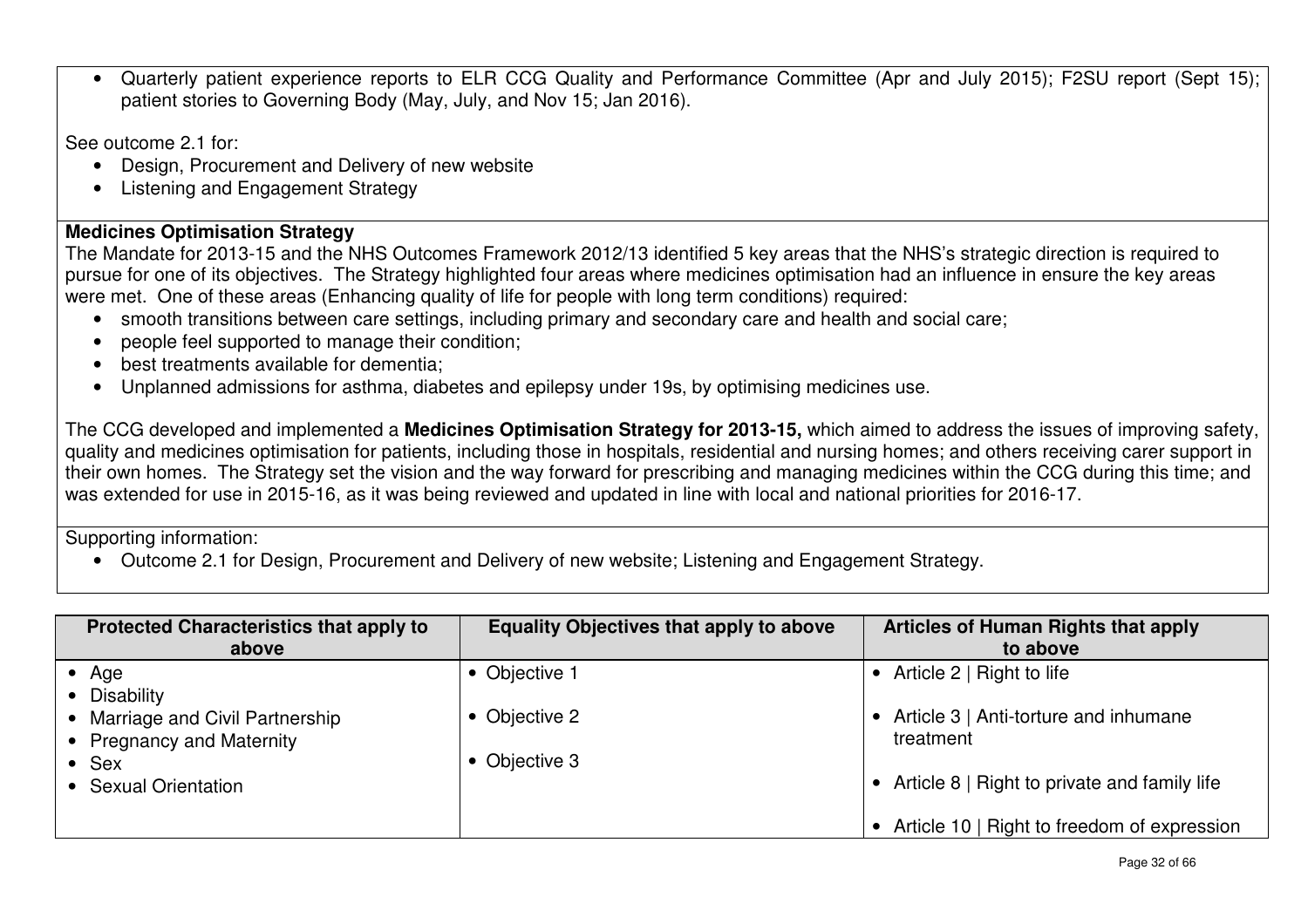### **1.4 When people use NHS services their safety is prioritised and they are free from mistakes, mistreatment and abuse**

#### **Evidence(What has actually been done / achieved?**

**Provider Performance / Quality Contract Management** 

 ELR CCG is committed to improving patient experience and fully recognises the importance of gathering and acting on patient experience data. The proactive capture, analysis and interpretation of information about the experience of patients and carers are used to inform all planning and commissioning decisions.

All provider **quality schedules,** as included within their contracts**,** include indicators relating to Patient Safety, Safeguarding (Adults and Children) and Patient Experience; including a thorough review of medicines optimisation indicators. All providers are expected to report regularly on patient safety incidents and serious incidents, safeguarding compliance and the results and subsequent actions from patient experience surveys, with supporting evidence. The reports are submitted in line with the agreed timescales, reviewed/challenged/verified by the commissioner led quality contracting meetings and reported to the Quality Review Groups. **A summary from this Group is presented to the CCG's Quality and Clinical Governance Committee** (see summary report presented to the Governing Body https://eastleicestershireandrutlandccg.nhs.uk/about-us/publications/governing-body-papers/).

The 'Duty of Candour' has been included in all contracts with providers, and is monitored in conjunction with the Patient Safety and Contracts Teams.

A system of undertaking Quality Visits has been developed; with visits to the main acute, mental health and community providers taking place more frequently. This also includes a desktop review with a range of stakeholders from across LLR CCGs of all available contract monitoring, patient safety and performance information. Patient experience in terms of the protected characteristics is collated by our provider organisations, and reviewed as part of ongoing contract monitoring processes.

Indicators within the Quality Schedules are designed to ensure that, when applicable, providers are collecting and reviewing protected characteristics data and reporting any themes or trends. These are monitored through the lead Quality Review Groups to identify any wards or areas where there may be a risk to patient safety or quality, which forms part of the quality visit programme.

The CCG will review the latest contractual requirements within the 2016/17 NHS Standard Contract for providers and ensure compliance with the following:

- Workforce Race Equality Standard;
- Accessible Information Standard.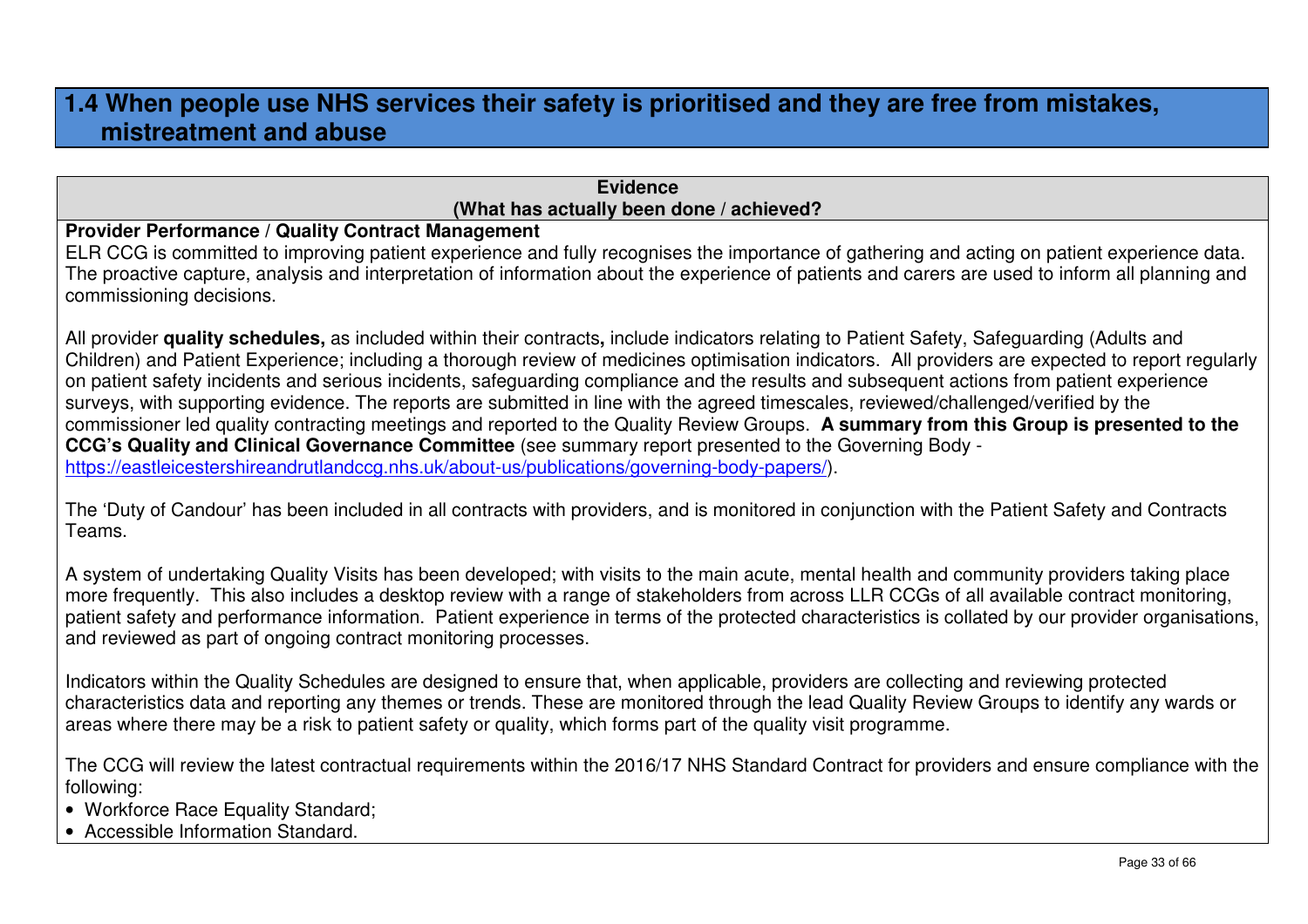In addition, the quality schedules will include indicators to ensure that providers report their progress to the CCG, including any actions required to ensure compliance. Where deficits are identified, the CCG will work with the provider to promote improvements.

#### **Patient Safety: Serious Incidents**

 ELR CCG is committed to improving the safety and experience of our patients' and the healthcare we commission on their behalf. The CCG leads a hosted **Patient Safety Team** on behalf of the 3 CCG's within Leicester, Leicestershire and Rutland. The Team is responsible for managing incidents, including serious incidents and GP concerns, across our contracted provider organisations, secondary acute and non-acute organisations; and primary care.

During April – September 2015, NHS England introduced a new Serious Incident Reporting Framework, which acknowledged the amount of time required to investigate serious incidents, and to report incidents where the patient experienced severe harm or above as a result of the incident. A range of national reporting categories were also issued, which have been adopted for reporting incidents and GP concerns, such as abuse/alleged abuse of patients (i.e. adults and children by a member of staff or third party); accidents, information / data breaches; treatment delays; disruptive/aggressive/violent behaviour; self-inflicted harm; maternity (mother and/or baby); medical equipment; pressure ulcers; infection control; sub-optimal care etc. In addition to nationally reducing the overall number of serious incidents reported, this allowed a greater focus on learning from those that were actually serious incidents. The framework also allows for discretion to consider near miss incidents as a serious incident, where this is felt to be a significant opportunity for learning.

To support the framework, the Patient Safety Team reviewed the 'Policy and Procedure for Reporting, Investigating and Managing Incidents, Accidents, Near Misses and Dangerous Occurrences (Including Serious Incidents) 2012' and undertook a consultation process as part of the policy review. A **'Local Policy for the Reporting, Investigation and Learning from Serious Incidents (Relating to Commissioned Healthcare Services by LLR CCGs)'** was developed to ensure robust systems are in place to report, manage, learn from serious incidents and take appropriate action to prevent future harm from mistakes, mistreatment and abuse. The Policy, which was approved for implementation in February 2016, relates to the Equality Act 2010 (Section 146), the Health and Social Care Act 2012, and the following NHS England publications:

- Serious Incident Framework 2015,
- Never Events List 2015-16.
- Never Events Policy and Framework 2015-16

LLR CCGs have a responsibility to expect serious incidents to be reported in a timely manner, to be effectively and appropriately investigated, with robust action plans developed and implemented with learning shared as appropriate. In addition, the CCGs use serious incident intelligence to triangulate information from other monitoring systems such as Clinical Quality Review Groups (CQRGs) and Quality Surveillance Groups. LLR CCGs require its provider organisations to comply with the 7 key principles in the management of all serious incidents (NHSE SI Framework 2015, part 2),

1. Open and transparent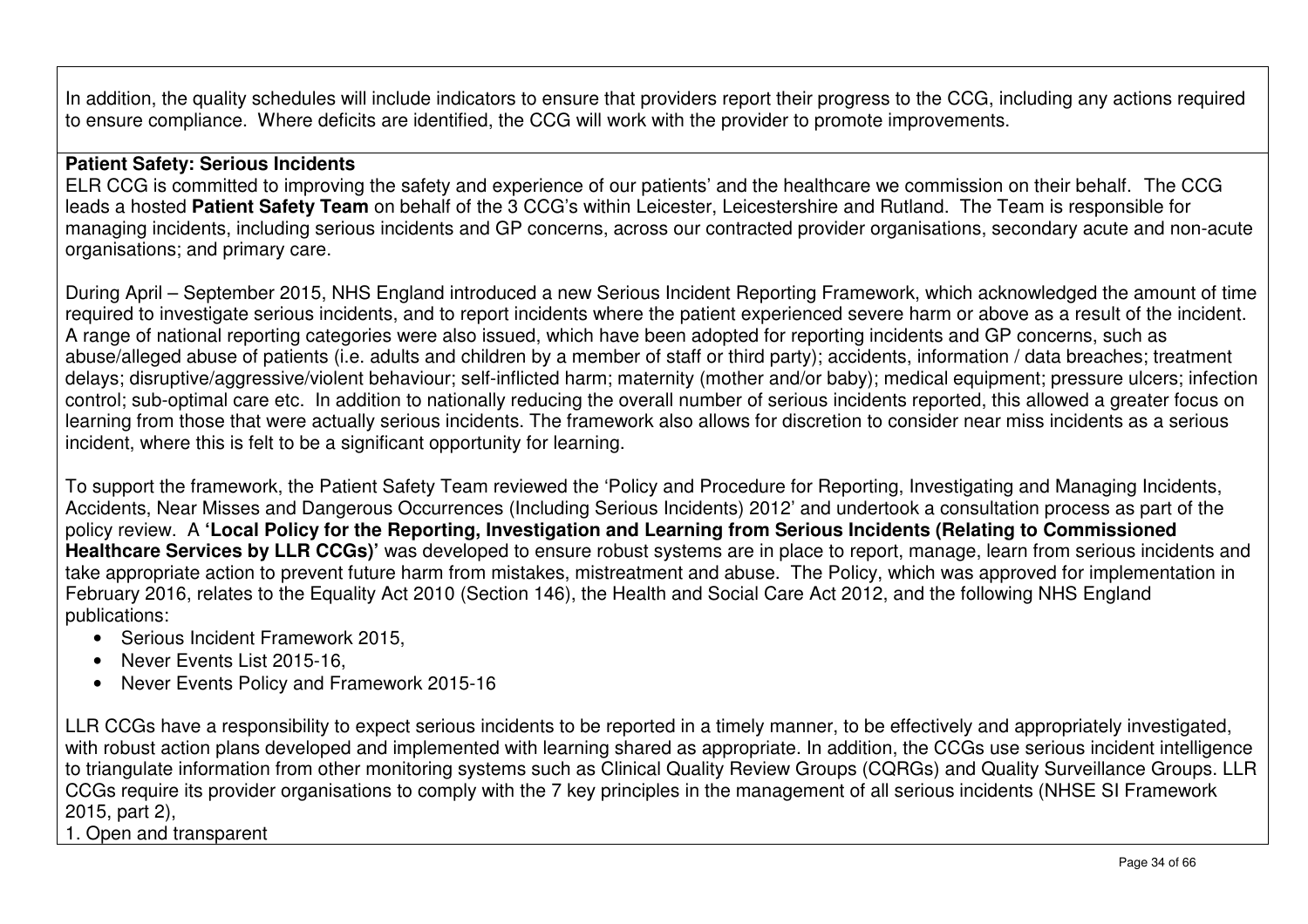- 2. Preventative
- 3. Objective
- 4. Timely and responsive
- 5. Systems based
- 6. Proportionate
- 7. Collaborative

Each serious incident reported is monitored by the CCGs via the national reporting system: Strategic Executive Information System (StEIS), and the quality contract monitoring process; as well as being recorded on a local database (DatixWeb); and high level patient safety information is incorporated into the CCGs Quality dashboard.

### **LLR CCG – Reporting and Analysis**

 The hosted Patient Safety Team is responsible for producing monthly and quarterly reports on serious incidents to inform the governance processes within LLR CCGs, in conjunction with Quality Contract Leads so that emerging trends, risks and any concerning information can be shared to inform the quality contract monitoring processes. As part of this, patient and equality information is held in relation to each serious incident (i.e. age, gender, marital status / civil partnership, disability, race, religion / belief, sexual orientation, and level of English language spoken by the patient), which is in the process of being reviewed and will be implemented during Quarter 1 of 2016-17.

### **LLR Serious Incident Review Group**

 The hosted Patient Safety Team also manages the LLR Serious Incident Review Group, which provides assurance on the management, investigation and learning from serious incidents. This Group is also accountable to the 3 CCGs within LLR. As part of the **quarterly Patient Safety Reports**, a summary of the Group's work is provided to the Chief Nurses and the quality forums of each CCG; along with themes escalated, and a progress and assurance report. See summary reports of ELR CCG's Quality and Performance Committee that were presented to Governing Body (https://eastleicestershireandrutlandccg.nhs.uk/about-us/publications/governing-body-papers/)

### **Safeguarding**

The Care Act 2014 introduces new safeguarding duties for local authorities including:

- leading a multi-agency local adult safeguarding system;
- making or causing enquiries to be made where there is a safeguarding concern;
- hosting safeguarding adults boards;
- carrying out safeguarding adults reviews;
- arranging for the provision of independent advocates.

Providers and commissioners ensure information about abuse or potential abuse is shared with Local Authority safeguarding teams; and liaise regularly with the local authority safeguarding lead(s) to ensure that there is a coherent multi-agency approach to investigating safeguarding concerns, which is agreed by relevant partners. The interface between the serious incident process and local safeguarding procedures are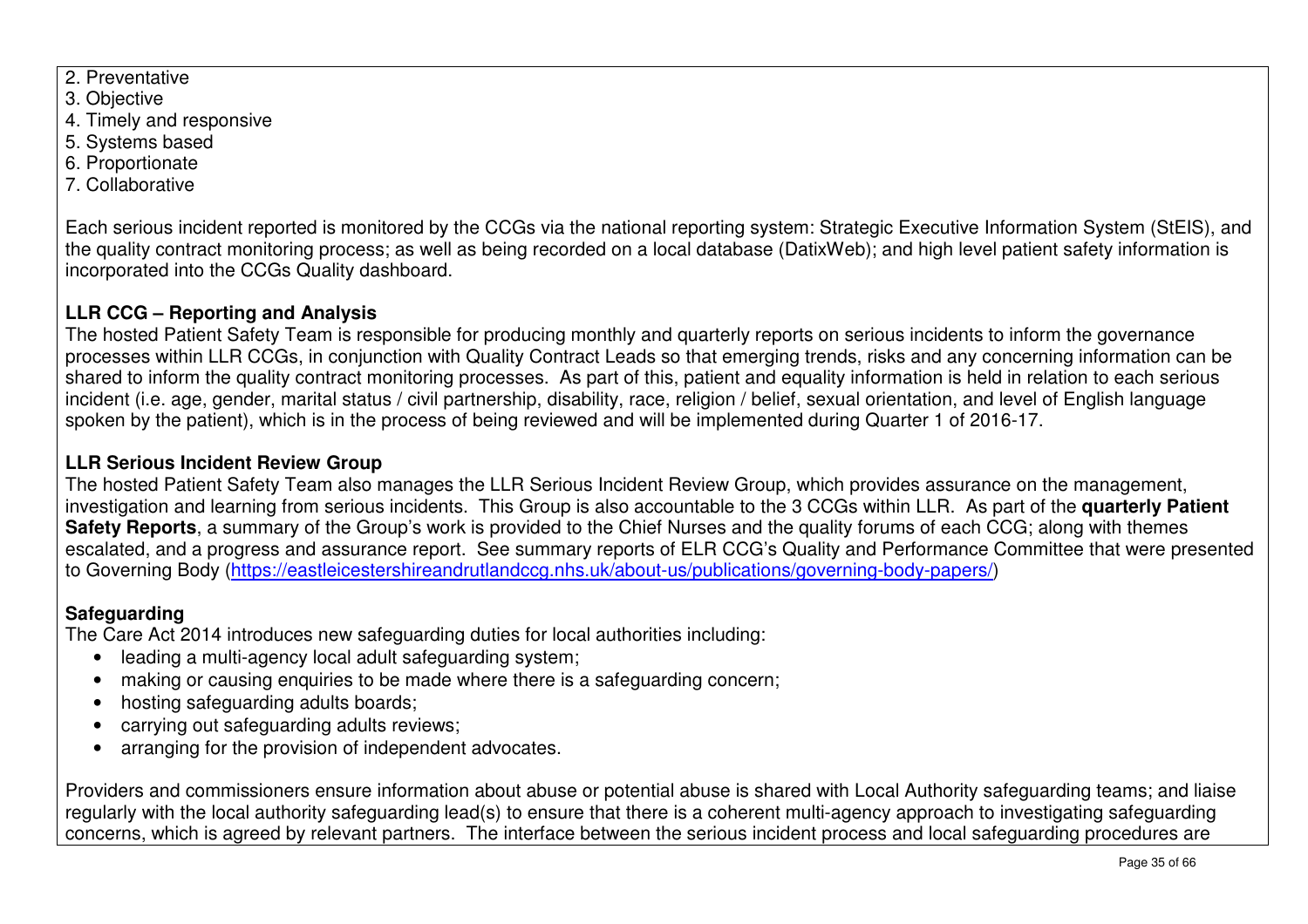identified in the local multi-agency safeguarding protocol and policies (adults and children:

- 
- LLR Safeguarding Adults Board (<u>http://www.llradultsafeguarding.co.uk/</u>)<br>• Local Safeguarding Children's Board (child deaths, significant harm and serious sexual abuse reviews; including Unexpected and Expected (anticipated) death.

|           | <b>Protected Characteristics that apply to</b><br>above | <b>Equality Objectives that apply to above</b> | <b>Articles of Human Rights that apply</b><br>to above |
|-----------|---------------------------------------------------------|------------------------------------------------|--------------------------------------------------------|
|           | Age                                                     | Objective 1                                    | Article $2 \mid$ Right to life                         |
|           | <b>Disability</b>                                       |                                                |                                                        |
|           | Marriage and Civil Partnership                          |                                                | Article 3   Anti-torture and inhumane                  |
|           | <b>Pregnancy and Maternity</b>                          |                                                | treatment                                              |
| $\bullet$ | Race (including nationality and ethnic<br>origin)       |                                                | Article 8   Right to private and family life           |
|           | <b>Religion or Belief</b>                               |                                                |                                                        |
|           | <b>Sex</b>                                              |                                                | Article 10   Right to freedom of expression            |
|           | <b>Sexual Orientation</b>                               |                                                | Article 13   Rights to an effective remedy             |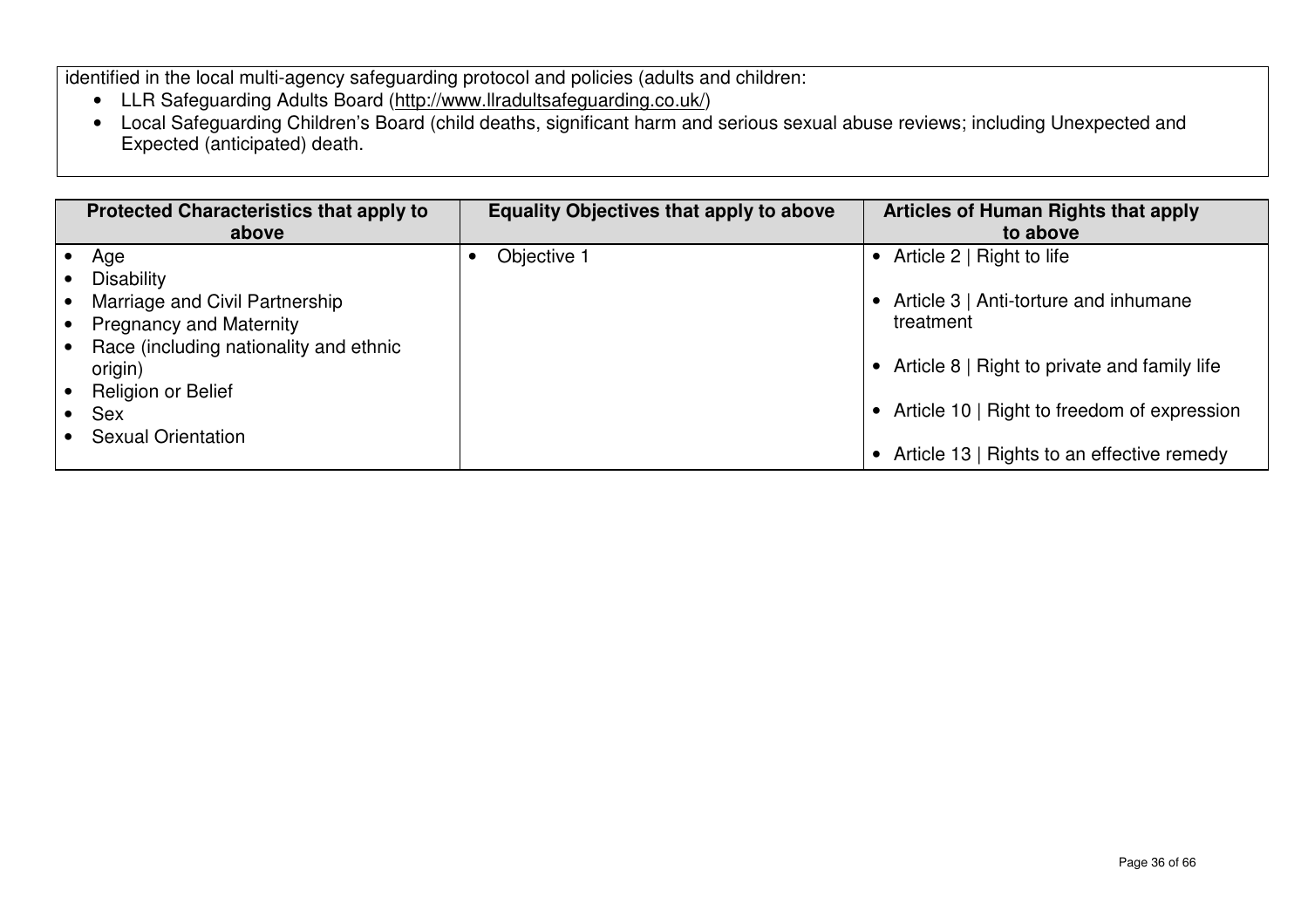### **1.5 Screening, vaccination and other health promotion services reach and benefit all local communities**

### **Evidence(What has actually been done / achieved?**

During 2015-16, ELR CCG supported the following health promotion campaigns for its local population:

• **Stay Well This Winter** – staff and patients were reminded about common winter illnesses (e.g. colds, sore throats, asthma, norovirus, and the flu) via its website and in conjunction with NHS Choices - if feeling unwell to seek help straight away by visiting a pharmacy or calling NHS 111; to keep warm; and to eat well. Free vaccinations were offered by ELR CCG GP Practices to all patients who were 'at risk' (e.g. over 65s; vulnerable residents (including those with learning disabilities); pregnant women; those with long term conditions (and those that care for them); children between the ages of two and four; and older children with specific medical conditions, for example asthma or diabetes) in order to protect them against catching the flu, and developing serious complications.

The CCG also offered free flu vaccinations to all members of staff, which were provided by its Occupational Health Department. In addition, the CCG also encouraged those that care for the elderly, ill or disabled to check with their GP if they too were eligible for a free flu vaccination in order to reduce the risk to their own health and the person they cared for.

See <u>https://eastleicestershireandrutlandccg.nhs.uk/stay-well/common-winter-illnesses/</u> for further details.

• **Cervical Cancer Screening** – a campaign urging women aged between 25-49 years of age to attend regular screenings for cervical cancer every 3 years; and every 5 years thereafter until the age of 64. This campaign was supported during Cervical Cancer Prevention Week in January 2016.

| <b>Protected Characteristics that apply to</b>                           | <b>Equality Objectives that apply to above</b> | <b>Articles of Human Rights that apply</b>                                      |
|--------------------------------------------------------------------------|------------------------------------------------|---------------------------------------------------------------------------------|
| above                                                                    |                                                | to above                                                                        |
| Age<br><b>Disability</b><br><b>Pregnancy and Maternity</b><br><b>Sex</b> |                                                | Article 2   Right to life<br>Article 3   Anti-torture and inhumane<br>treatment |
|                                                                          |                                                | Article 8   Right to private and family life                                    |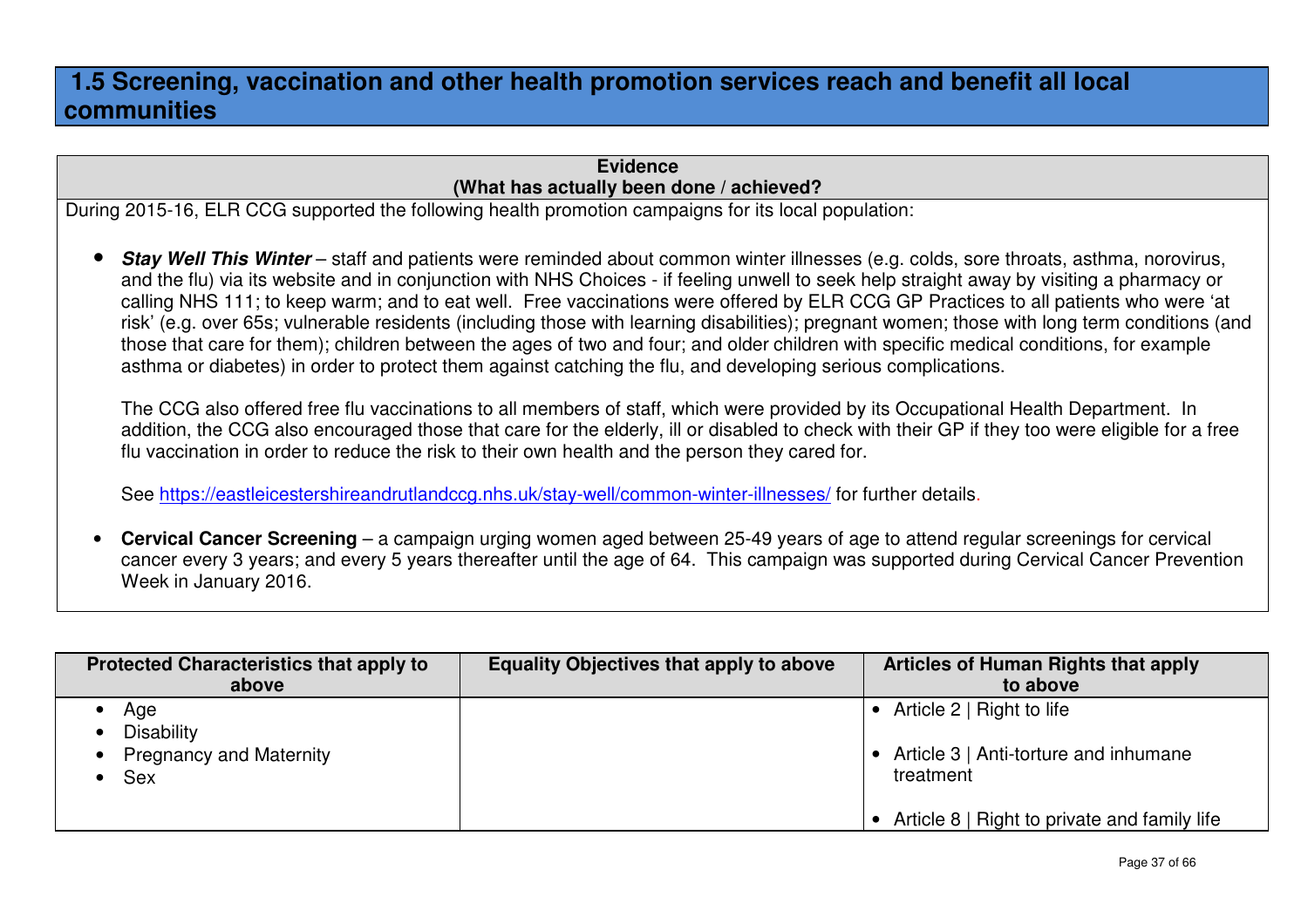# **2. Improved patient access and experience**

**The NHS should improve accessibility and information, delivering the right services that are targeted, useful and useable in order to improve patient experience**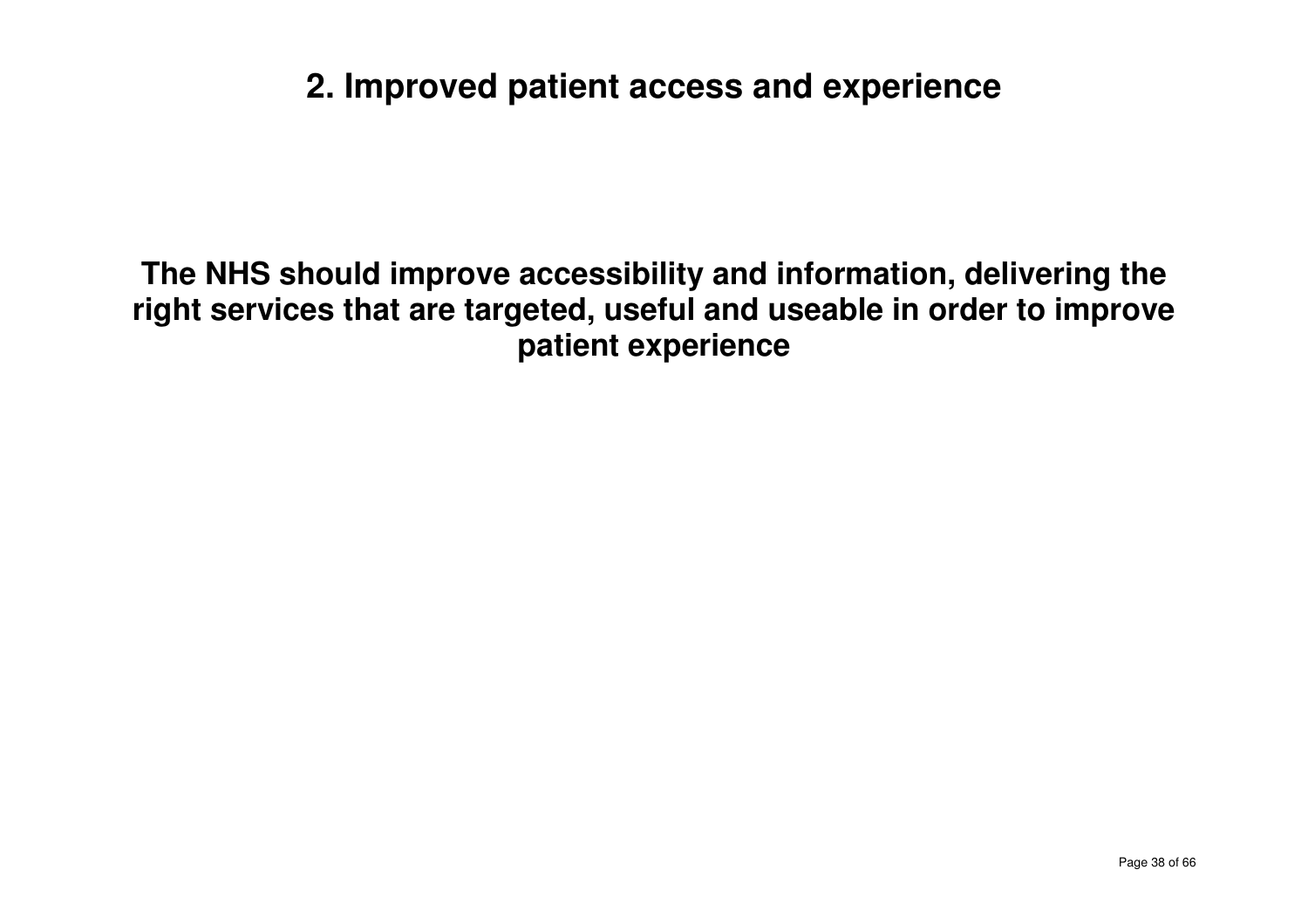### **2.1 People, carers and communities can readily access hospital, community health or primary care services and should not be denied access on unreasonable grounds**

| <b>Evidence</b>                          |
|------------------------------------------|
| (What has actually been done / achieved? |
| Help to Live at Home                     |
| See section 1.1 above.                   |
|                                          |
| <b>Community Services Model</b>          |
| See Outcome 1.1 above.                   |
|                                          |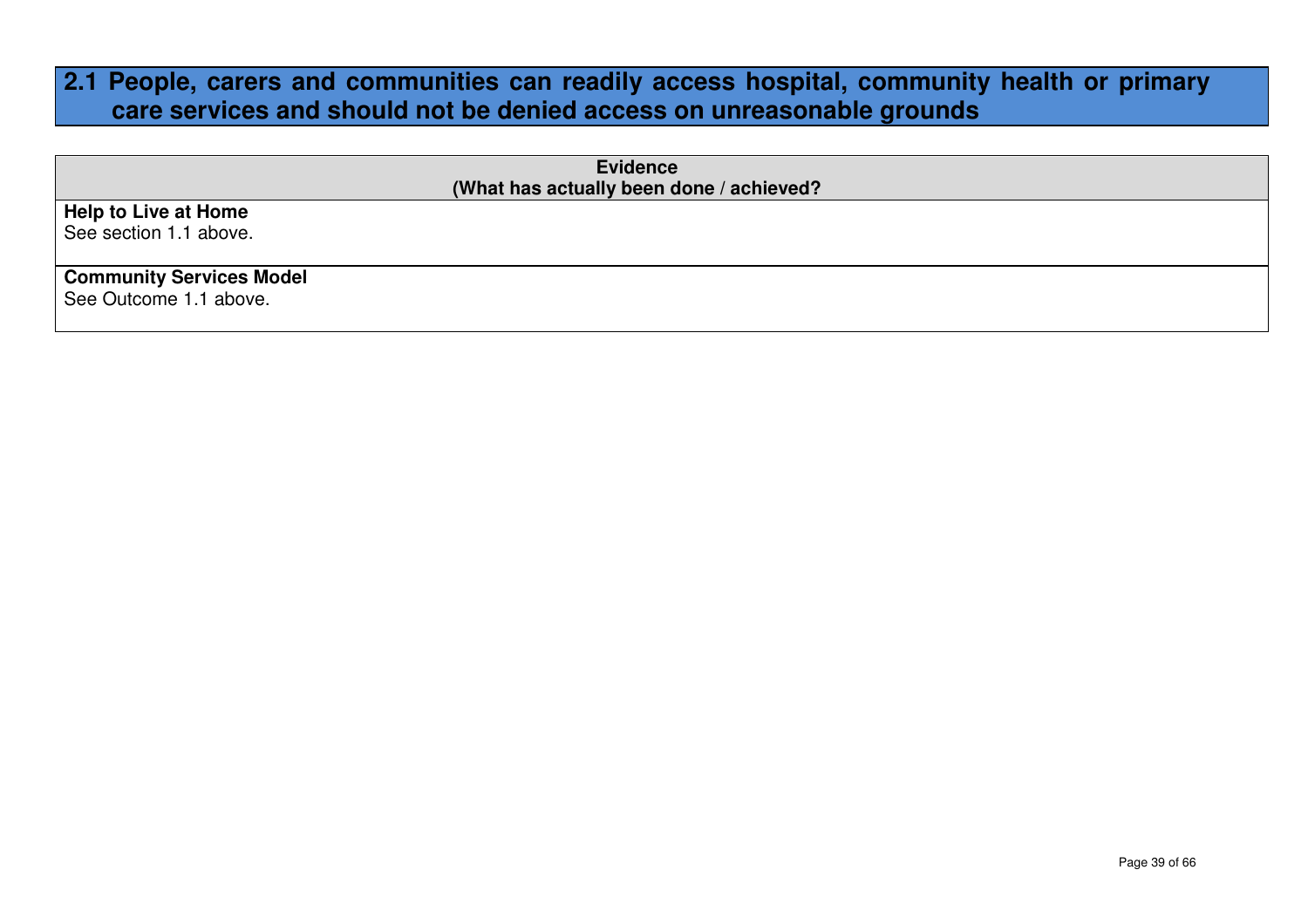## **Re-design of CCG website**

During 2015, the CCG website was re-designed with the end-user in mind; with a particular focus on compatibility with all standard assistive software (e.g. nonvisual Desktop Access (NVDA), JAWS, Browsealoud); and feedback to consider the needs of those individuals with visual impairment, learning disability, inexperienced users of technology, non-English speakers, users behind strict firewalls. In line with the Equality Act, "reasonable adjustment" should be made to give the widest scope for access to the sites. The website was launched in August-September 2015, which included the following considerations:

- Full incorporation of Browesaloud;
- Full incorporation of language translation on all pages of the website via Google Translate (a multilingual statistical machine translation service to translate text, speech, images, or real-time video from one language into another). 2-way translation across more than 70 languages which results in comments added to the website can be instantly translated into more than 70 native languages;
- Use of embedded videos in the majority of news stories to support those with visual / sight difficulties launch of the clinically-led engagement on Community Services Strategy;
- 'Responsive' website easily used on a variety of media devices.

The website has drawn particular praise from the LLR Visually Impaired Forum (a group of people from various ages and abilities when it comes to technology), who said:

- "We very much welcome any additional accessibility added to websites and want to record our thanks to the CCG."
- "We believe it would be really helpful to include some text on the page in addition to the icon which many users may not understand. Browsealoud is very helpful to a specific group of people and needs to be used in conjunction with some sight."
- "It does not, for example, indicate which elements are links which can be clicked on. It is not a substitute for a screen reader and the site should continue to be developed in accordance with WC3 accessibility guidelines for people using screen readers and magnification software."
- "Our testers using access technology found the website to be fully accessible, which is excellent."
- For people using apple devices all of which come with speech and magnification built in, users will get a superior experience without Browsealoud."

The comments and feedback will be reviewed and incorporated into future developments of the website.

### **Provider Performance / Quality Contract Management**

 All provider **quality schedules** include an indicator in relation Patient Experience (Improvement in self- reported experiences of patients accessing the service). **(For further details on the Quality Monitoring and Quality Schedule processes please see 1.4 Above)**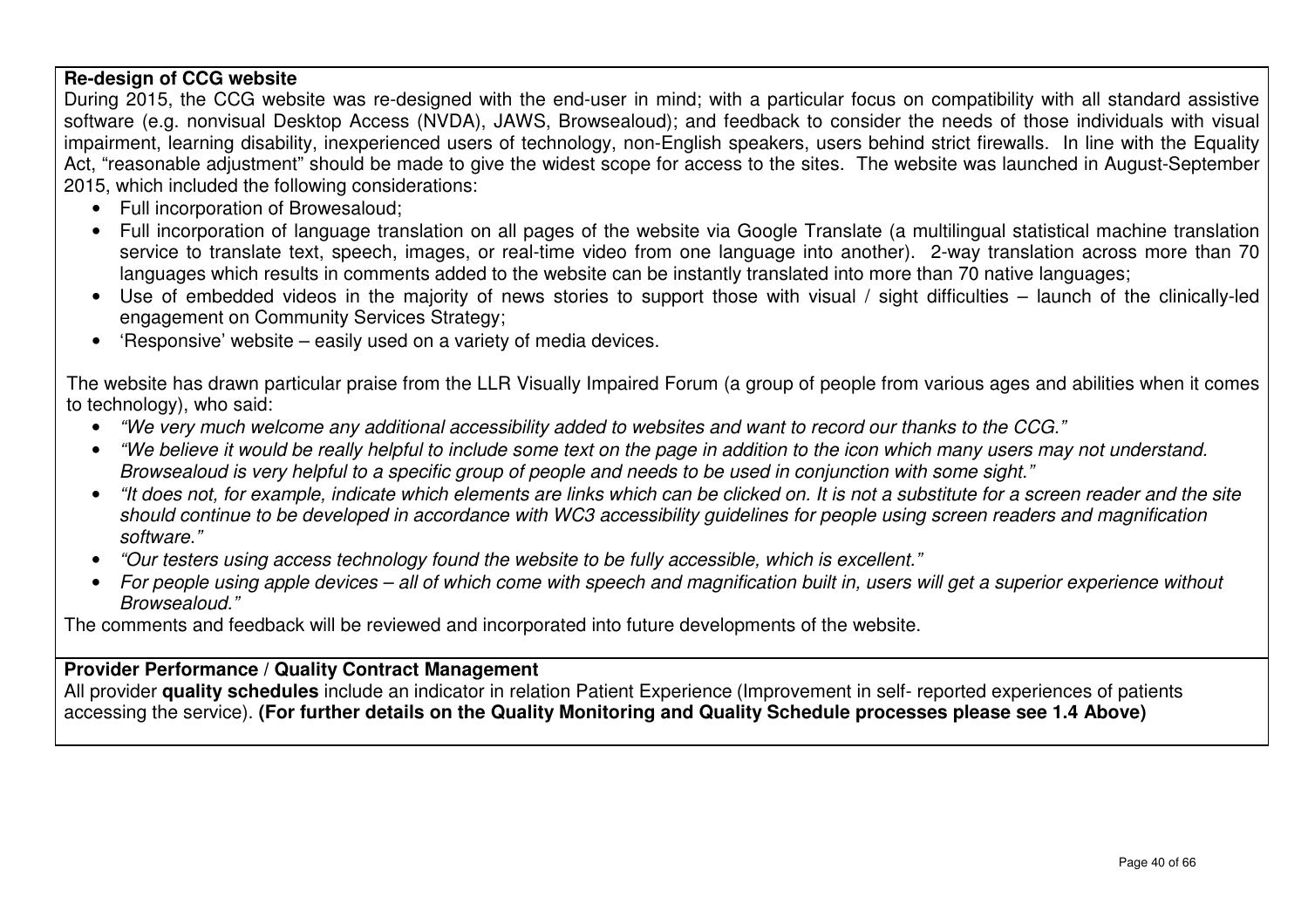### **Listening and Engagement Strategy**

 With the increase use (and power) of mobile devices to improve how local people can access local services at the right time and in the right place, the CCG's new mobile App '**NHS Now'** allows users across EELR to get self-care advice or find their nearest, most appropriate and most convenient local health service currently open to them at any time of the day or night. It has been warmly welcomed by local Healthwatch and patient representatives, as well as staff working in our GP Practice membership. It can be downloaded free of charge by searching for "NHS Now" on the Apple App Store or Google Play.

### **IAPT Services**

 The services are primary care based, and open to all of the adult population who meet the threshold requirements of the service (and 'wrap around' services for those who do not). Patients receive the most appropriate treatment / intervention for their care, however, they can express patient choice for alternative NICE recommended treatment for anxiety and depression there are patient surveys carried out which reflect positive results in addition to established complaints systems.

Supporting information:

- Outcome 1.1 for Urgent Care / MIU
- Outcome 1.3 for 'We are Listening' (Listening Booth)

| <b>Protected Characteristics that apply to</b><br>above | <b>Equality Objectives that apply to above</b> | Articles of Human Rights that apply<br>to above    |
|---------------------------------------------------------|------------------------------------------------|----------------------------------------------------|
| Age<br><b>Disability</b>                                | Objective 1                                    | Article 2   Right to life                          |
| Race (including nationality and ethnic<br>origin)       | Objective 2<br>$\bullet$                       | Article 3   Anti-torture and inhumane<br>treatment |
| Religion or Belief<br><b>Sex</b>                        | Objective 3                                    | Article 8   Right to private and family life       |
|                                                         |                                                | Article 10   Right to freedom of expression        |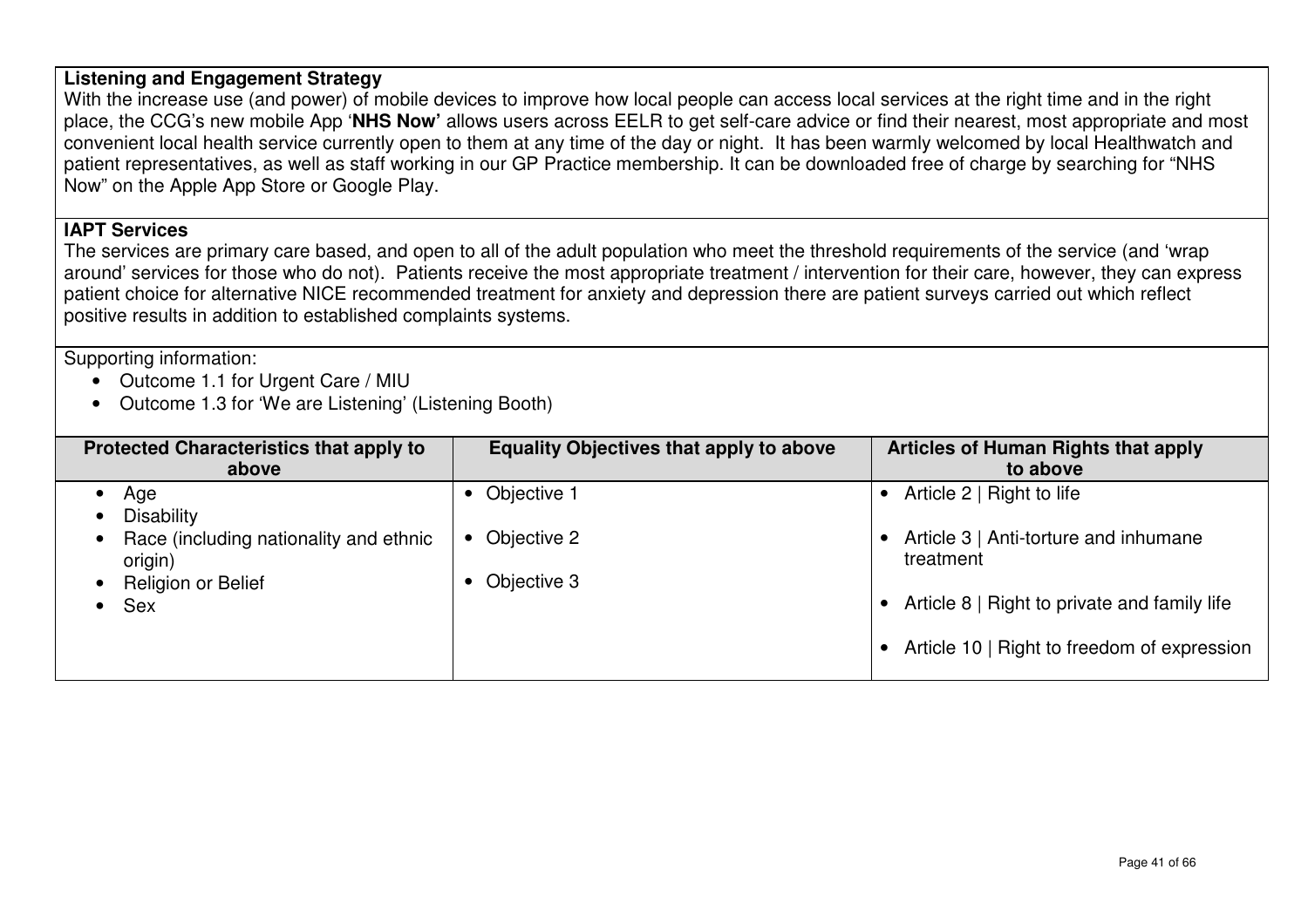### **2.2 People are informed and supported to be as involved as they wish to be in decisions about their care**

#### **Evidence(What has actually been done / achieved?**

#### **Help to Live at Home**

See section 1.1 above.

### **Mental Health / Learning Disabilities:**

 People are informed and supported with their care via the Care Programme Approach (CPA), Advanced Statements, Advocacy, Patient and Carer Reference Group.

The **Care Programme Approach** is a way that services are assessed, planned, co-ordinated and reviewed for someone with mental health problems or a range of complex needs. Anyone experiencing mental health problems is entitled to an assessment of their needs with a mental healthcare professional (e.g. nurse, social worker, occupational therapist), and to have a care plan in place that is regularly reviewed by that professional. The patient should be involved in the assessment of their needs; the development of the plan; and be informed of different choices for care and support services. In addition, a formal documented care plan should be provided that outlines any risks, including details in the event of an emergency / crisis. The mental health charity Rethink has produced a factsheet, which provides further information.

#### **Provider Performance / Quality Contract Management**

 The national **CQC Patient Survey** includes a question on whether patients feel they have been involved in decisions about their care. This is an annual survey, for which results are published on the CQC website (http://www.cqc.org.uk/content/surveys). For the main providers, this is monitored by the Quality Schedule and CQUIN schemes; and all other providers are expected to submit an action plan where improvements are necessary, monitored via the Quality Review meetings.

All providers must abide by the duty of candour, which means that providers need to be open and honest where things have gone wrong, and the patient must be included in the investigation. This is monitored through the quality schedule.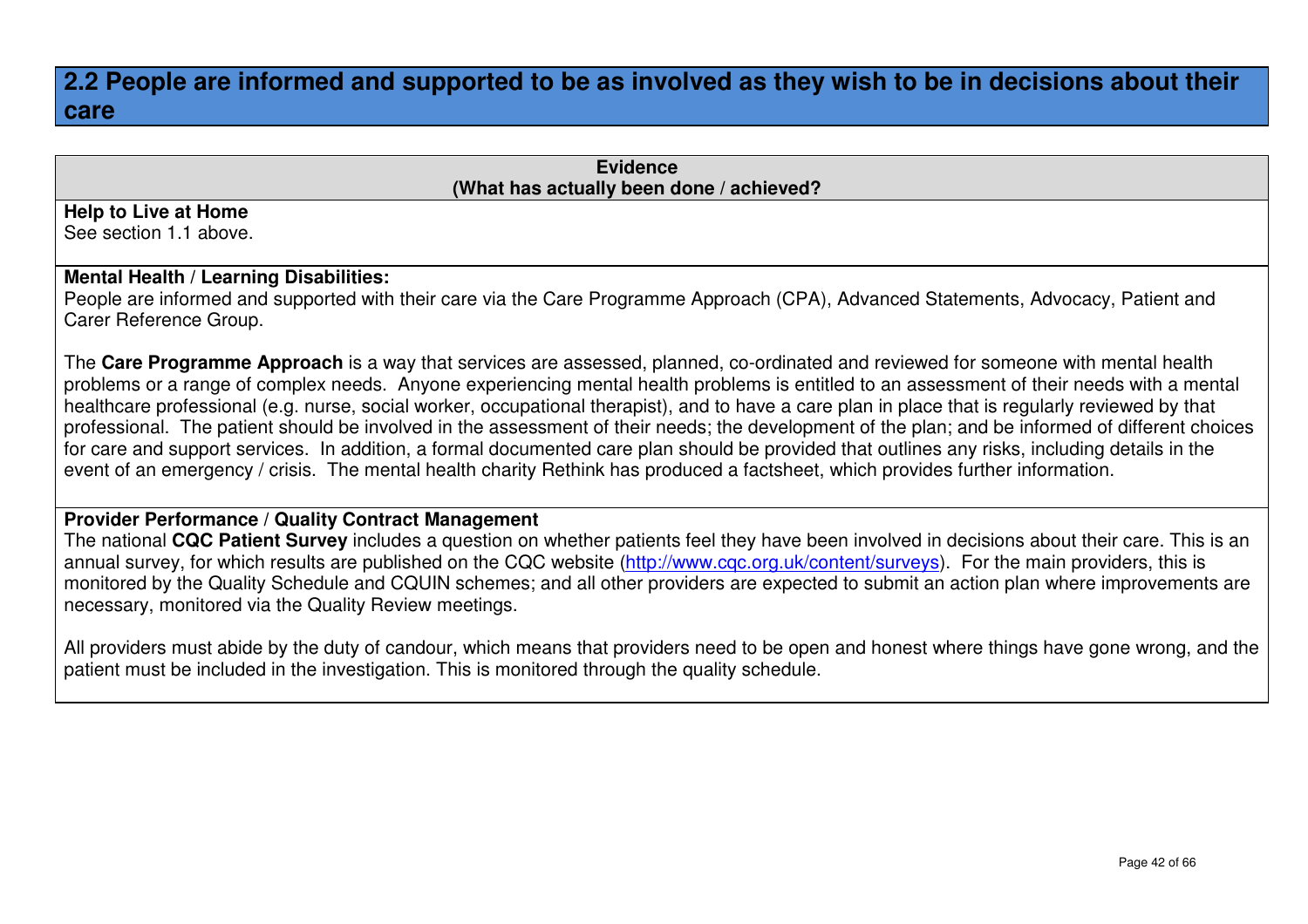### **Patient Participation Groups (PPGs)**

 PPG's are groups set up to allow patients to be involved in the decision making processes of the practice. Each PPG has its own purpose and personality as determined by individual practices. We are not involved in this process; however we do aim to influence good working relationships by sharing of best practice and PPG/PRG networking sessions.

Practices taking part in the previous Patient Representation Groups developed their PPG membership based on their list size demographics and submitted a report to the CCG at the end of the year detailing this. No equality information and data is collated by these groups.

**See Outcome 2.3 in relation to positive experiences reported from these groups.** 

Supporting information:

• Outcome 2.1 for IAPT services.

| <b>Protected Characteristics that apply to</b><br>above | <b>Equality Objectives that apply to above</b> | <b>Articles of Human Rights that apply</b><br>to above                                   |
|---------------------------------------------------------|------------------------------------------------|------------------------------------------------------------------------------------------|
| Age<br><b>Disability</b><br>Sex                         | • Objective 1<br>• Objective 2                 | • Article $2 \mid$ Right to life<br>• Article 3   Anti-torture and inhumane<br>treatment |
|                                                         |                                                | • Article 8   Right to private and family life                                           |
|                                                         |                                                | • Article 10   Right to freedom of expression                                            |
|                                                         |                                                | Article 11   Right to freedom of assembly<br>and association                             |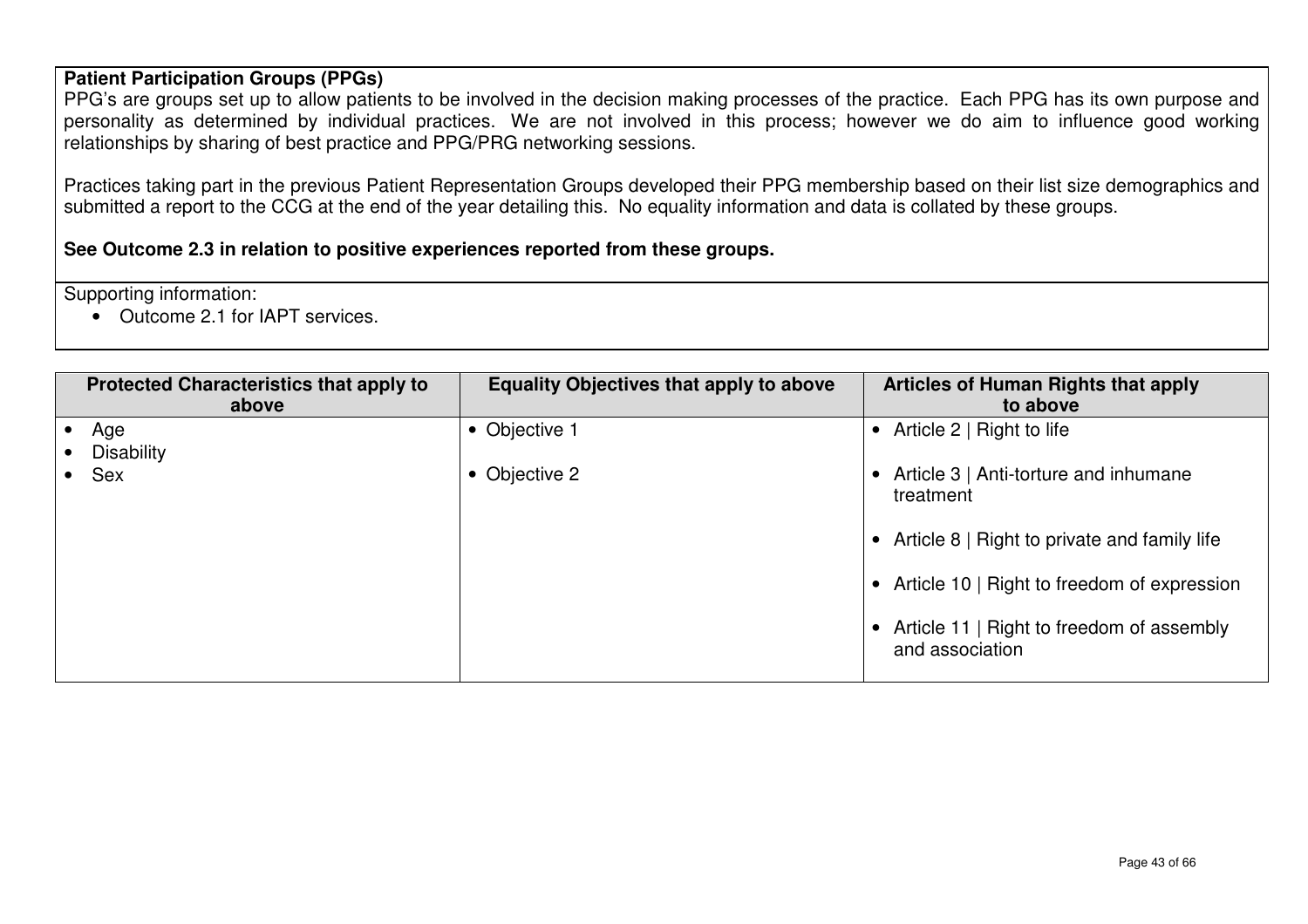### **2.3 People report positive experiences of the NHS**

### **Evidence(What has actually been done / achieved?**

### **Listening and Engagement Strategy**

The strategy seeks to increase both the reach and the impact of our engagement. In particular, achievement of the following four aims:

- 1. increase the number of people with whom we engage within those organisations with whom we are already engaged;
- 2. widen the range of organisations and individuals with whom we engage, in particular going beyond the normal NHS and social care 'family' to engage people in their wider lives and activities;
- 3. increase the quality of our engagement and the experience of those with whom we engage; and
- 4. increase the visibility of what we do with what we hear and improve the ways in which we provide specific feedback on specific topics.

The CCG integrated the management and operation of the previously separate externally hosted databases underpinning its public membership scheme and stakeholder groups; and completed a thorough data-cleansing exercise as a pre-cursor to introducing a new facility via the 'myCCG' section on the website, which allows members to update their details online. Bringing these databases in-house has provided greater ability to track and understand the volume of individuals within each organisation with whom we engage**.** It also allows us to produce analyses of the characteristics of our public membership scheme, including age, gender, disability and ethnicity.

The strategy also includes recent initiatives in relation to how we listen to our own staff, such as our **Freedom to Speak Up programme** and staff-led refresh of our organisational values.

At the heart of our new strategy lies the concept of **Active Listening**. As a membership organisation, this includes listening to the views of our local GP Practices, as well as our own staff, our patients and local stakeholders. The CCG looked to deliver the concept of Active Listening in reality through the establishment of a series of Listening and Engagement Active Partnerships (LEAPs), in particular:

- a review and refresh of our public membership scheme (brought in-house);
- strengthening and deepening our ties and planned activities with local Healthwatch and the voluntary sector (including Voluntary Action Leicestershire and Voluntary Action Rutland);
- strengthening our drive to engage seldom heard groups and ensuring that their voice is heard and acted upon;
- reaching out beyond our immediate and familiar networks in health and social care to embrace and engage with organisations and individuals involved in complementary networks and interests (e.g. in environmental, sporting, cultural and educational spheres); and
- our involvement in "Commissioning for better patient experience" (a national project with Macmillan Cancer and NHS England to develop commissioning tools and processes that support positive patient experiences of care).

The CCG has developed 'Patient experience dashboards' for our main acute provider organisations as well as the local out of county providers where our residents may choose to access hospital services. Nine indicators have been developed, incorporating publicly available data and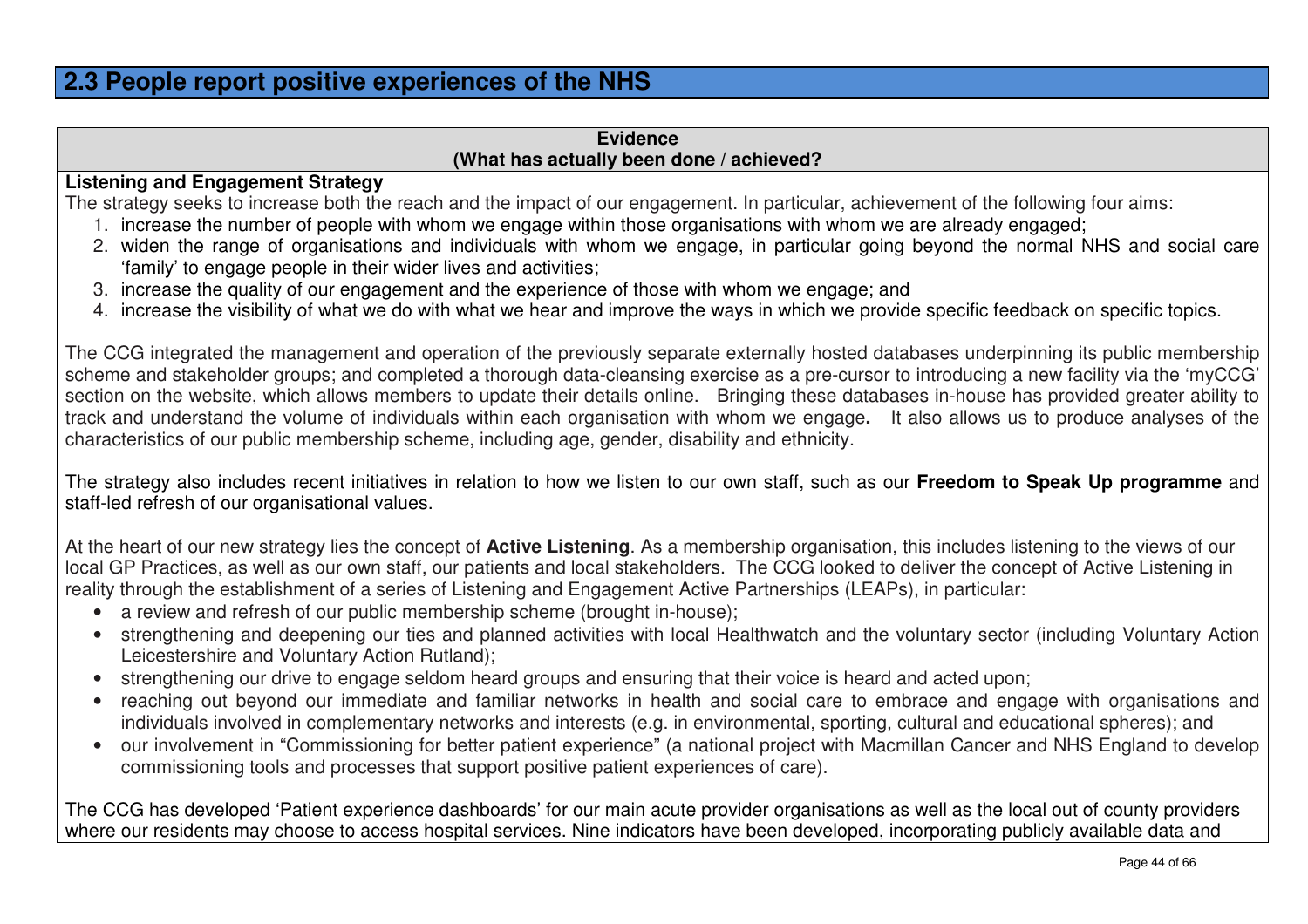data sourced by contracting teams. Indicators include a selection of patient safety and patient experience indicators to provide a high level overview of the quality of care being provided at each Trust. The dashboards are reported to the ELR CCG Quality and Performance Committee on a quarterly basis (See summary reports provided to the Governing Body - https://eastleicestershireandrutlandccg.nhs.uk/aboutus/publications/governing-body-papers/).

### **We are Listening (Listening Booth)**

 In its first year, the Listening Booth travelled to over 25 locations, speaking to almost 200 people and allowing them to talk to us outside health locations, approaching them when they are feeling relaxed and have the time to talk about their experiences of healthcare. During 2015-16, the Listening Booth travelled to 36 locations and obtained 651 items of feedback in response to the following questions:

- 1. Have you had a recent experience of the NHS or social care? Tell us about it...
- 2. What was positive?
- 3. What could have been done differently?

The Listening Booth also forms an integral part of specific consultations and engagement programmes. By accessing a wide range of locations with the listening booth, representatives of seldom heard groups are able to participate in these consultations and engagements. All feedback received has been broken down into themes and trends, and provided to service provider. This information has been used to influence changes in the way we commission services, and also to influence improvements in the quality of care being provided, where patients have highlighted issues.

From the 651 items of feedback received, 393 items were positive, which equates to a 60% positive response rate in relation to services provided by NHS 111, Urgent Care Centres, GPs, University Hospitals of Leicester and the Leicestershire Partnership Trust. The majority of people who provided positive feedback also provided equalities data, which has been summarised as follows:

- Age range: 16-24 (9); 25-34 (42); 35-39 (22); 40-49 (32); 50-59 (59); 60-75 years (113); 76+ (86);
- Sex: Males (124) and females (232); Transgender (0);
- Ethnicity: White British (47); Asian Indian / British Asian (4); Black Caribbean (1); Mixed Other (0).

**Patient stories** have become an integral part of our public Governing Body meetings as these have been used to demonstrate meaningful changes and influence commissioning decisions through clinical discussions in these meetings; as these allow patients to tell us their real-life experiences in their own words. Some highlights include:

- Improvements to managing the risk of clostridium difficile infection;
- Input into the acute mental health pathway redesign;
- Focus on complex children's care system;
- the impact of fragmentation of pathways for patients who live on borders; and
- continuing challenges around the cancer diagnosis/ treatment pathway.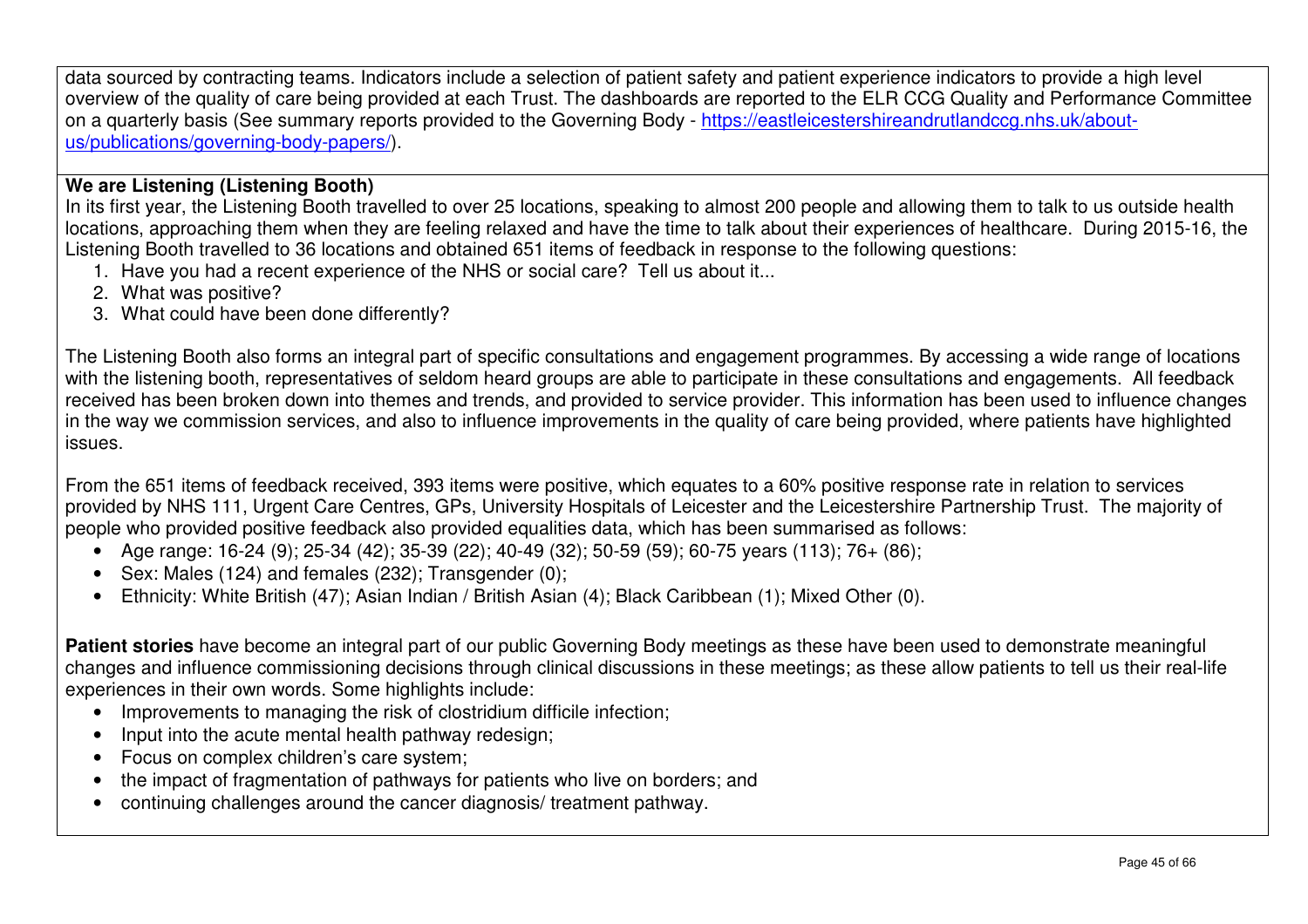To further develop the impact and effectiveness of the Listening Booth, the CCG plans to:

- Incorporate the findings from Listening Booth feedback into our new ELR CCG MOOD Repository, increasing our ability to analyse and report on trends, themes and find examples of feedback to inform specific strategies;
- investigate how the can develop a virtual 'Listening Booth' available via our new website, so people can provide us with feedback even when we are not in their area;
- look to deploy the same Listening Booth question formats in paper form with our GP practices, providers and stakeholders;
- being more imaginative about the locations we choose to deploy our Listening Booth.

As part of the 'Listening and Engagement Strategy,' the CCG will also aim to significantly expand its capacity for capturing patient stories through video and film via a new service called 'ELR CCG TV,' being introduced.

See also Outcome 1.3 above.

### **Provider Performance / Quality Contract Management**

 All provider **quality schedules,** as included within their contracts**,** include indicators in relation to Patient Experience to ensure that providers collect data and information on patients experience from numerous different sources, such as:

- **Complaints**;
- **NHS Friends and Family Test (FFT)** a tool for patients to provide feedback about the care and treatment received by using a simple question, which asks how likely (on a scale from 'extremely likely' to 'extremely unlikely'), the person is to recommend the service to a friend or family member. This was implemented nationally across all adult acute hospital inpatients; A&E departments; maternity services; community and mental health services; and GP Practices. Since April 2015, this has included dental; out-patient and ambulance services; as well as children and young people. All data received is published on a monthly basis (https://www.england.nhs.uk/ourwork/pe/fft/friends-and-family-test-data/);
- **Patient surveys** CQC national surveys.

The data collated is reviewed to identify themes and trends of both positive and negative examples of patient's experience of NHS services and fed back to the CCG's through the Quality monitoring processes **(For further details on the Quality Monitoring and Quality Schedule processes please see 1.4 above).** 

### **Patient Participation Group (PPG)**

 The aim of the Network is to provide a platform for engagement between ELR CCG and patients in commissioning intentions. It also aims to encourage locality working, and sharing of ideas and best practice. The CCG seeks the views of its patients through representatives of this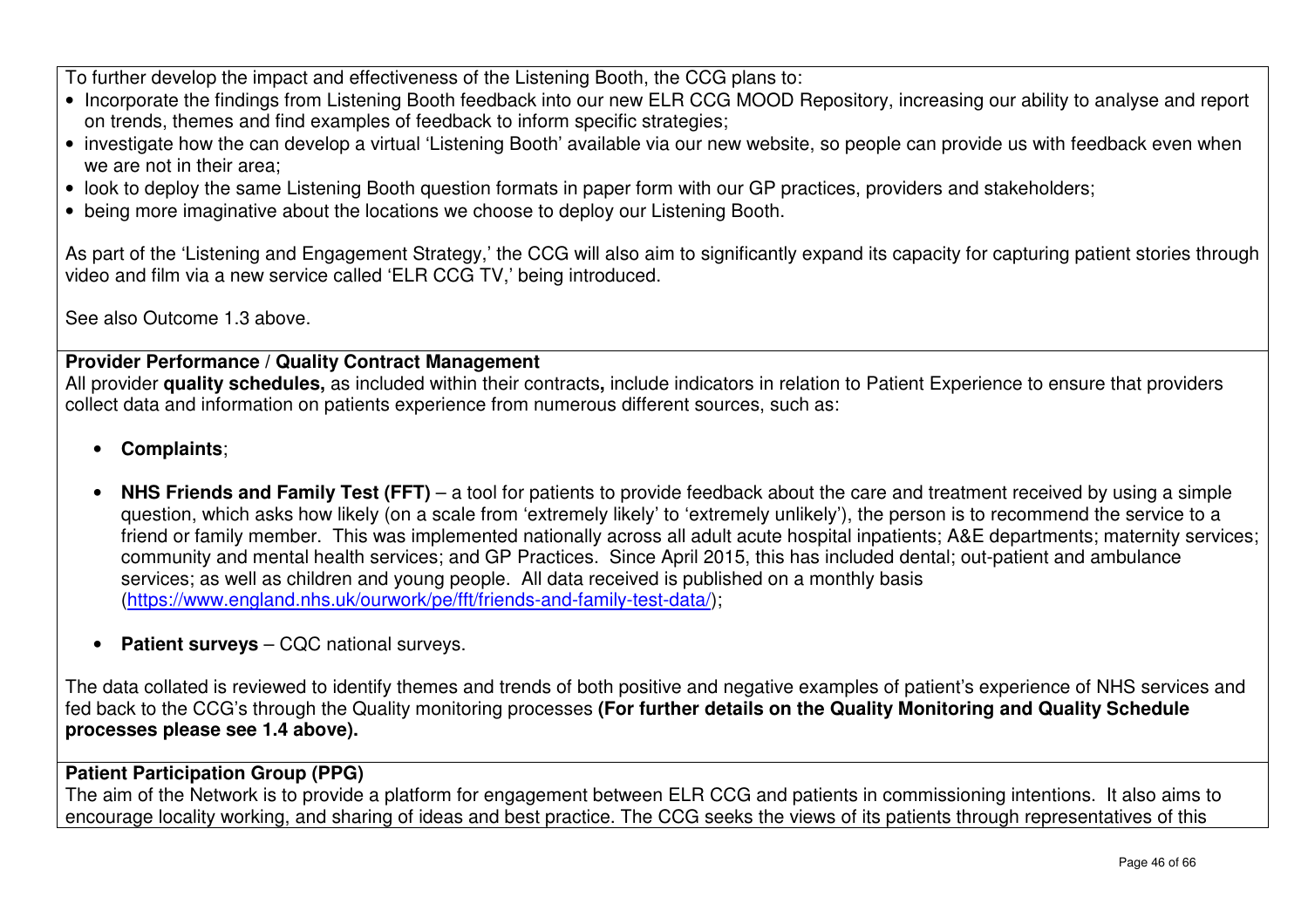group and will feed information to its patients via the group representatives. No equality data or information is collated at these events.

Membership of the Network is at least one representative from each PPG/PRG in the ELR CCG area. Each PPG is part of one locality within the CCG. Practices through the National PRG DES were encouraged to develop PRG/PPGs that reflected the demographics of their patient list.

The Network meets four times a year (twice as Network events and twice as Locality meetings). The purpose of these events / meetings are as follows:

- **Network Events**
	- To engage ELRCCG patients in commissioning arrangements;
	- To update the membership group on current topics/issues influencing and affecting general practice. Opportunities are given for questions to enhance understanding of the issues;
	- Share and develop PPG Best Practice through networking opportunities and group based tasks;
	- Invite speakers to provide educative and informative presentations and discussions on current issues.
- **Locality meetings** 
	- To provide an opportunity to update the group on the activities of individual PPGs/PRGs, sharing PPG Best Practice and supporting joint working;
	- To engage and update the membership group on current topics/issues influencing and affecting general practice opportunities are given for questions to enhance understanding of the issues

Supporting information:

• Outcome 2.1 for IAPT services.

| <b>Protected Characteristics that apply to</b><br>above | <b>Equality Objectives that apply to above</b> | <b>Articles of Human Rights that apply</b><br>to above                                                                                                            |
|---------------------------------------------------------|------------------------------------------------|-------------------------------------------------------------------------------------------------------------------------------------------------------------------|
| Age<br><b>Disability</b><br><b>Sex</b>                  | Objective 2                                    | • Article 8   Right to private and family life<br>• Article 10   Right to freedom of expression<br>• Article 11   Right to freedom of assembly<br>and association |
|                                                         |                                                |                                                                                                                                                                   |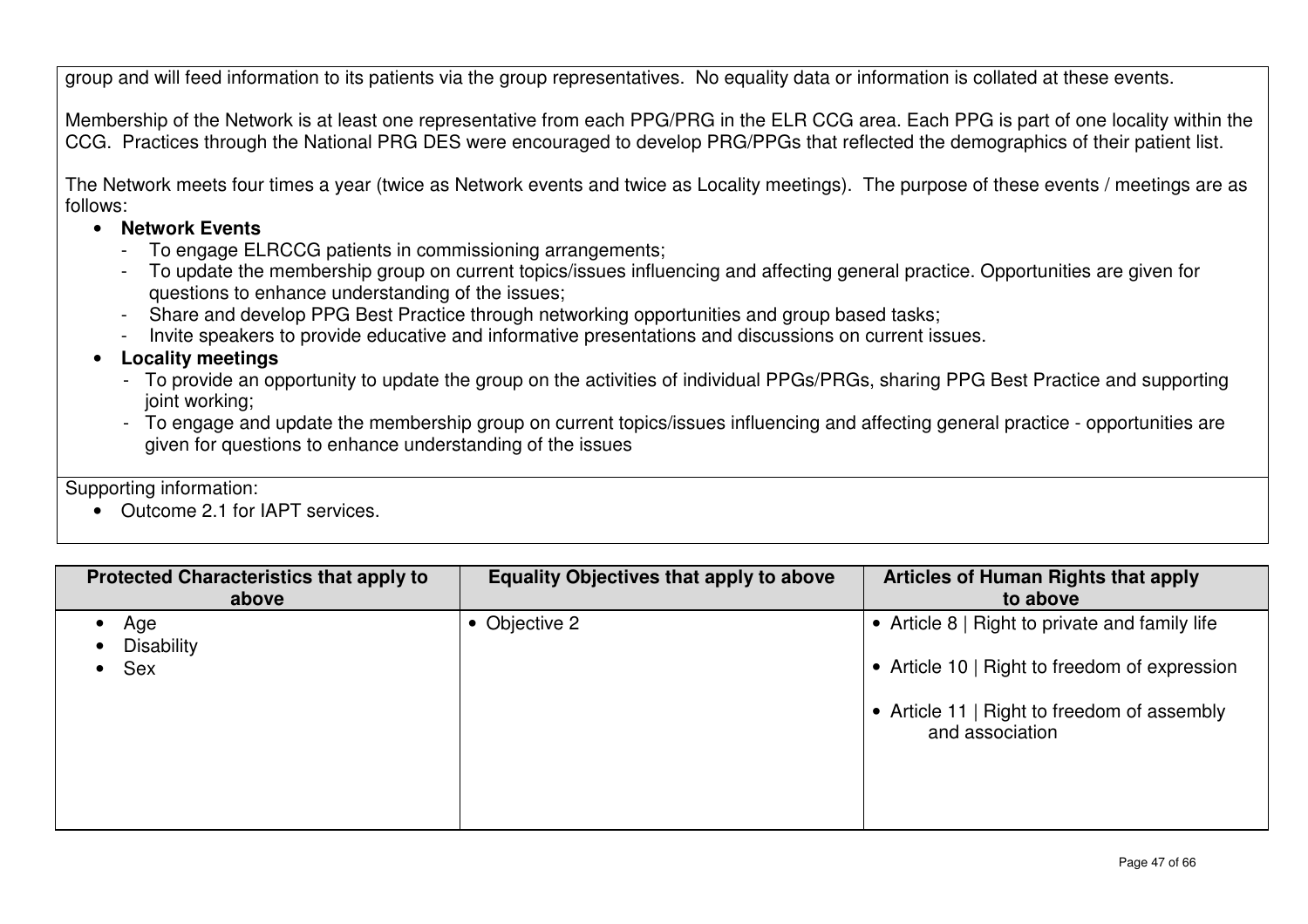### **2.4 People's complaints about services are handled respectfully and efficiently**

### **Evidence(What has actually been done / achieved?**

#### **Complaints Policy / Procedure and Reporting**

 The CCG has in place a complaints management policy and process, which is aligned to the national complaints regulations and sets out the principles to be applied in the review and investigation of complaints. In the main, the CCG is required to manage and handle complaints about:

- providers that the CCG commissions services from (e.g. hospital trusts, mental health and community trusts etc); or
- the commissioning decisions made by the CCG.

The CCG aims to commission high quality services which provide a positive experience. Sometimes things go wrong, and when they do, we want patients / carers / the public to tell us about it. We recognise the value that complaints can provide in planning for the future and in improving services for the benefit of our patients and local community. Therefore, it is important that we have a Complaints Policy which outlines how we will manage complaints within the CCG and what our patients and the public can expect from the process and demonstrate how we convert patient experience and feedback into insights that influence our decision making.

Integrating methods for seeking and acting on what our patients tell us about their experiences also forms an important part of our Involving and Informing Strategy. We also encourage positive feedback and compliments about our work or the quality of health services patients / carers / members of the public have received as a local resident. The key objectives of the CCG Complaints Management Policy are to:

- ensure ease of access for patients and complainants;
- have a fair, open and transparent process in the handling of complaints;
- ensure complaints are dealt with in a timely manner;
- ensure fairness for staff and complainants alike and ensure non-discrimination against staff or complainants, either those subject to a complaint or those that are making a complaint;
- ensure lessons are identified and there is evidence of learning to improve services for patients and staff;
- maintain confidentiality in accordance with the Data Protection Act 1998 and the NHS Code of Conduct
- ensure that complaints involving more than one NHS organisation and joint complaints relating to health and social care are handled in a coordinated manner.

The intentions as extracted from the Policy have been translated into actions, some of which are listed below:

• **Complaints reporting through internal governance processes to ensure transparency and learning:** a quarterly and annual complaints report is presented to the CCG Quality and Performance Committee which has delegated authority from the Governing Body to ensure assurance and updates are reviewed in respect of patient experience, including complaints. See Complaints Reports to QPC in June and November 2015.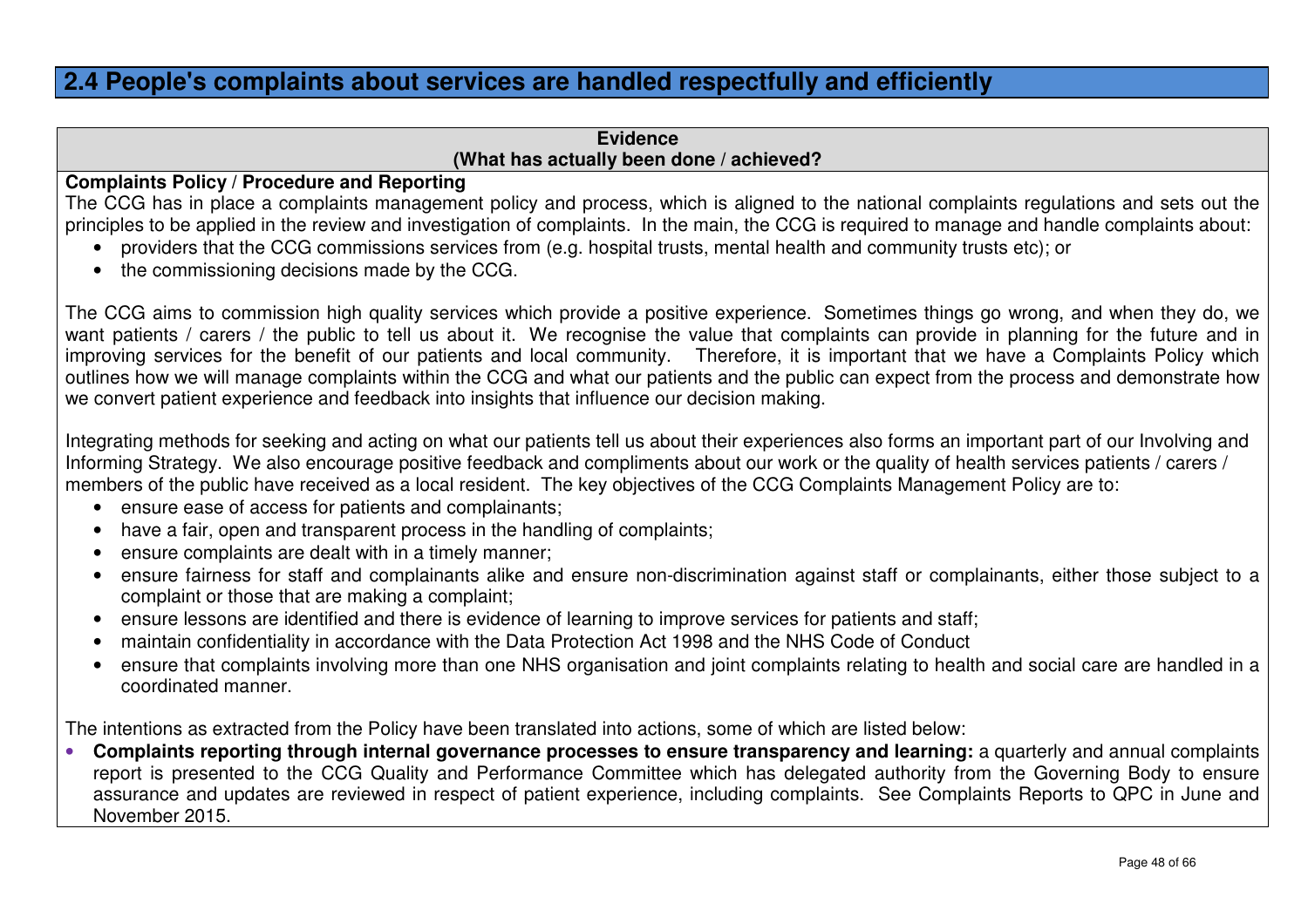• **Equality monitoring form** was developed in conjunction with Equalities Lead at NHS Arden and GEM CSU to ensure all 9 protected characteristics were considered. This was designed to capture date of birth (age), sex / sexual orientation / gender reassignment, relationship status, long term conditions, ethnic group / background, religious identity and preferred language. This was rolled out in April 2015 and is sent to every complainant along with the initial letter of acknowledgement and consent form. The completed equalities forms are (S:\3. CORPORATE logged anonymously and protected characteristics reported on for further analysis and consideration. COMMITTEES\Quality & Performance Committee\2015\11. November – Paper D).

Between April 2015 and March 2016, the CCG received a total of 10 equality monitoring forms, which provided the following information:

- •**Age range**: Under 16 (1); 16-24 (1); 35-59 (4); 60-75+ years (2);
- $\bullet$ **Sex:** Males (2) and females (8);
- $\bullet$ **Gender Reassignment**: No (10);
- •**Disability**: Mobility, Dexterity, Stamina; and Other;
- •**Married / Civil Partnership** (5); Single/In a relationship/Living with partner/Divorced (4)
- $\bullet$ **Race**: English/Welsh/Scottish/Northern Irish/British (8); Indian (1);
- •**Religion / Belief**: Christian (5); Sikh/Other (2); Prefer not to say (3);
- **Sexual Orientation**: Heterosexual / Straight (8); Prefer not to say (2)
- **Preferred Language**: English (9); Prefer not to say (1).

The CCG's website (https://eastleicestershireandrutlandccg.nhs.uk/compliments-and-complaints/) also allows individuals to submit a complaint in writing (including email), over the phone, face to face and via the CCG's online feedback form.

### **Provider Performance / Quality Contract Management**

 Providers submit regular reports on complaints data through the quality contracting meetings. **(For further details on the Quality Monitoring and Quality Schedule processes please see 1.4 Above)**

The national CQC Patient Survey includes a question on whether patients feel they have been treated with privacy and dignity. All providers must also report on the Friends and Family Test, which gives real time feedback of patient experience and is monitored by the Quality Schedule for the main provider contracts.

The privacy and dignity of patients is a key part of the assessment of quality in the commissioner led quality visits to providers, which is an annual survey. Providers are expected to submit an action plan where improvements are necessary, monitored via the Quality Review meetings.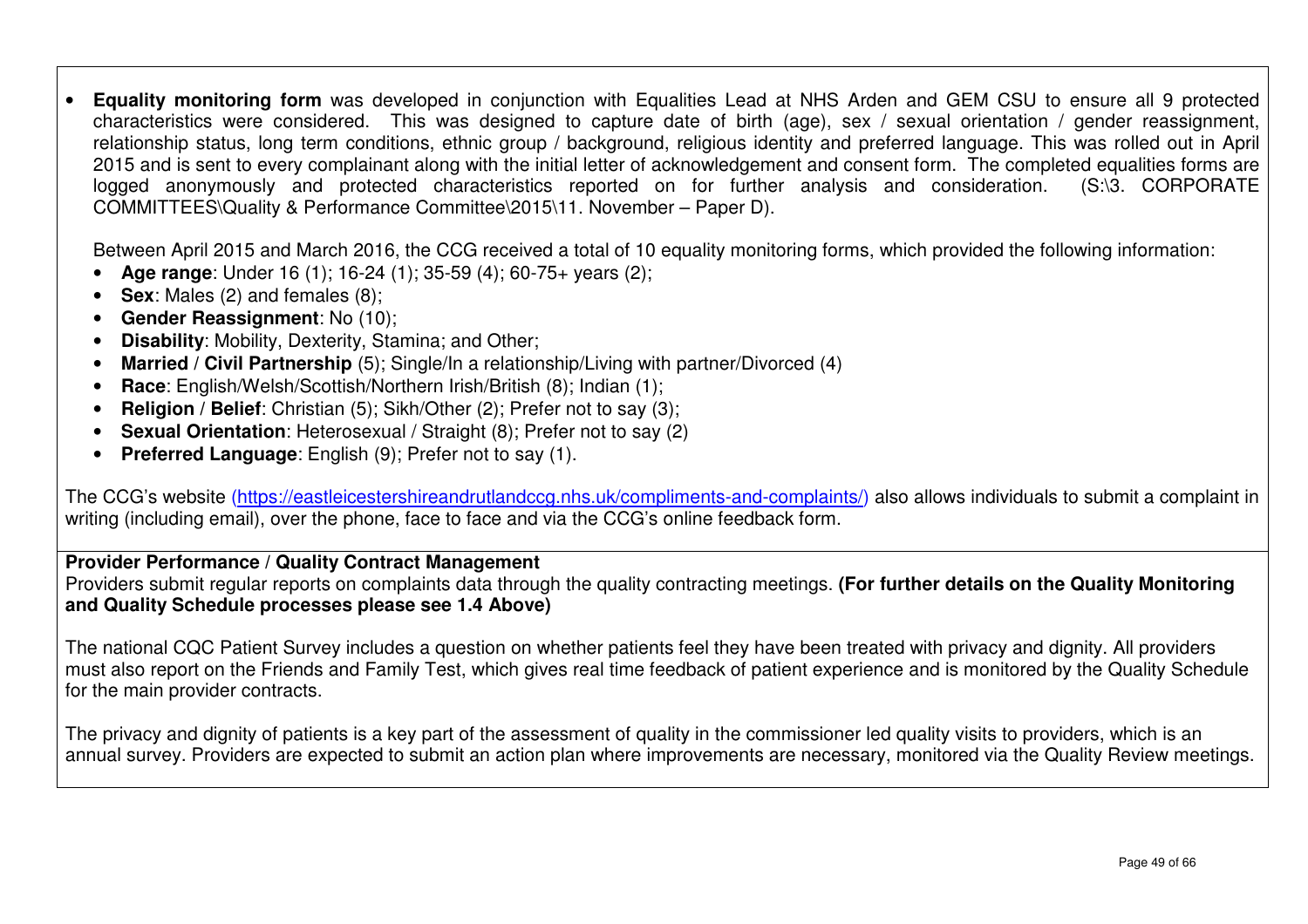| <b>Protected Characteristics that apply to</b><br>above                                                                                                                                                                      | <b>Equality Objectives that apply to above</b> | Articles of Human Rights that apply<br>to above                                                                                                                                                                                                                                                            |
|------------------------------------------------------------------------------------------------------------------------------------------------------------------------------------------------------------------------------|------------------------------------------------|------------------------------------------------------------------------------------------------------------------------------------------------------------------------------------------------------------------------------------------------------------------------------------------------------------|
| Age<br>$\bullet$<br><b>Disability</b><br><b>Gender Re-assignment</b><br>Marriage and Civil Partnership<br>Race (including nationality and ethnic<br>origin)<br>Religion or Belief<br><b>Sex</b><br><b>Sexual Orientation</b> | • Objective 1<br>• Objective 2<br>Objective 3  | Article 2   Right to life<br>$\bullet$<br>Article 3   Anti-torture and inhumane<br>treatment<br>• Article 8   Right to private and family life<br>Article 9   Right to freedom of thought,<br>conscience and religion<br>• Article 10   Right to freedom of expression<br>Article 14   Anti-discrimination |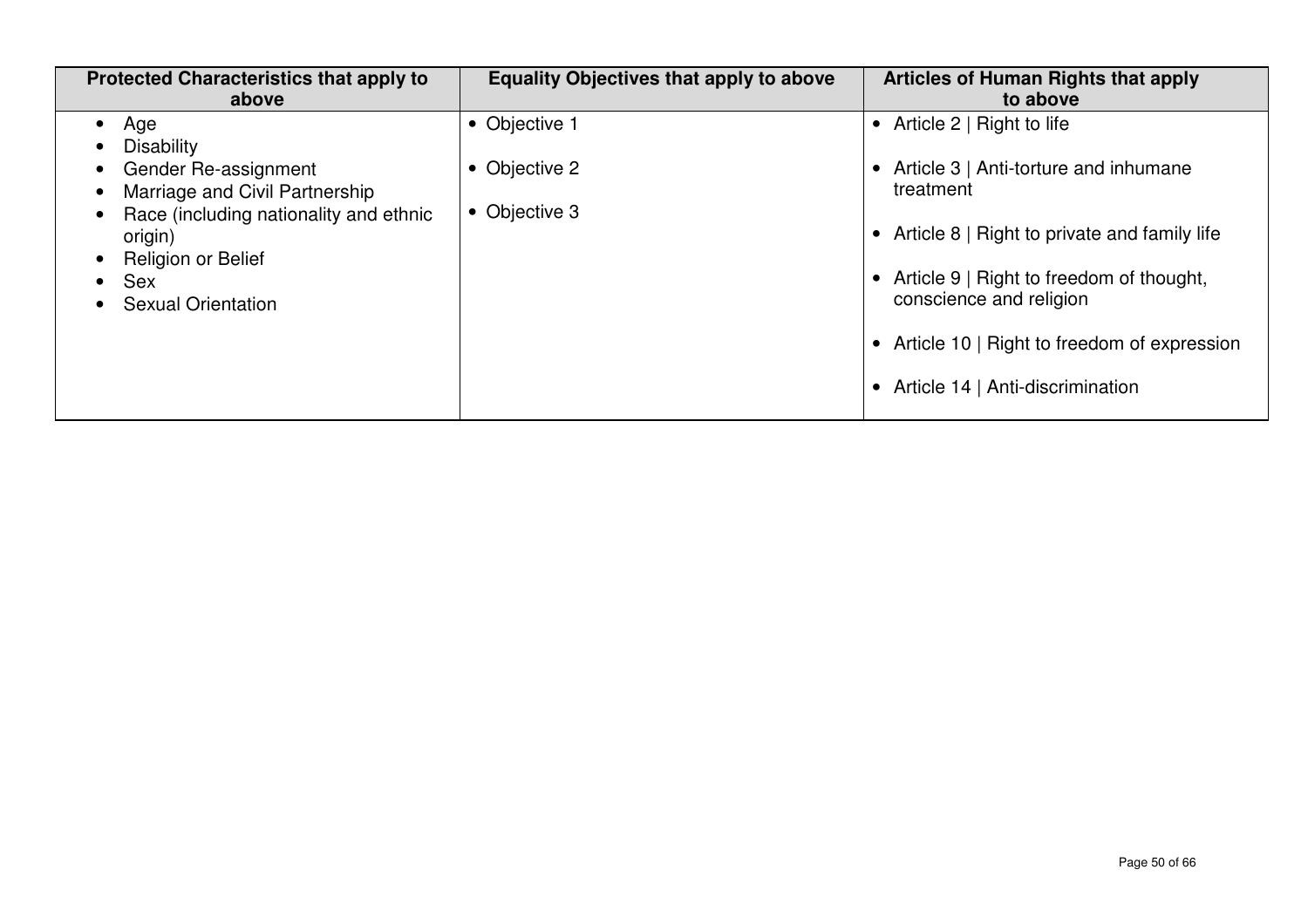# **3. A representative and supported workforce**

**The NHS should support the diversity of its workforce (whether paid or non-paid) to improve the quality of their working lives, enabling them to better respond to the needs of patients and local communities**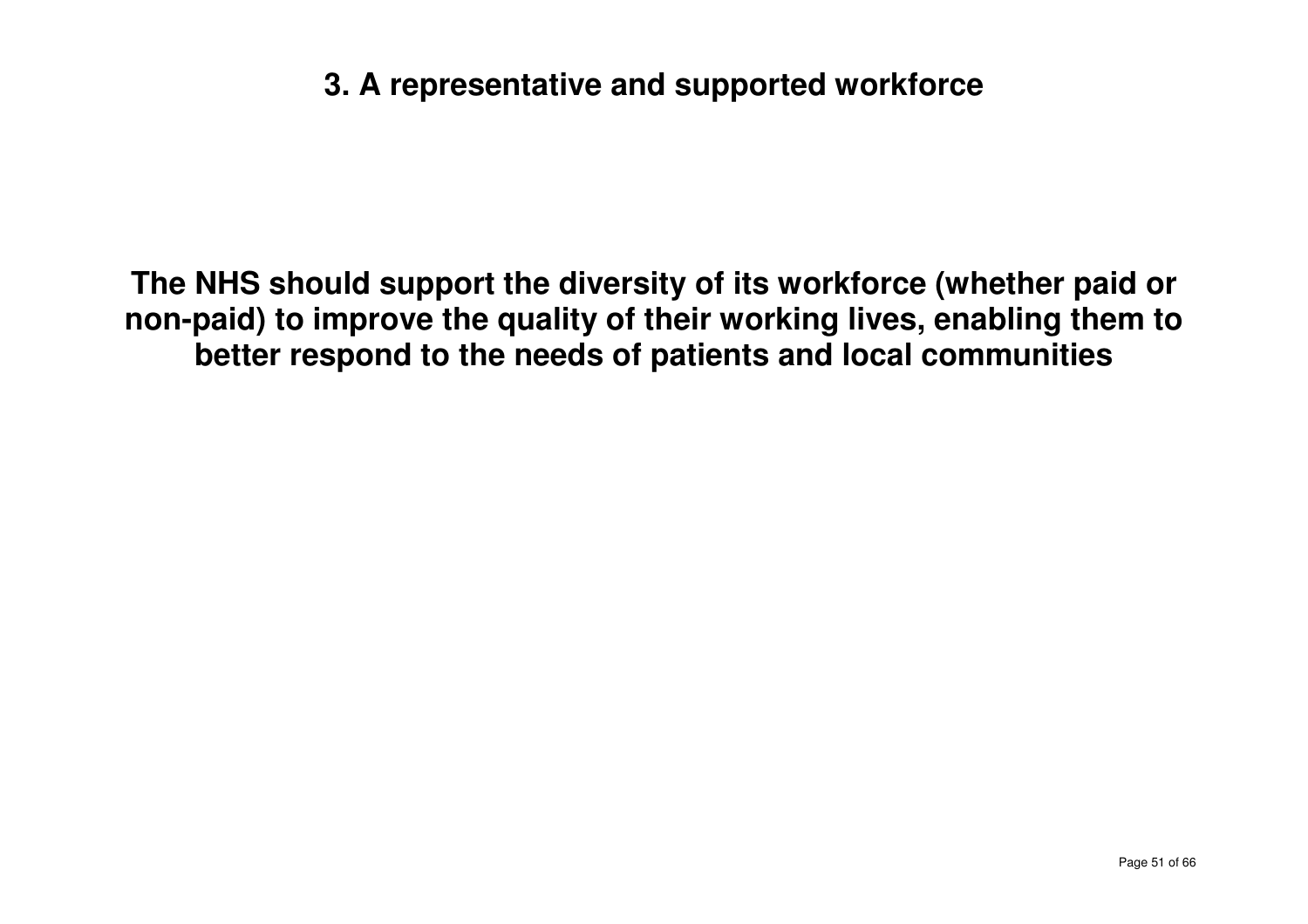### **3.1 Fair NHS recruitment and selection processes lead to a more representative workforce at all levels**

### **Evidence(What has actually been done / achieved?**

 The CCG has in place a **Recruitment and Selection Policy and Procedure** to ensure a fair process is in place, which reflects the requirements of the Equality Act 2010, and summarised below:

- All vacancies within the CCG are advertised on NHS jobs, unless there are any individuals who are 'at risk' of redundancy via Management of Change:
- Adverts state the CCG is an equal opportunities employer and all applications will be welcomed and considered regardless of a person's age, disability, gender reassignment, marriage and civil partnership, pregnancy and maternity, race, religion or belief, sex or sexual orientation. The adverts also state the CCG are a 'Positive about Disabled People' employer - disabled applicants need only meet the essential criteria to be invited to interview;
- All applications are made online and individuals are provided with an applicant number. The application forms are sent to recruiting manager (excluding personal details of the applicant) to shortlist based on the criteria within the person specification and which states evidenced and measured at application stage. Once shortlisted and an interview slot has been accepted, the personal details of the application are provided to the interview panel;
- Questions at the interview are based on the person specification and applicants are scored according to the responses provided the applicant with the highest score is provided with a conditional offer, subject to the completion of all pre-employment checks (e.g. identity checks, right to work in the UK, professional / qualification checks, employment history / references / training verification, criminal records / barring, work health assessments). The interview process does not permit questions in relation to the protected characteristics to be asked as part of the recruitment process;
- Shortlisting and selection decisions are objective and are only made on the basis of how closely the candidates meet the person specification and interview assessment criteria.

Once recruited, staff details are recorded on the Electronic Staff Record (ESR) system, from which reports are provided to the CCG on gender, disability and BME (quarterly) and age, sexual orientation and gender profile by branding (annually).

People Services recruitment process is audited by Deloitte every six months, who take a selection of staff files (including new starters) and cross references to the requirements of People Services are being implemented and signed off as required. I.e. Contracts of employment only being issued when appropriate pre-employment checks have been completed.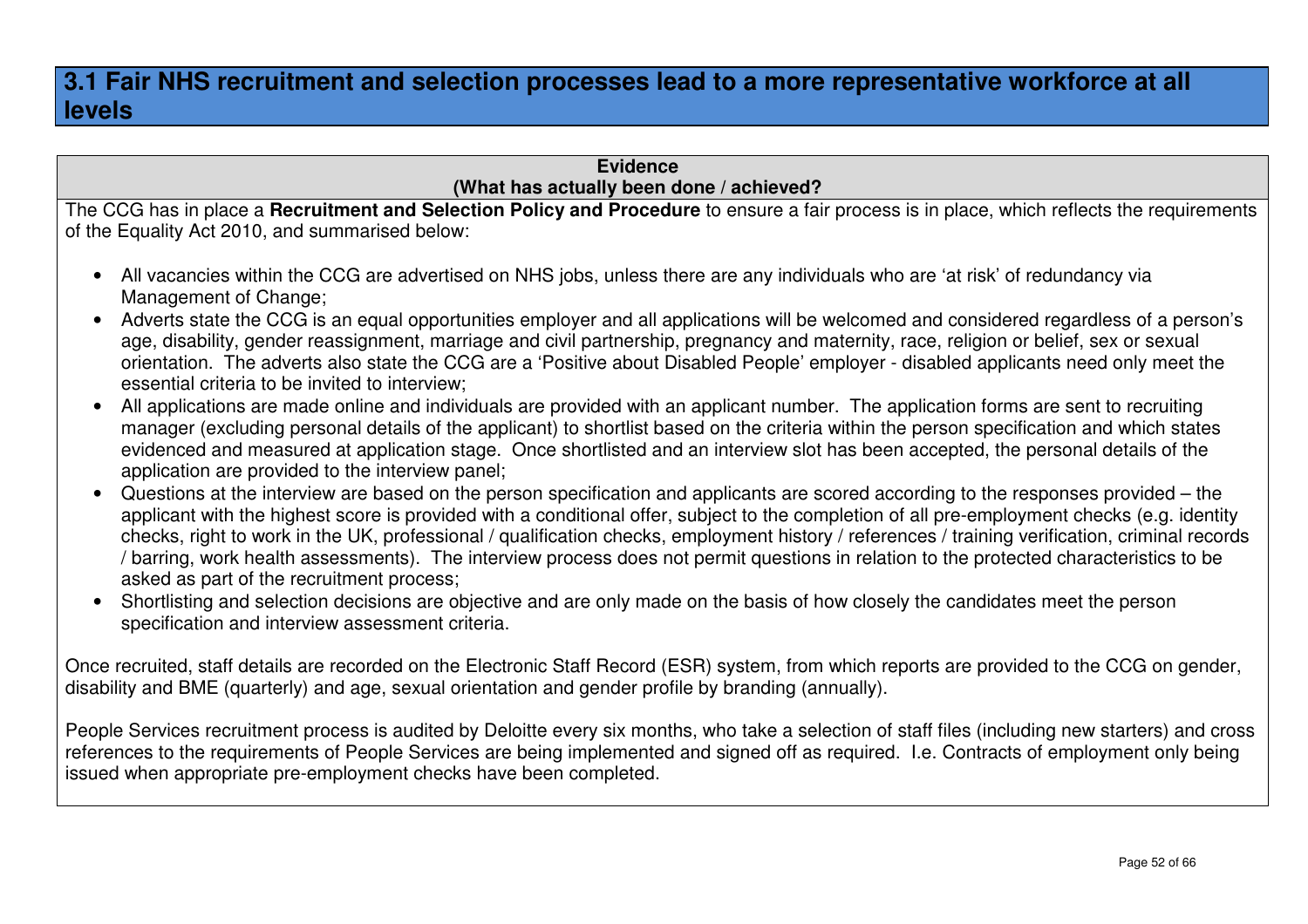| <b>Protected Characteristics that apply to</b><br>above                  | <b>Equality Objectives that apply to above</b> | <b>Articles of Human Rights that apply</b><br>to above                                       |
|--------------------------------------------------------------------------|------------------------------------------------|----------------------------------------------------------------------------------------------|
| Age<br>$\bullet$<br>Disability                                           | Not applicable.                                | • Article 4   Anti-Slavery                                                                   |
| Gender Re-assignment<br>Marriage and Civil Partnership                   |                                                | • Article 8   Right to private and family life                                               |
| <b>Pregnancy and Maternity</b><br>Race (including nationality and ethnic |                                                | • Article 10   Right to freedom of expression<br>• Article 11   Right to freedom of assembly |
| origin)<br><b>Religion or Belief</b><br>Sex                              |                                                | and association                                                                              |
| <b>Sexual Orientation</b>                                                |                                                | Article 13   Rights to an effective remedy                                                   |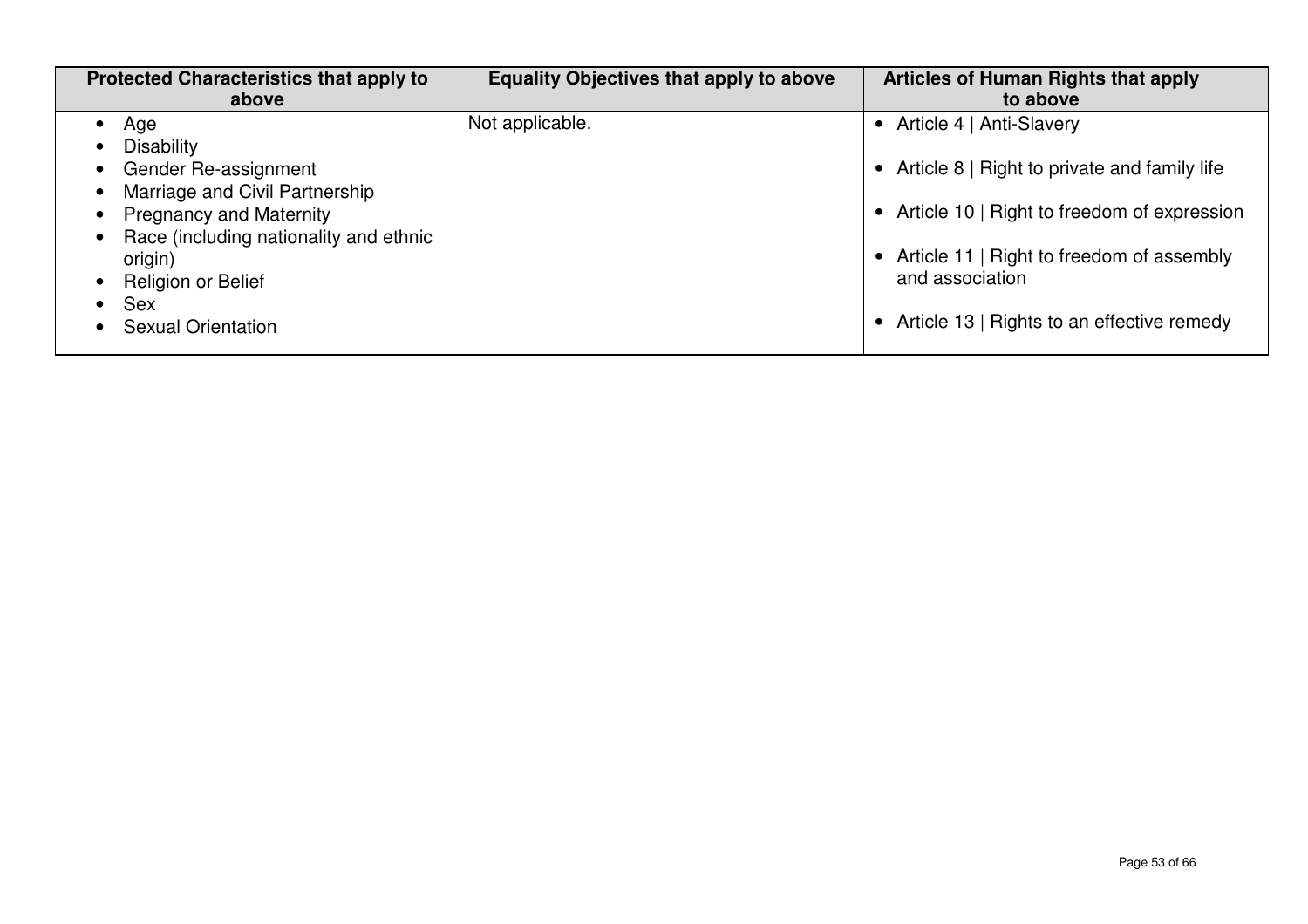### **3.2 The NHS is committed to equal pay for work of equal value and expects employers to use equal pay audits to help fulfil their legal obligations**

| <b>Evidence</b>                                                                                                                                                                                                                                                                                                                                                                                                                                                                                                                          |                                                                                                                                                                                                                                        |                                                                           |  |
|------------------------------------------------------------------------------------------------------------------------------------------------------------------------------------------------------------------------------------------------------------------------------------------------------------------------------------------------------------------------------------------------------------------------------------------------------------------------------------------------------------------------------------------|----------------------------------------------------------------------------------------------------------------------------------------------------------------------------------------------------------------------------------------|---------------------------------------------------------------------------|--|
| (What has actually been done / achieved?<br>The national Agenda for Change pay system was introduced in October 2004 to ensure that pay in the NHS was consistent with the<br>requirements of equal pay law.                                                                                                                                                                                                                                                                                                                             |                                                                                                                                                                                                                                        |                                                                           |  |
|                                                                                                                                                                                                                                                                                                                                                                                                                                                                                                                                          | Posts within the CCG have been evaluated in line with Agenda for Change pay system; and Job Evaluation enables jobs to be matched to<br>national job profiles to determine which Agenda for Change pay band a post should fall within. |                                                                           |  |
| Job descriptions and person specifications are sent to an independent panel for review where the information is evaluated and scored against 16<br>factors. The final score results in the banding applied to the post. The process of evaluation is based solely on the job description and person<br>specification and therefore does not discriminate against the protected characteristics.<br>All job evaluation scores / outcomes are recorded and held by NHS Arden & Greater East Midlands Commissioning Support Unit (GEM CSU). |                                                                                                                                                                                                                                        |                                                                           |  |
| Protected Characteristics that apply to above                                                                                                                                                                                                                                                                                                                                                                                                                                                                                            | <b>Equality Objectives that apply to above</b>                                                                                                                                                                                         | Articles of Human Rights that apply to<br>above                           |  |
| Age<br><b>Disability</b><br>Gender Re-assignment<br>Marriage and Civil Partnership<br><b>Pregnancy and Maternity</b><br>$\bullet$<br>Race (including nationality and ethnic origin)<br><b>Religion or Belief</b><br><b>Sex</b><br><b>Sexual Orientation</b>                                                                                                                                                                                                                                                                              | Not applicable.                                                                                                                                                                                                                        | Article 4   Anti-slavery<br>$\bullet$<br>Article 14   Anti-discrimination |  |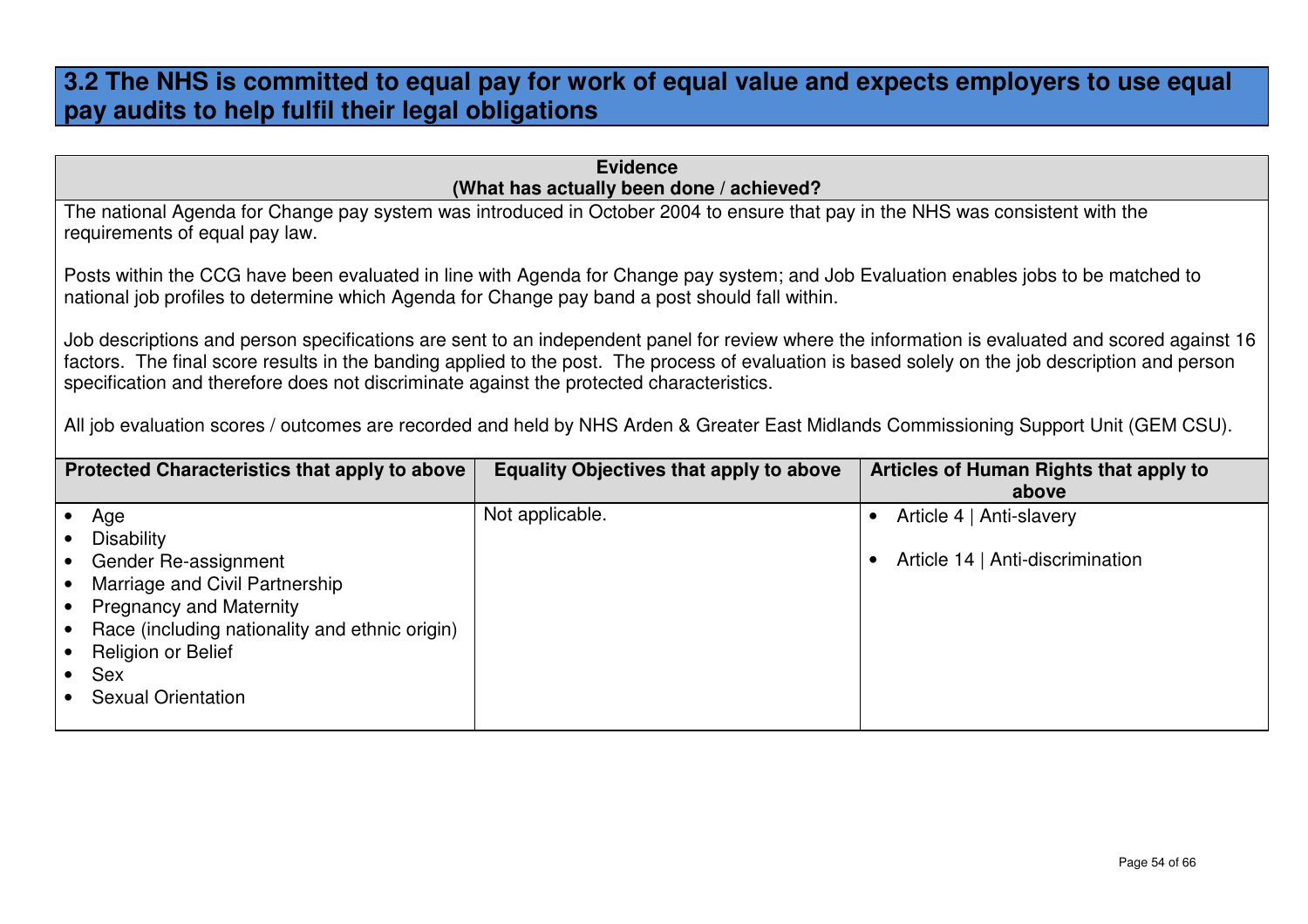### **3.3 Training and development opportunities are taken up and positively evaluated by all staff**

**Evidence(What has actually been done / achieved?** 

 All CCG staff are required to complete an **appraisal on an annual basis** where individuals and managers will have the opportunity to discuss training and development needs. The appraisal will also provide an opportunity to discuss the effectiveness of previous training / development, which has been implemented.

One to one meetings throughout the year are also in place which will also provide individuals with the opportunity to discuss training and development needs.

The CCG also encourage staff to complete an **annual staff survey**, which provides individuals with the opportunity to feedback in relation to development, appraisals and support which has been provided.

For 2015/16, the final CCGs response rate was 86.4% and the final average response rate of 70.2% (in comparison to the final response rate for 2014/15 at 94%). Although, the final response rate was lower than last year, the CCG noted this as excellent in comparison to other organisations. For 2016-17, the HR team is considering the development of a training action plan.

The annual survey includes a range of questions in relation to appraisals / training for staff; and includes both positive and negative comments (the lower the score, the better they reflect performance). Where a training need is identified by staff and/or the Line Manager, appropriate action is taken to bridge the gap. The recent 'Improve your Report Writing in 2 Hours' was identified by Senior Managers due to the standard of reports submitted to the Executive Management Team (EMT) meetings. This training has been offered to all members of staff, with the first session to be delivered in March 2016.

The outcome / results of the staff survey are communicated to the Executive Management Team and subsequently to all staff at all levels; and for these to be reviewed at Team / Directorate level, to identify areas for improvement and produce action plans.

| <b>Protected Characteristics that apply to</b><br>above | <b>Equality Objectives that apply to above</b> | Articles of Human Rights that apply<br>to above |
|---------------------------------------------------------|------------------------------------------------|-------------------------------------------------|
| Age                                                     | Not applicable.                                | Article 4   Anti-slavery                        |
| <b>Disability</b>                                       |                                                |                                                 |
| Gender Re-assignment                                    |                                                | Article 10   Right to freedom of expression     |
| Marriage and Civil Partnership                          |                                                |                                                 |
|                                                         |                                                | Article 11   Right to freedom of assembly       |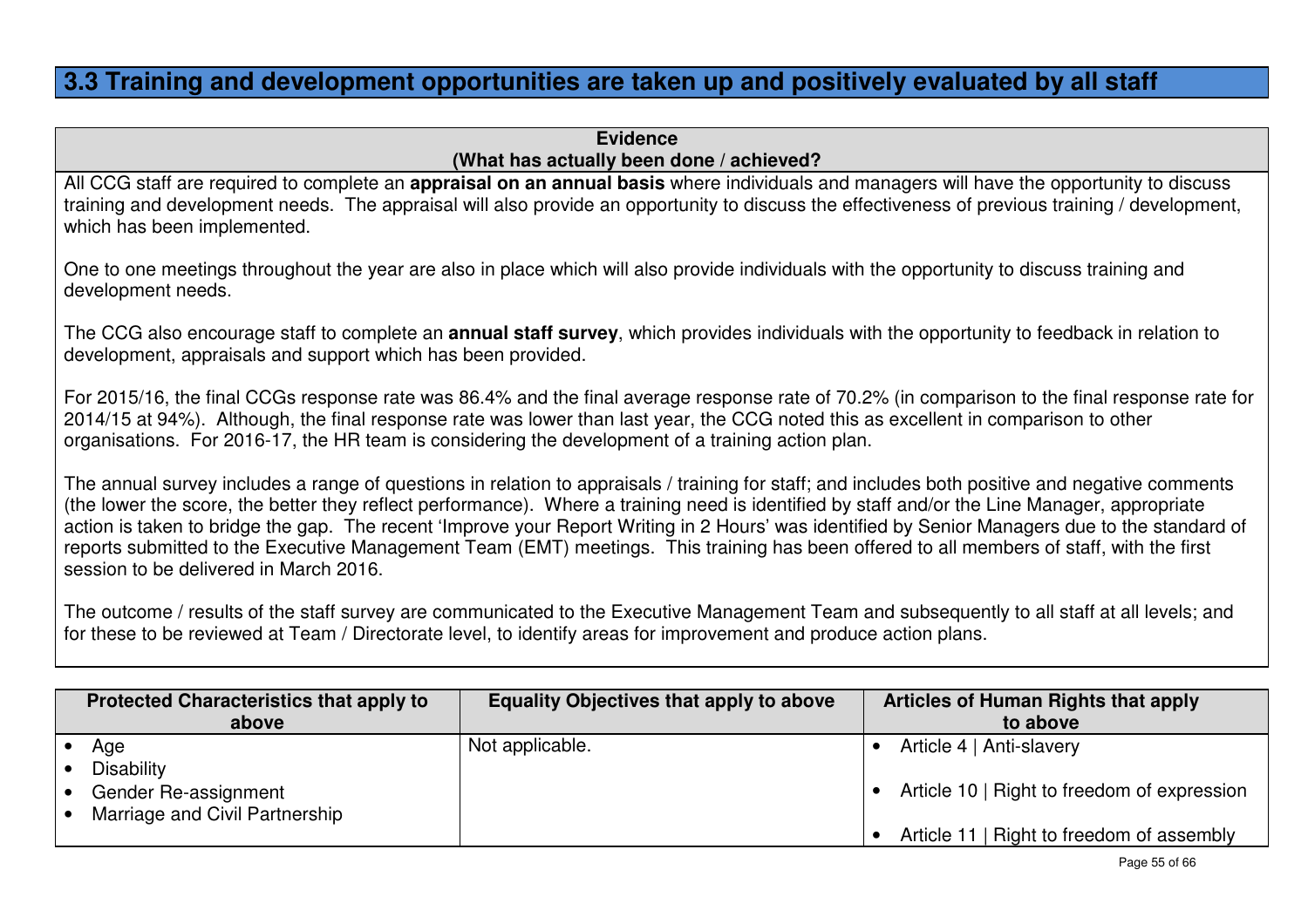| <b>Pregnancy and Maternity</b>                    |  | and association                           |
|---------------------------------------------------|--|-------------------------------------------|
| Race (including nationality and ethnic<br>origin) |  | Article 2 of the First Protocol: Right to |
| <b>Religion or Belief</b>                         |  | education                                 |
| <b>Sex</b>                                        |  |                                           |
| <b>Sexual Orientation</b>                         |  |                                           |
|                                                   |  |                                           |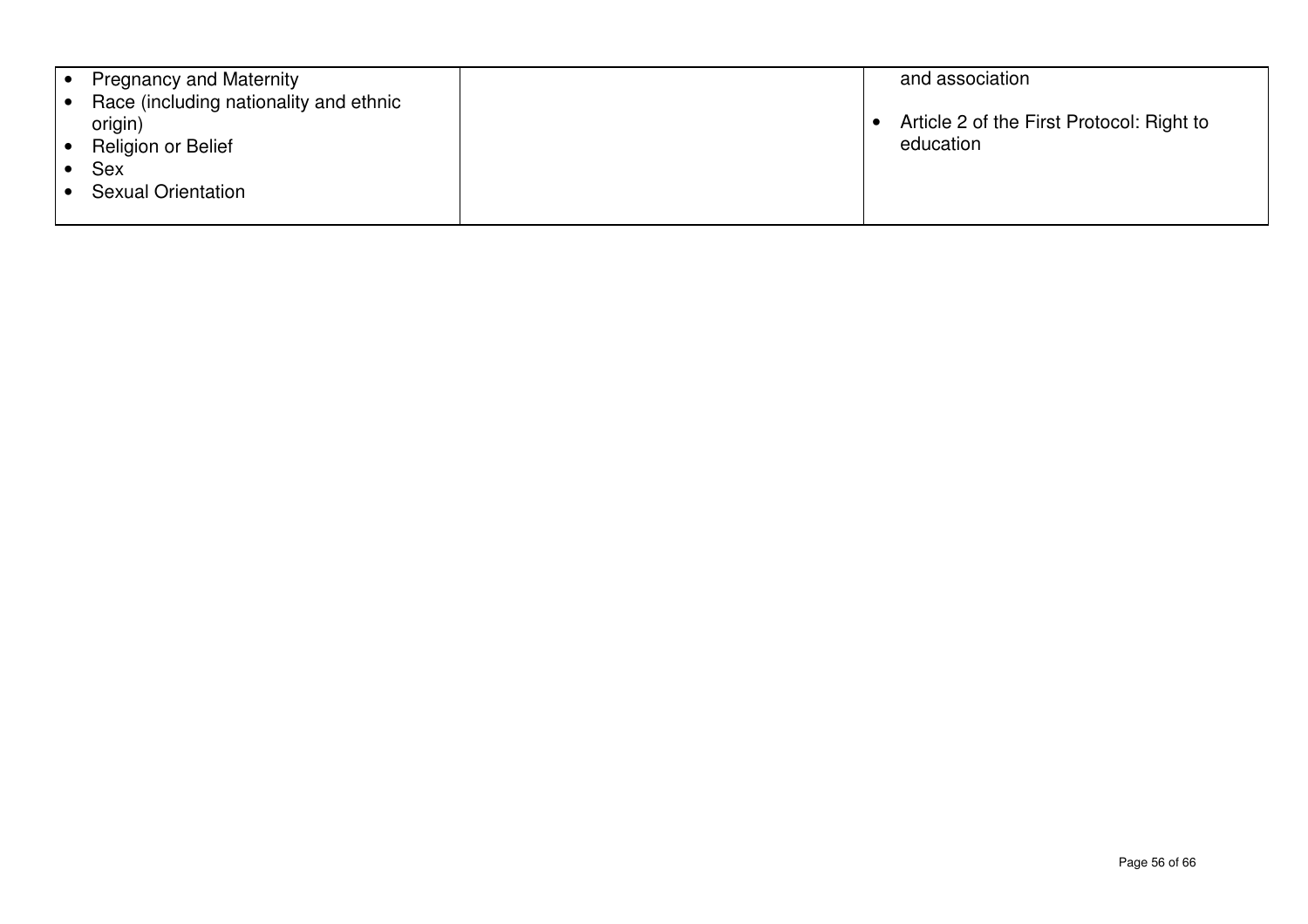### **3.4 When at work, staff are free from abuse, harassment, bullying and violence from any source**

### **Evidence(What has actually been done / achieved?**

 The CCG has a **Dignity at Work – Bullying, Harassment and Victimisation Policy** which describes the arrangements that have been made as far as possible to eradicate bullying, harassment and inappropriate behaviour at work and it describes how the CCG will deal with claims of alleged bullying, harassment or victimisation.

All managers have a responsibility for ensuring that staff in their areas are familiar with this policy and procedure, and have received the relevant support to be able to deal with issues that arise. Appropriate action will be taken against any employee who contravenes the Policy. Dependent on the circumstances this could be seen as gross misconduct, which may be subject to action under the Disciplinary Policy and Procedure and could result in dismissal.

In February 2015, the Freedom to Speak Up report was published by Sir Robert Francis QC. The report outlines the findings of an independent review into creating open and honest reporting cultures in the NHS. Many of the recommendations of the Freedom to Speak Up review relate to the creation of an open, honest and transparent culture within NHS organisations, with a focus on ownership from staff across all levels. The Freedom to Speak up Review identifies vulnerable groups, locums and agency staff, students and trainees, BME groups and staff working in primary care. The CCG action plan reflects all of these recommendations.

In response, the CCG formed the **Freedom to Speak Up Steering Group** and a **Staff Focus Group** to address the issues identified in the Freedom to Speak Up report. One of the first pieces of work for both groups was to determine the appetite of staff to refresh the ELR CCG values, to reflect these recommendations and ensure that the culture of the CCG is in line with this vision. As a result the CCG's organisational values have been refreshed to ensure that the CCG operates in an open, transparent and patient focussed way across all levels. These values of "one team", "Integrity", "patient centred", "ownership" and "excellence" will be embedded in our organisational culture through values based leadership, recruitment and appraisal. In addition, CCG corporate policies have been updated to encompass the recommendations, ensuring that all staff are able to speak up if they have concerns about bullying and harassment. The CCG is planning a series of training events to ensure that all staff are able to recognise and report incidences of bullying and harassment, and feel confident to do so.

| <b>Protected Characteristics that apply to</b><br>above | <b>Equality Objectives that apply to above</b> | Articles of Human Rights that apply<br>to above |
|---------------------------------------------------------|------------------------------------------------|-------------------------------------------------|
| Age<br><b>Disability</b>                                | Not applicable.                                | Article 3   Anti-torture and inhumane treatment |
| Gender Re-assignment                                    |                                                | Article 8   Right to private and family life    |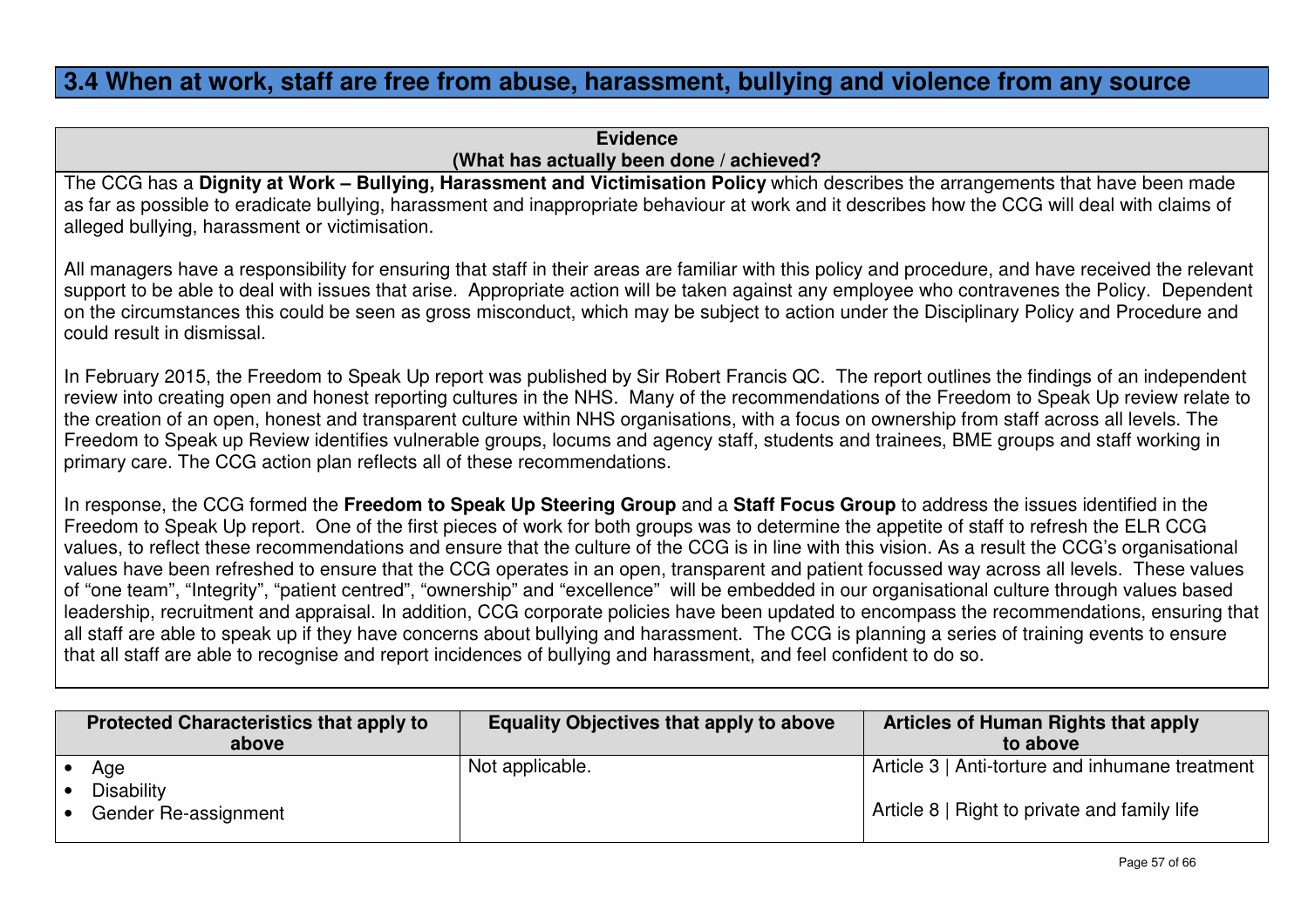| Marriage and Civil Partnership         | Article 10   Right to freedom of expression |  |
|----------------------------------------|---------------------------------------------|--|
| <b>Pregnancy and Maternity</b>         |                                             |  |
| Race (including nationality and ethnic |                                             |  |
| origin)                                |                                             |  |
| Religion or Belief                     |                                             |  |
| <b>Sex</b>                             |                                             |  |
| <b>Sexual Orientation</b>              |                                             |  |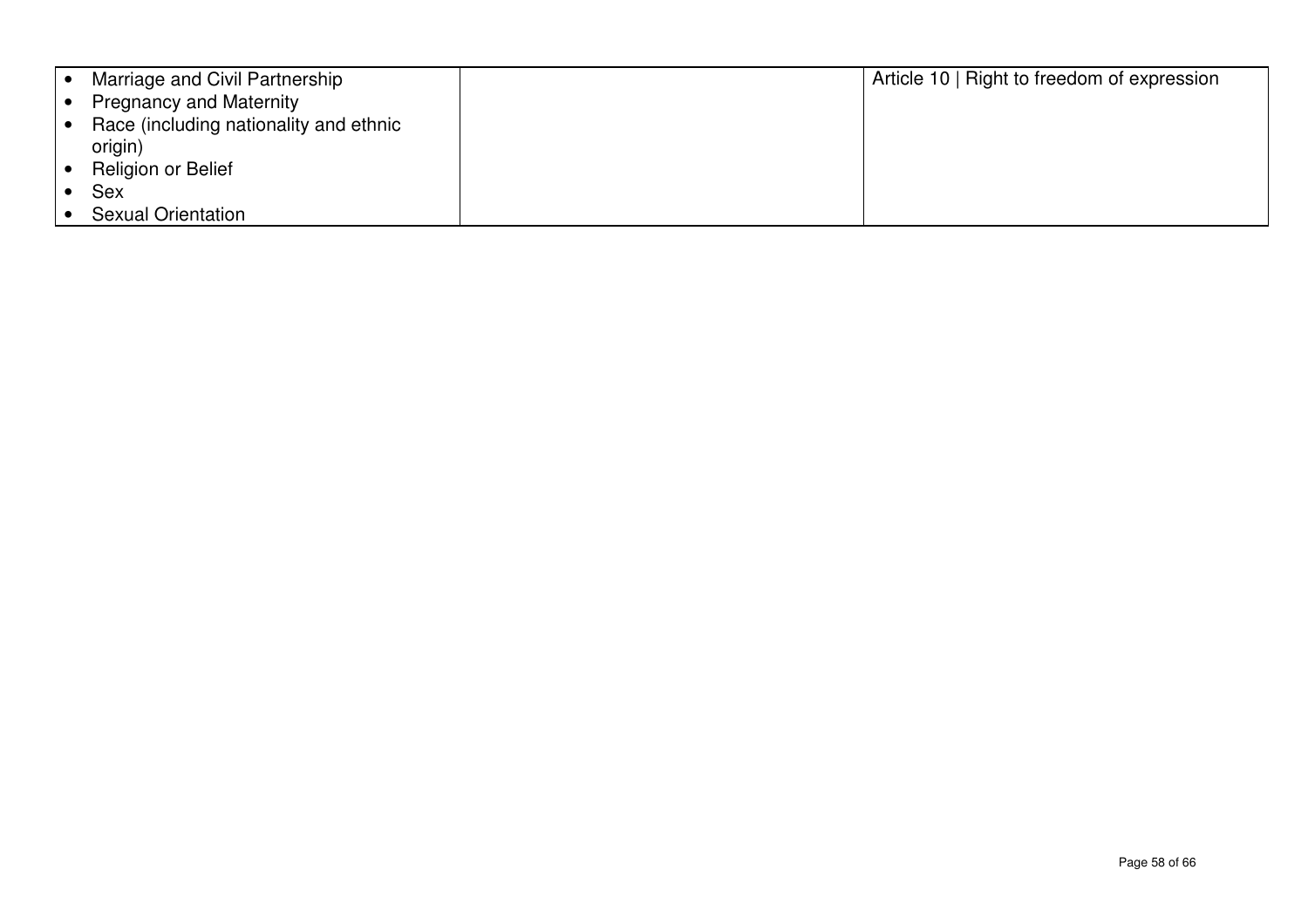### **3.5 Flexible working options are available to all staff consistent with the needs of the service and the way people lead their lives**

**Evidence(What has actually been done / achieved?** 

 The CCG **Managing the Balance between Work and Life Policy** complies with current Employment Legislation on flexible working and authorised time off. Its aim is to inform all employees of their entitlement to 'leave' and 'flexible working' and to ensure that those rights are understood.

The types of leave available within the policy are: Special Leave; Parental Leave; Job Sharing; Working at Home; Part Time and Term Time Working; Annualised Hours; Short Term Reduction in Hours; and Flexible Retirement. The CCG recognises that, as a means of improving both staff recruitment and retention, and ensuring a balance between work and life, it needs a flexible approach to working patterns. The policy gives individuals the right to request a flexible pattern of work and places a duty on the CCG to consider these requests seriously.

The CCG fully supports this approach to work, and expects managers to consider requests positively, and, wherever possible, accommodate flexible working patterns.

| <b>Protected Characteristics that apply to</b> | <b>Equality Objectives that apply to above</b> | <b>Articles of Human Rights that apply to</b> |
|------------------------------------------------|------------------------------------------------|-----------------------------------------------|
| above                                          |                                                | above                                         |
| Age                                            | Not applicable.                                | Article 8   Right to private and family life  |
| <b>Disability</b>                              |                                                |                                               |
| Gender Re-assignment                           |                                                | Article 10   Right to freedom of expression   |
| Marriage and Civil Partnership                 |                                                |                                               |
| <b>Pregnancy and Maternity</b>                 |                                                |                                               |
| Race (including nationality and ethnic         |                                                |                                               |
| origin)                                        |                                                |                                               |
| <b>Religion or Belief</b>                      |                                                |                                               |
| <b>Sex</b>                                     |                                                |                                               |
| <b>Sexual Orientation</b>                      |                                                |                                               |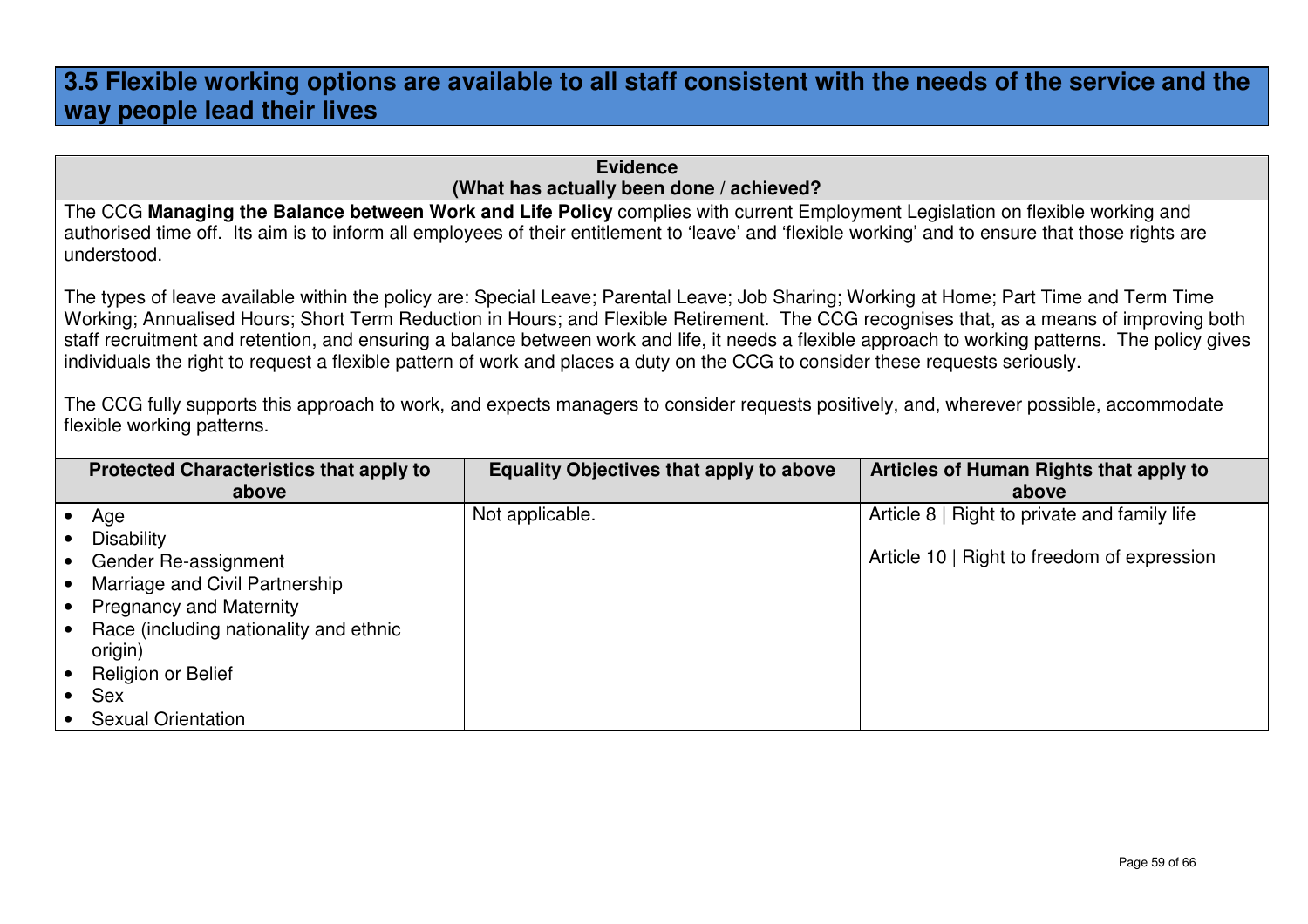### **3.6 Staff report positive experiences of their membership of the workforce**

#### **Evidence(What has actually been done / achieved?**

#### **Annual Staff Survey**

 The CCG completes an annual staff survey which provides individuals with the chance to provide comments in relation to their working lives. The feedback received supports the CCG to work with staff together to improve the place of work**.** See outcome 3.3 for details of survey results.

#### **Positive (and lower/better than Trust average) responses** in relation to:

- Individuals looking forward to attending work;
- Good communication between senior management & staff;
- Individuals recommending the CCG as a place to work;
- Feel concerns of unsafe clinical practice would be addressed lower than Trust average.

### **Negative (and higher/worse than Trust average) responses** in relation to:

- Individuals putting themselves under pressure to come to work despite not feeling well enough;
- Individuals stating that they have not had an appraisal within the last 12 months.

#### **CCG Site User Group**

 The CCG has a Site User Group which includes a representative from each Team / Directorate within the CCG. The Group meets on a monthly basis and individuals raise positive thoughts and experiences, as well as areas for improvement on behalf of their team. The Group is also used as a mechanism for cascading information to and from teams to ensure all members of staff are included. All matters raised are discussed by the Group and possible solutions identified from best practice and/or individual experiences. Members of the Group have stated during the meetings that they enjoy being part of the Group as they feel integrated and part of changes that have been made to aid the wellbeing of their colleagues.

The Group has met regularly since August 2015 to incorporate areas of concern pre (and post) the office move in March 2016; and will continue to meet regularly throughout 2016-17, as required.

| <b>Protected Characteristics that apply to</b><br>above | <b>Equality Objectives that apply to above</b> | Articles of Human Rights that apply<br>to above |
|---------------------------------------------------------|------------------------------------------------|-------------------------------------------------|
| Age                                                     | Not applicable.                                | Article 10   Right to freedom of expression     |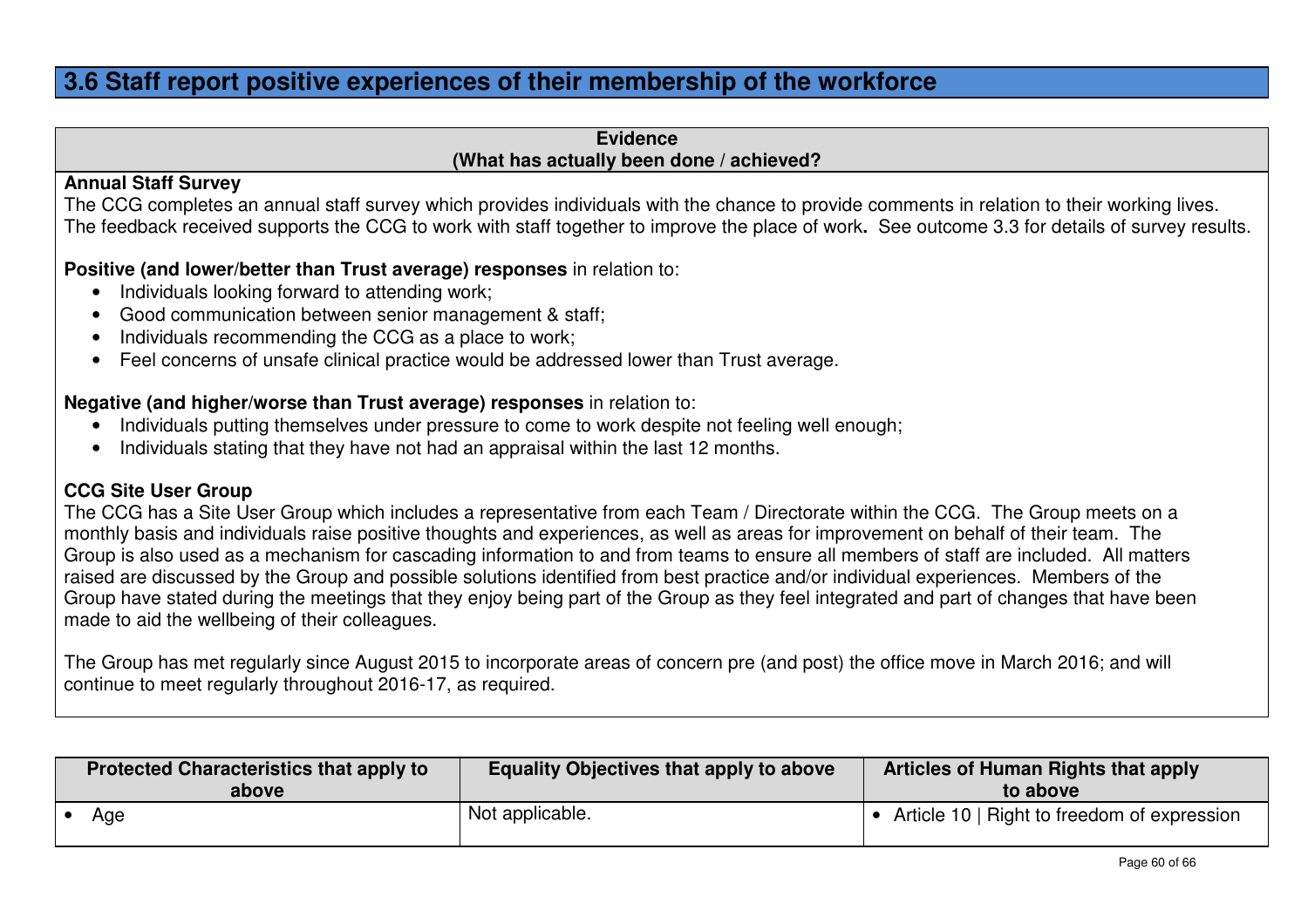| <b>Disability</b>                      |                                           |
|----------------------------------------|-------------------------------------------|
| Gender Re-assignment                   | Article 11   Right to freedom of assembly |
| Marriage and Civil Partnership         | and association                           |
| <b>Pregnancy and Maternity</b>         |                                           |
| Race (including nationality and ethnic |                                           |
| origin)                                |                                           |
| Religion or Belief                     |                                           |
| <b>Sex</b>                             |                                           |
| <b>Sexual Orientation</b>              |                                           |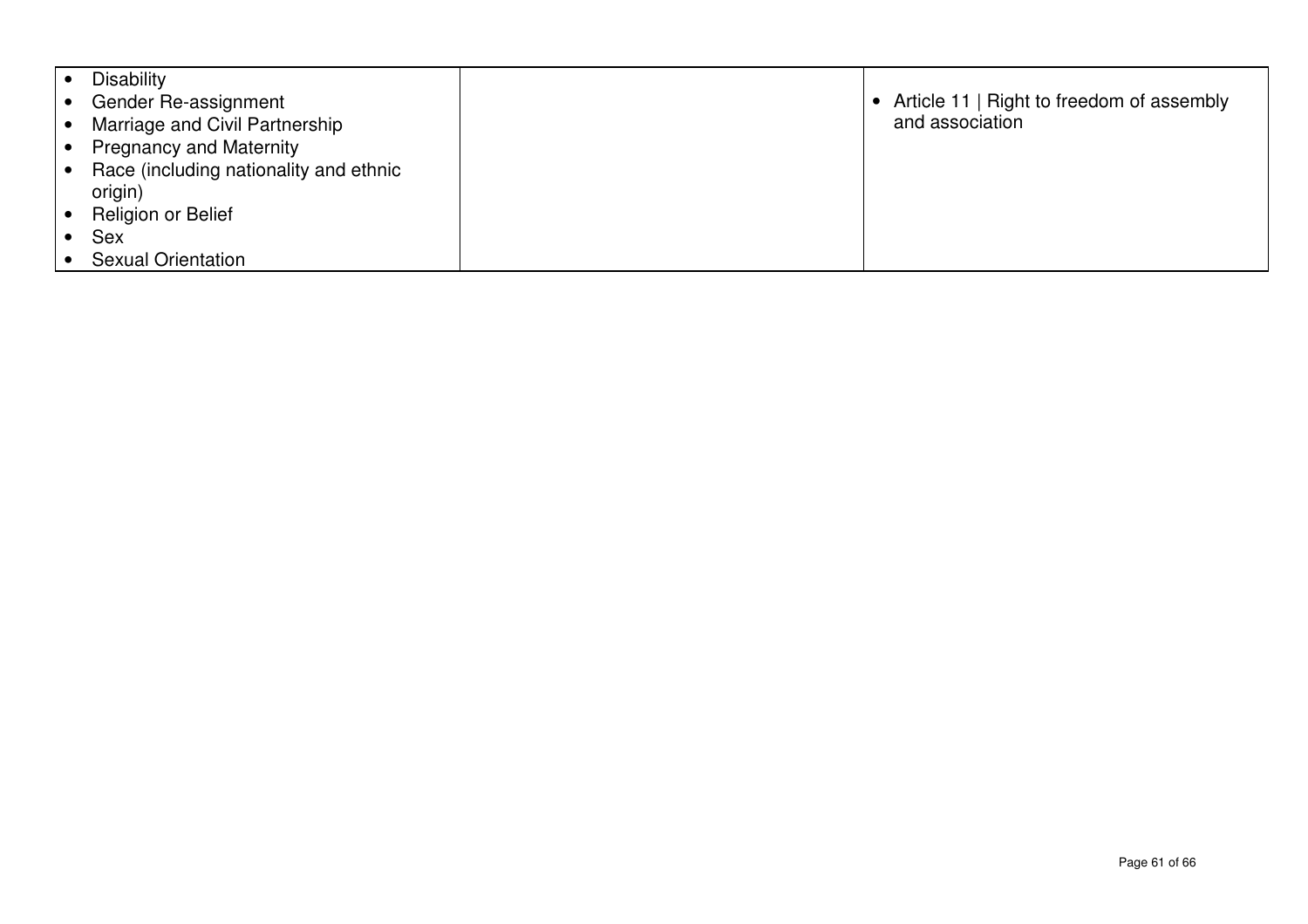# **4. Inclusive leadership**

# **NHS organisations should ensure that equality is everyone's business with everyone taking an active role**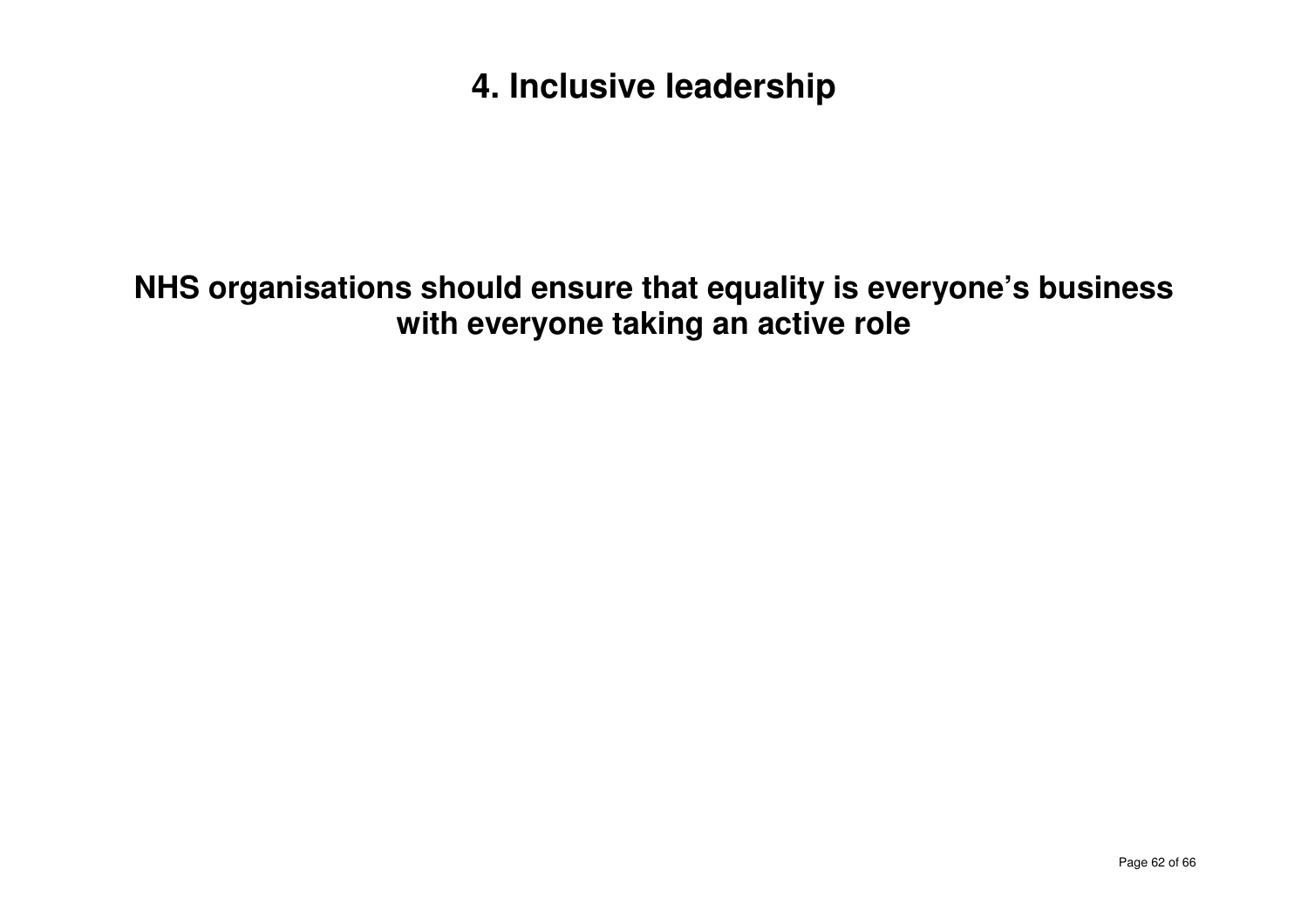### **4.1 Boards and senior leaders routinely demonstrate their commitment to promoting equality within and beyond their organisations.**

| <b>Evidence</b><br>(What has actually been done / achieved?                                                                                                                                                                                                                                                                                                                                                                                                                                                                                                                                                                                                                                                                                                                                                                                                                                                                                                                                                                                                                                                                                                                                                                                                                                                                                                                                            |                                                                                  |                                                                                                                                                                                                                                                                                  |  |  |
|--------------------------------------------------------------------------------------------------------------------------------------------------------------------------------------------------------------------------------------------------------------------------------------------------------------------------------------------------------------------------------------------------------------------------------------------------------------------------------------------------------------------------------------------------------------------------------------------------------------------------------------------------------------------------------------------------------------------------------------------------------------------------------------------------------------------------------------------------------------------------------------------------------------------------------------------------------------------------------------------------------------------------------------------------------------------------------------------------------------------------------------------------------------------------------------------------------------------------------------------------------------------------------------------------------------------------------------------------------------------------------------------------------|----------------------------------------------------------------------------------|----------------------------------------------------------------------------------------------------------------------------------------------------------------------------------------------------------------------------------------------------------------------------------|--|--|
| The Governing Body had demonstrated its commitment to promoting equality within and beyond the CCG in the following ways:<br>approved the Equality and Diversity Policy in 2012 – 2015;<br>approved the equality objectives for 2013 - 2015 and the new objectives approved in March 2016. See Accountable Officer's report<br>presented to the Governing Body (https://eastleicestershireandrutlandccg.nhs.uk/wp-content/uploads/2015/08/Combined-PUBLIC-<br>Gov-Body-papers-15-March-2016-exc-l-and-N.pdf);<br>supported with the publication of the equalities information;<br>in 2016, it approved the new CCG values which supports behaviours of equity and fairness, including inclusion ensuring we work as<br>one team;<br>the Better Care Together programme had a specific task and finish group dedicated to establishing the equality analysis and review<br>process for implementation across the BCT work streams. For instance, an equality analysis has been undertaken in respect of<br>the consultation process for BCT.<br>the CGG has established a group to review and challenge quality and equality impact assessments relating to proposed business<br>cases providing assurance to the Strategy, Planning and Commissioning Committee in respect of the impact of protected<br>characteristics of proposed schemes and actions to be taken to mitigate the risks identified. |                                                                                  |                                                                                                                                                                                                                                                                                  |  |  |
| <b>Protected Characteristics that apply to</b><br>above                                                                                                                                                                                                                                                                                                                                                                                                                                                                                                                                                                                                                                                                                                                                                                                                                                                                                                                                                                                                                                                                                                                                                                                                                                                                                                                                                | <b>Equality Objectives that apply to above</b>                                   | Articles of Human Rights that apply to<br>above                                                                                                                                                                                                                                  |  |  |
| Age<br>$\bullet$<br><b>Disability</b><br>Gender Re-assignment<br>Marriage and Civil Partnership<br>$\bullet$<br><b>Pregnancy and Maternity</b><br>$\bullet$<br>Race (including nationality and ethnic<br>$\bullet$<br>origin)<br>Religion or Belief<br>Sex<br><b>Sexual Orientation</b>                                                                                                                                                                                                                                                                                                                                                                                                                                                                                                                                                                                                                                                                                                                                                                                                                                                                                                                                                                                                                                                                                                                | Objective 1<br>$\bullet$<br>Objective 2<br>$\bullet$<br>Objective 3<br>$\bullet$ | • Article 2   Right to life<br>• Article 3   Anti-torture and inhumane<br>treatment<br>• Article 4   Anti-slavery<br>Article 8   Right to private and family life<br>Article 10   Right to freedom of expression<br>Article 11   Right to freedom of assembly<br>and association |  |  |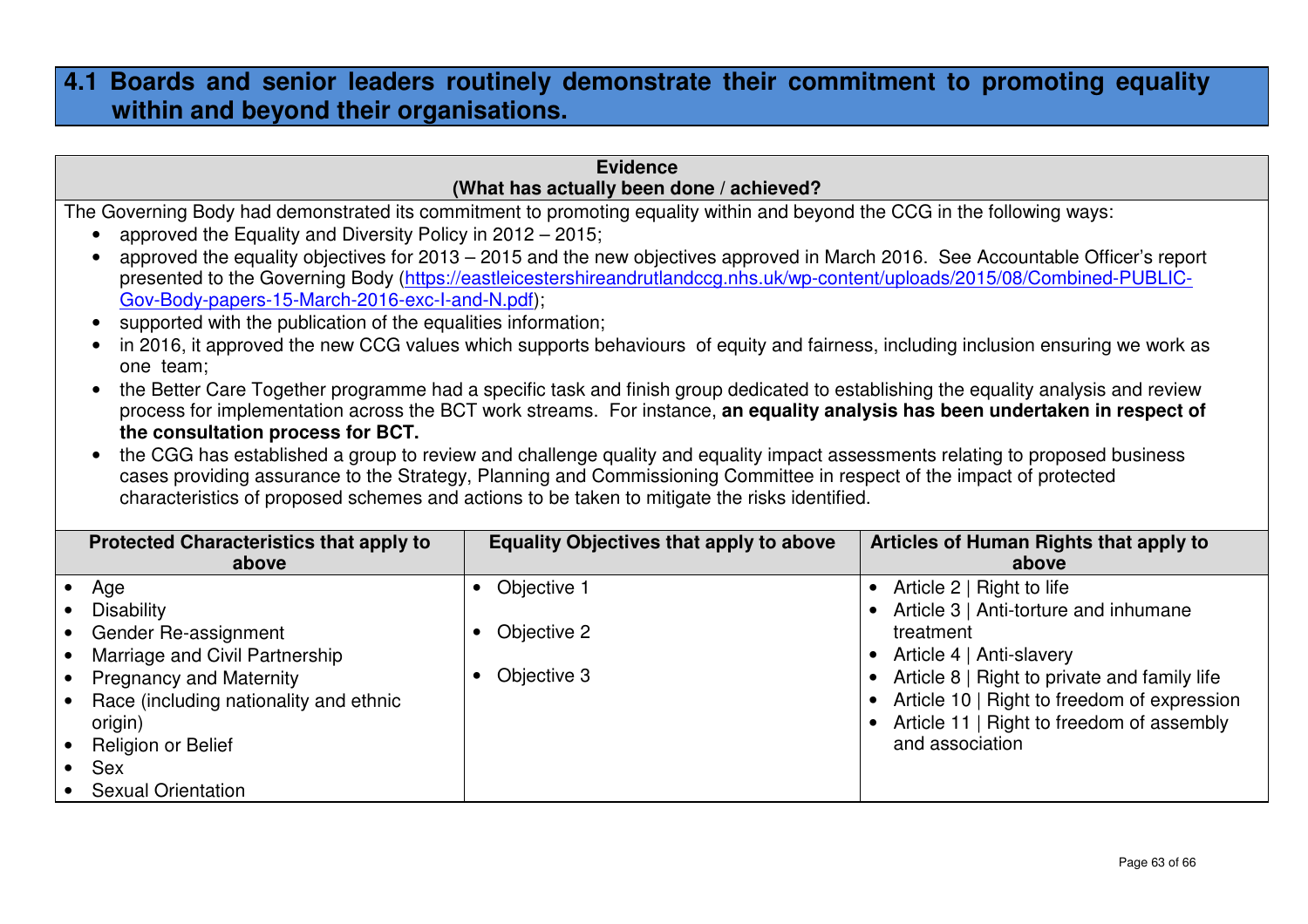### **4.2 Papers that come before the Board and other major Committees identify equality-related impacts including risks, and say how these risks are to be managed.**

| <b>Evidence</b><br>(What has actually been done / achieved?)                                                                                                                                                                                                                                                                                                                                                                                                                        |                                                |                                                                                                                                                                                                                                                                                           |  |  |  |
|-------------------------------------------------------------------------------------------------------------------------------------------------------------------------------------------------------------------------------------------------------------------------------------------------------------------------------------------------------------------------------------------------------------------------------------------------------------------------------------|------------------------------------------------|-------------------------------------------------------------------------------------------------------------------------------------------------------------------------------------------------------------------------------------------------------------------------------------------|--|--|--|
| The corporate report template requires authors to consider due regard to the 9 protected characteristics when compiling their report; and<br>in relation to the project / programme being reported on.<br>In addition, reports being presented to the Governing Body and the key corporate Committees are aligned to the corporate risk register<br>as the report template requires authors to make reference to the appropriate risk within the <b>Board Assurance Framework</b> . |                                                |                                                                                                                                                                                                                                                                                           |  |  |  |
| <b>Protected Characteristics that apply to</b><br>above                                                                                                                                                                                                                                                                                                                                                                                                                             | <b>Equality Objectives that apply to above</b> | Articles of Human Rights that apply to<br>above                                                                                                                                                                                                                                           |  |  |  |
| Age<br><b>Disability</b><br>Gender Re-assignment<br>Marriage and Civil Partnership<br><b>Pregnancy and Maternity</b><br>Race (including nationality and ethnic<br>origin)<br>Religion or Belief<br>Sex<br><b>Sexual Orientation</b>                                                                                                                                                                                                                                                 | Objective 1<br>Objective 2<br>Objective 3      | • Article $2 \mid$ Right to life<br>Article 3   Anti-torture and inhumane<br>treatment<br>• Article 4   Anti-slavery<br>• Article 8   Right to private and family life<br>• Article 10   Right to freedom of expression<br>• Article 11   Right to freedom of assembly<br>and association |  |  |  |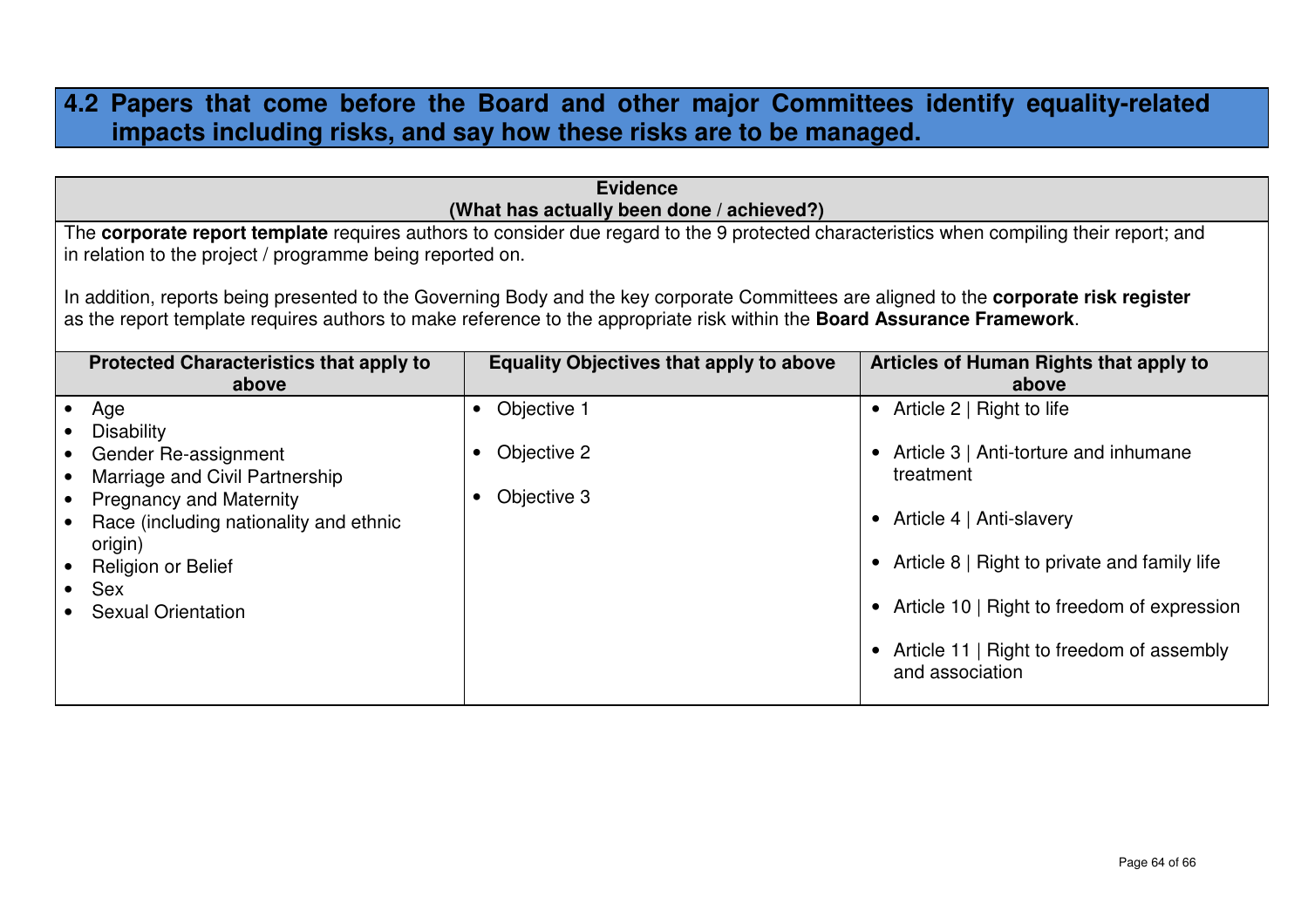### **4.3 Middle managers and other line managers support their staff to work in culturally competent ways within a work environment free from discrimination.**

#### **Evidence(What has actually been done / achieved?)**

 The CCG believes that everyone has a right to be treated with consideration, dignity and respect; and is committed to providing a work environment where all employees feel supported and equipped to challenge harassment, bullying, stereotyping and discriminatory behaviour; where it is expected that all employees will treat each other fairly and with mutual respect.

The CCG has a **Dignity at Work policy,** which applies to all staff, including line managers and middle managers. The policy informs individuals to support and promote respect and dignity in care; and not to undermine a person's self-respect regardless of any difference.

The Policy refers to 'due regard' for advancing equality, which involves:

- Removing or minimising disadvantages suffered by people due to their protected characteristics;
- Taking steps to meet the needs of people from protected groups where these are different from the needs of other people;
- Encouraging people from protected groups to participate in public life, or in other activities where their participation is disproportionately low.

The Policy refers to harassment and explains that harassment relates to unwanted conduct related to a relevant protected characteristic, which has the purpose or effect of violating an individual's dignity or creating an intimidating, hostile, degrading, humiliating, or offensive environment for that individual.

In order to promote a positive working environment, managers should:

- Conduct themselves in a way which does not intimidate or cause offence or embarrassment to others, and to be aware of behaviour which may cause offence, even if unintentional;
- Promote attendance on relevant training programmes;
- Promote awareness that bullying or harassment will not be tolerated;
- Take all reasonable steps to ensure that bullying or harassment does not occur in the workplace for which they are responsible;
- To take appropriate action if they become aware of or witness any acts of bullying or harassment;
- Treat all complaints of bullying or harassment seriously, sensitively and confidentially and ensure complaints are dealt with promptly.

The Policy supports individuals to work in an environment free from discrimination and ensures a process is in place to deal with such issues as they arise.